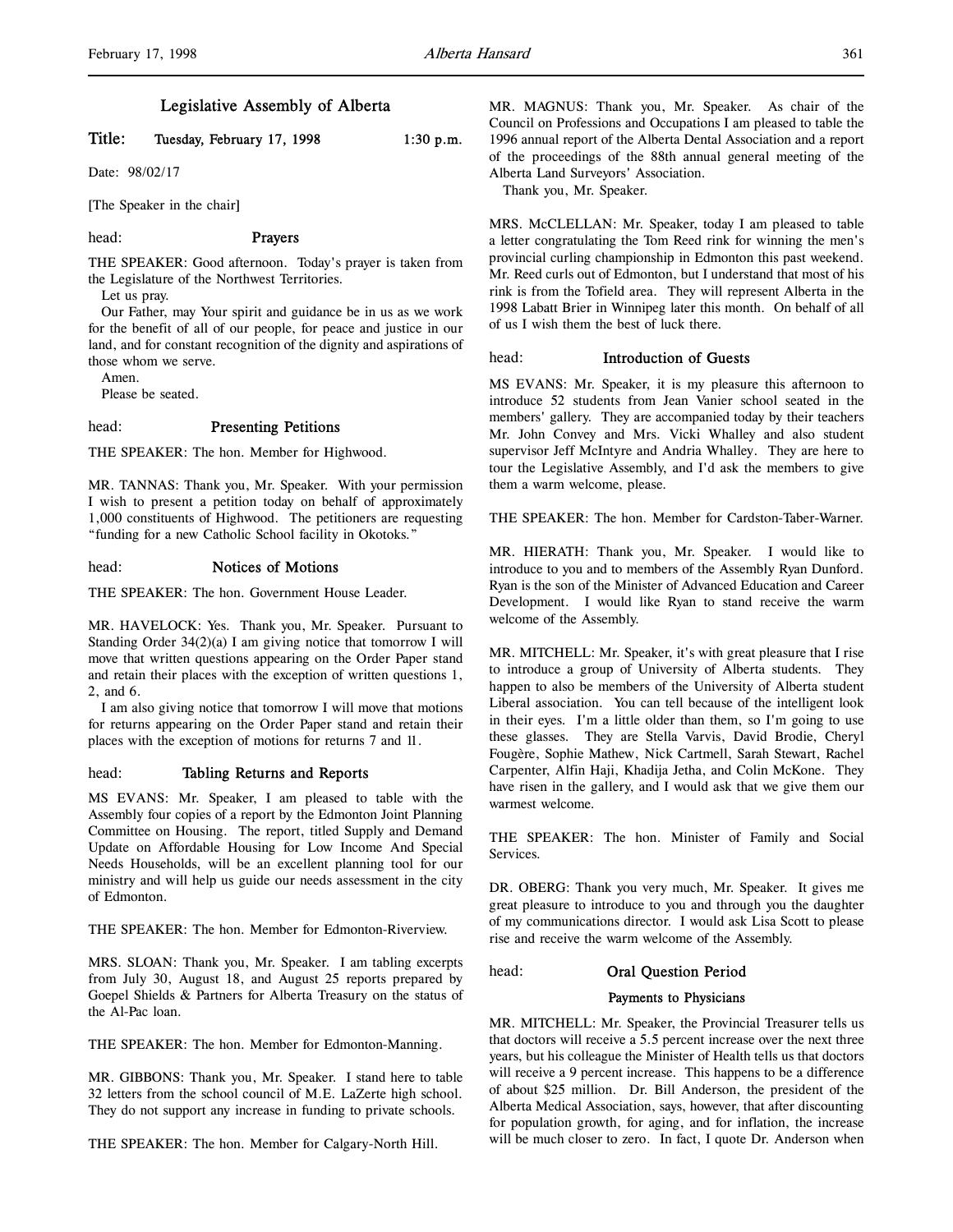I say: if you believe that physician fees will increase, then you probably still think that Bre-X is a great investment. To the Premier: who is telling the truth? They can't all be right, Mr. Premier.

MR. KLEIN: First of all, Mr. Speaker, I would advise the leader of the Liberal opposition that we are still in negotiations with the AMA, but our priority certainly is to ensure that all Alberta doctors are fairly compensated for the work they do while maintaining the financial viability of the health system. Certainly doctors' salaries are a very, very important component relative to our costs associated with delivering health care. While we're prepared to give more money to doctors, there is a limit as to how much we can afford. We want to make sure that the extra dollars certainly go to compensate doctors but will also go to help improve the health care system for Albertans.

MR. MITCHELL: I want to thank the Premier for reaffirming that there is a limit to what he's prepared to pay doctors. The question I want to ask again, Mr. Speaker, is: could he tell us which limit it is? The 5.5 percent limit established by the Treasurer or the 9 percent limit established by the Minister of Health, or in fact is it the zero percent increase which Dr. Bill Anderson of the AMA has pointed out so aptly?

MR. KLEIN: Well, Mr. Speaker, I do feel uncomfortable about negotiating through the Legislature, because there is a process. There is a process, and that is the Department of Health negotiating with the Alberta Medical Association. As I understand it, the most recent government offer to doctors includes a 5.5 percent fee increase over three years: 2 percent, 2 percent, and 1.5 percent. I also understand that the offer includes additional funding to cover the cost of overexpenditures in the last year of the current contract. It includes extra funding for increased population and utilization in future years and increased funding for medical insurance premiums for doctors. I'm advised that in the overall package the offer would increase government spending on doctors – not on salaries but on doctors – by \$140 million, or 20 percent, over the next three years.

# 1:40

MR. MITCHELL: Isn't it odd, Mr. Speaker, that the Treasurer would underestimate in his own budget speech the amount of money he's actually dealing with here? My final question is to the Premier as well. Why is this province paying . . .

MR. DAY: No, Mr. Speaker, that's not odd.

MR. MITCHELL: It isn't odd, because he often is wrong with his figures.

Why is this province paying a professional headhunter up to \$1 million to recruit South African doctors when we can't keep graduates from our own medical schools here in Alberta because the system is collapsing and because he won't fund it properly?

MR. KLEIN: I will take that question under notice, but I can give a general answer, Mr. Speaker. One of the problems we're facing – and the Leader of the Liberal Opposition knows this – is that we're having a very difficult time recruiting doctors for rural areas. This has become a critical situation. For some reason big city doctors in many, many cases are reluctant to go to rural areas, and we have to look afar and overseas to find doctors to provide for medical needs in rural areas.

THE SPEAKER: Second Official Opposition main question. The hon. Member for Edmonton-Mill Creek.

# Alberta-Pacific Forest Industries Inc.

MR. ZWOZDESKY: Thank you, Mr. Speaker. The Premier and the Treasurer seem to be on completely different wavelengths regarding the Al-Pac loan. In fact the Premier is in a rush and is willing to sell the loan on Al-Pac for only \$260 million. However, the Treasurer is writing to one of Al-Pac's major shareholders and saying that the sale price should be as close as possible to \$383 million. My question is to the Premier. Mr. Premier, why are you telling Alberta taxpayers that the best price we can get is \$260 million when the Treasurer is out there writing to the president and CEO of Crestbrook saying that the government wants \$383 million?

MR. KLEIN: Mr. Speaker, the government assigned an MLA to negotiate a deal with Al-Pac. The original deal came in at \$250 million. The hon. member was sent back to see if he could get a better deal. It came back at \$260 million. It was an offer that seemed to be appropriate and acceptable to the government at that time, but for reasons of their own Al-Pac decided to reconsider that offer, as I understand. As of this point today, unless the Treasurer has any additional information, that is the offer that is on the table.

The \$130 million to which the Liberals allude . . . [interjections] The \$133 million to which the Liberals allude is not a figure, because there is nothing on the table at this particular time. But if we did have the \$250 million dollars, we could invest that money and certainly make up the interest payments that we would have otherwise lost. This is the old saying that a bird in the hand is better than two in the bush.

MR. ZWOZDESKY: I'd like to ask the Premier then: who's actually in charge here and the responsible spokesman on behalf of the government regarding Al-Pac? Is it the Premier, or is it the chief financial officer, the Treasurer, or is it the MLA for Calgary-North West? Who's the official spokesman here?

MR. KLEIN: Well, I was elected leader of the party, Mr. Speaker, and last March the electorate expressed their confidence in my leadership.

Thank you.

MR. ZWOZDESKY: Well, I'm assuming, then, that the Premier is the ultimate person in charge, Mr. Speaker. So what I'd like to ask the Premier is: what is it that transpired between August 28, 1997, and November, when he made his comments, that would cause the Premier to disagree with the hon. Provincial Treasurer's figures and revise things from \$383 million down to \$260 million? What changed there? What happened?

MR. KLEIN: Mr. Speaker, I don't know if anything changed, but I'll certainly have the hon. Provincial Treasurer supplement.

MR. DAY: Mr. Speaker, the Premier has one hundred percent accurately described not only the present but the past state of events related to Al-Pac, and with all of these issues I am totally in accord with what he has described.

You know, when negotiations start, the Liberals might think and maybe the opposition leader with his dismal performance in investment at Principal Trust might think that you start at the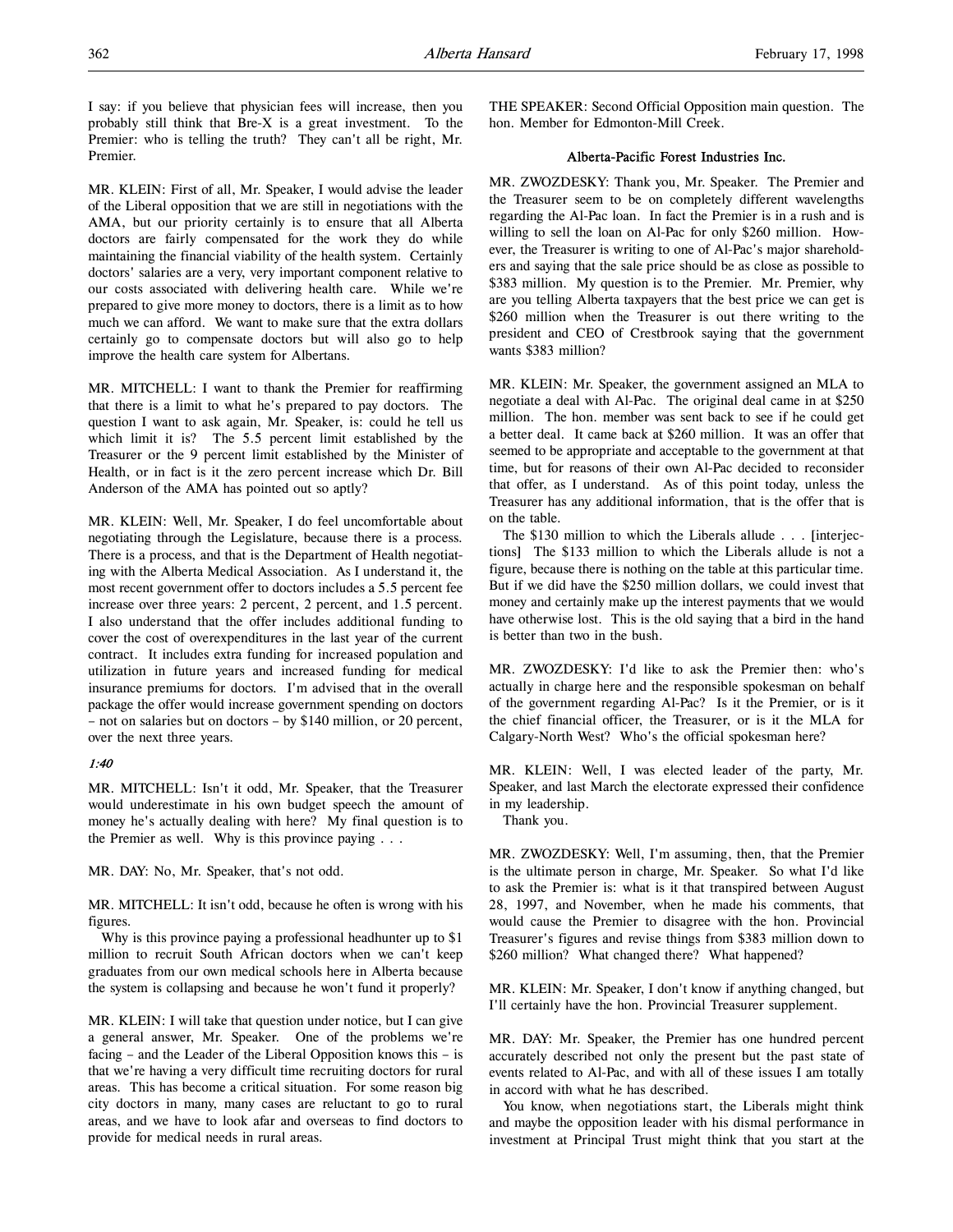lowest and try and bail yourself out from there. Mr. Speaker, I can tell you that when you're negotiating on behalf of the people of Alberta, you take to the table the highest possible opportunity. It was reflected to the individuals related to this particular corporation: "Here's the full amount. We'd like to get the full amount. Now, if you want to talk about something less than that, come and talk, but we'd like to get the full amount." We start at the top.

THE SPEAKER: Third official main question. The hon. Member for Edmonton-Riverview.

MRS. SLOAN: Thank you, Mr. Speaker. There seems to continue to be a difference of opinion between the Premier and the Treasurer with respect to the value of the Al-Pac loan. My questions are to the Provincial Treasurer. If the Treasurer in his letter to Mr. Jim Shepherd on August 28 said that the value of the loan was \$382 million, why did the Premier in November of the same year say that it was \$260 million?

MR. KLEIN: Mr. Speaker, there is some uncertainty as to whom the question was directed. She's talking about the Premier, and she's looking at the Treasurer. Or was she talking about the Treasurer and looking at the Premier? I'm not quite sure. So take it from there. Right. I'll sit down.

MR. DAY: Again, I'm happy to supplement, Mr. Speaker. I can tell you that if she can't get it together any better than that, she's going to have a hard time even getting a fire sale price for her membership for the leadership race over there.

Mr. Speaker, I have offered for officials to be able to meet with the Treasury critic on the opposition side. He has availed himself of that opportunity, and he finds that it equips him better to more properly criticize us. I would extend that invitation also to the would-be leader over there, as she's obviously falling a little short in terms of the ability to comprehend these things. By all means, I would make officials available and I would be available to her to explain that when you negotiate with somebody, you don't come in at the lowest possible amount and say: "Here. Gouge me for this amount." You come in with the top dollar, and you start it from there. Now, if she'd like some further instruction in that, I'd be happy to accommodate her.

MRS. SLOAN: Again to the Treasurer: will the Treasurer agree to table tomorrow the value of the Al-Pac loan as it existed and as the Premier committed to do last Thursday so we can put an end, Mr. Speaker, to this leader and wanna-be leader on the Conservative side of the House?

MR. DAY: Mr. Speaker, we've kept up-to-date and we've kept the public up-to-date all through this process. We've also said on this question and on others related to negotiations on how the process flows, that when and if – and I have to underline "if" – a deal is closed, all that information will be made available. Obviously at this point in time, because of the value of the asset and what the different markets are doing, different people have different perspectives on that. The price goes up and the price goes down, and it will be up to the market to make some final decisions. All information related to this will be made abundantly clear if – and I underline "if" – and when a deal is closed.

#### 1:50

MRS. SLOAN: My final question is to the Premier. Doesn't this

difference of opinion and amount between you and the Provincial Treasurer really constitute a breach of trust and communication between you and your cabinet member?

MR. KLEIN: Mr. Speaker, as I claimed before, any negotiation begins with an opening position. We sent out, as I explained, a member of our caucus to conduct negotiations on behalf of the government. The offer came back at \$250 million, which I understand is the principal amount owing. They wanted to pay that off. The hon. Member for Calgary-North West went back and negotiated yet a better deal at \$260 million. Again, we thought that we could take that \$260 million, invest that money, gain the interest that we otherwise would have lost, and in my mind and in the mind of this government it would have turned out to be a good deal for the government and a good deal for the citizens of this province.

The simple fact is, Mr. Speaker, that there is no deal. There is nothing, as I understand it, on the table. What we're talking about right now are ghosts. If they come back with another deal and if that deal is finalized by the government of Alberta, then as the Provincial Treasurer says, all of that will be made public and the Liberals can go to town on it if they want. But right now we're talking about ghosts. We're talking about nothing because there is nothing on the table.

#### Federal Transfer Payments

MS BARRETT: In the budget document last week, Mr. Speaker, I found an interesting little section. It's a paper that refers to federal/provincial fiscal issues. By my figuring, the elves from the Alberta tax federation have been working overtime in the department of Treasury. This paper, which could have and maybe was written by the Fraser Institute, advocates eliminating federal cash transfers to the provinces for services like health care and education because it would better insulate the province from federal interference in niggly little things like preventing extra billing and curbing two-tier health care. My question to the Premier is this: considering that the reduction by the federal Liberals in transfer payments for health and education exacerbated the crisis we already had in this province, will the Premier indicate today whether or not he supports the continuation of federal cash transfers, and if he doesn't, why not?

MR. KLEIN: Yes, I favour the system as long as it is fair and equitable. The question here, Mr. Speaker, one that we've been trying to resolve with the federal government, not just the province of Alberta but all of the provinces, is really the whole question of the roles and responsibilities of the federal government as it relates to the Constitution and federal spending powers generally. A case in point is health care. Yes, we will abide by the fundamental principles of the Canada Health Act, but when it comes to interpretation of the act, all of the Premiers in this country would like a system of fair and proper adjudication of the interpretation and not just an arbitrary ruling on the part of the federal government.

MS BARRETT: Well, Mr. Speaker, that's not what this budget book says, so I'd ask the Premier why he would be promoting an agenda that would allow his government to introduce two-tier health care without the threat of being penalized by the federal government when he knows that most Albertans, if not all, want to continue to receive those federal cash transfer payments.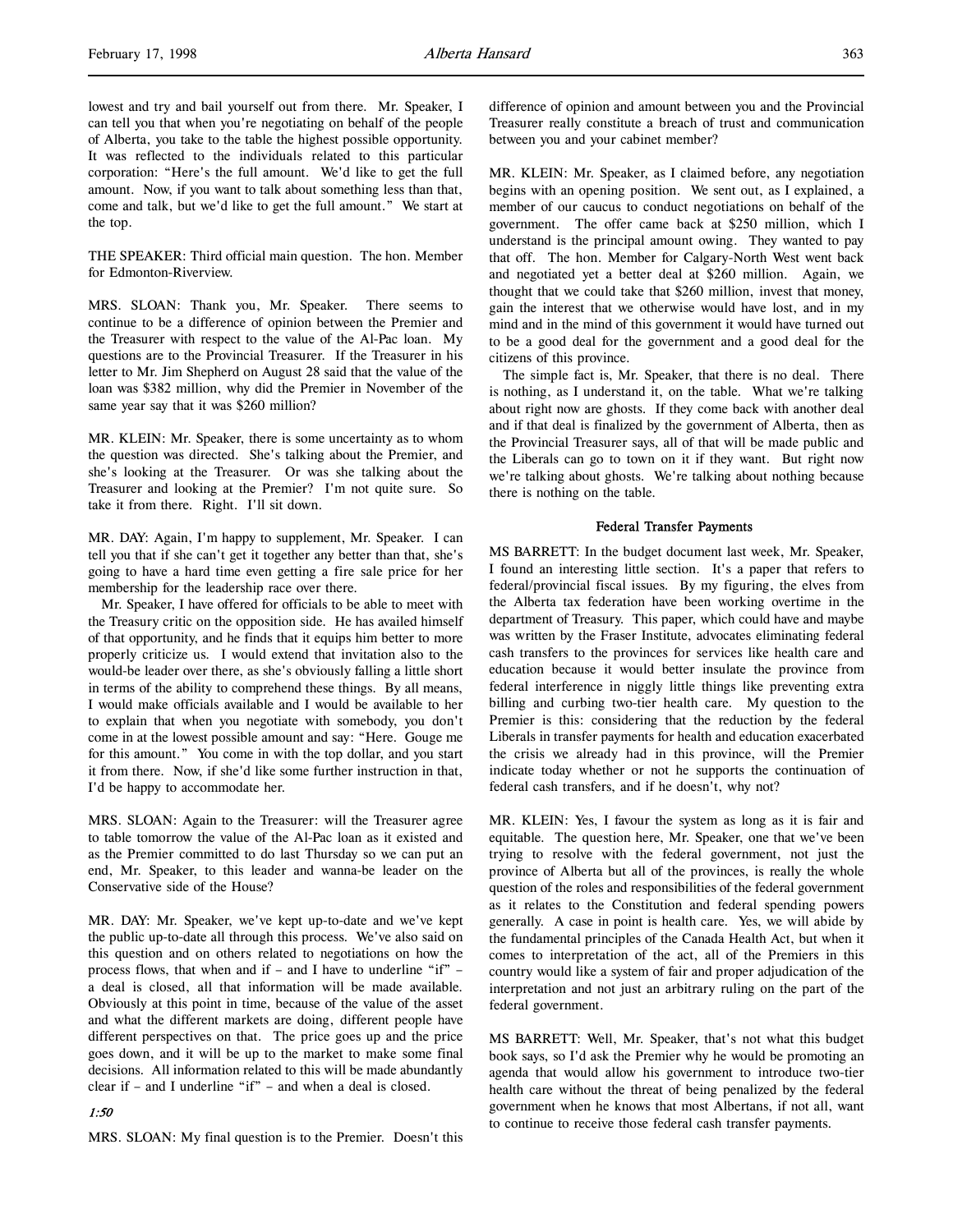MR. KLEIN: Well, of course, Mr. Speaker, we want to continue to receive those federal cash payments. But when you consider that in the province of Alberta now, when we're paying approximately 89 percent of health care costs through provincial revenues and considering that health is clearly under the Constitution a provincial responsibility and considering that, yes, there is a Canada Health Act that is supposed to reflect consensus amongst the provinces and the federal government as to how health care services are delivered, considering all those things, we want to make sure that whatever is done by the federal government is fair and equitable and that the provinces have a reasonable say in how health care services are delivered within the Canada Health Act.

MS BARRETT: Well, Mr. Speaker, perhaps the Provincial Treasurer can sort the Premier and everybody else in the province out by answering this question: why does the budget say in black and white that Alberta wants to get rid of the federal transfer program and go to a tax credit system if not to allow this government to get out of the responsibilities of fulfilling the Canada Health Act?

MR. DAY: Mr. Speaker, first of all, tomorrow I would like the opposition NDP whatever over here to please table for everybody to see her comments that she has just said right now and show those words verbatim in the budget book, because the trailing was a trailing, and it was trailing way behind reality.

The hon. Member for Red Deer-South, representing me in New Brunswick just last week while we were doing our budget deliberations here, was very careful to maintain Alberta's position, which is that we support the process of equalization grants. As far as the CHST goes, we are very, very concerned that that would be done across the country on a per capita basis, because as we improve and as we launch into certain programs, the federal government diminishes what we get in terms of that transfer, a case in point being the excellent work that was done in family and social services in terms of reducing the caseloads. When we did that as a government, when we took some tough but, as it's turned out, some very successful steps in reducing welfare caseloads by 63 percent, we get penalized for that, because the CHST itself, that particular transfer, is not based per capita. So we support the equalization payments one hundred percent. We are asking that all provinces get per capita on the CHST.

THE SPEAKER: Hon. members, before calling on the hon. Member for Highwood, I would ask for permission to do something a bit abnormal, and that's to revert to Introduction of Visitors.

HON. MEMBERS: Agreed.

# head: Introduction of Visitors

THE SPEAKER: The hon. Minister of Environmental Protection.

MR. LUND: Thank you, Mr. Speaker. It gives me a great deal of pleasure to introduce to you and to the members of the Assembly, seated in your gallery, His Excellency Vladimir Kuramin. He's the Minister of Northern Development for the Russian Federation. Minister Kuramin is accompanied by his deputy minister, Mr. Zaidfudim, the president of the Russian Association of Indigenous People, and senior officials from the Canadian Department of Indian Affairs and Northern Development. The minister and his delegation are visiting Alberta under the Canada/Russia institution-building for aboriginal peoples project, which is designed to provide assistance to the Russian federal government to formulate a new northern development and aboriginal strategy by way of examining the Canadian experience and expertise. The delegation has met with officials from Alberta Intergovernmental and Aboriginal Affairs and the Northern Alberta Development Council to gain an insight into Alberta's policies and programs in this area. This afternoon the minister will have the opportunity to meet with chiefs from the First Nations in Alberta, the Métis Settlements General Council, and the Council for the Advancement of Native Development Officers. I would ask that Minister Kuramin and his delegation now rise and receive the cordial, warm welcome of this Assembly.

THE SPEAKER: Thank you, hon. members.

# head: Oral Question Period (continued)

THE SPEAKER: Mr. Clerk, please add on that time that was used for that.

The hon. Member for Highwood.

#### Hunting and Fishing Licences

MR. TANNAS: Thank you, Mr. Speaker. My questions today are for the Minister of Environmental Protection. The Department of Environmental Protection has made an arrangement with Information Systems Management to manage the sale of fishing and hunting licence sales to begin in March of this year. While most new computer-based systems experience some initial difficulties at the beginning, this one seems to have more than its fair share. Could the minister describe how the arrangement for converting previous hunting and fishing licence dealers has progressed around this province?

# 2:00

MR. LUND: Mr. Speaker, currently all of the current vendors have in their possession a package that was sent out by ISM. They have until February 25 to respond if in fact they want to sign up and become a vendor under the new process.

MR. TANNAS: Mr. Speaker, my first supplementary is again to the Minister of Environmental Protection. What is the minister prepared to do in an active hunting and fishing area like Highwood, given that only two dealers out of 16 are committed to joining this new system?

MR. LUND: Mr. Speaker, from the initial assessment we knew that in fact there would be probably about a 50 percent reduction in the number of outlets that would be actually handling under the new system, but there's interest being shown by people and companies who are not currently vendors. As a matter of fact, many of the Alberta registry people are interested in becoming vendors. They have looked at the new process and believe that in fact it will work. The registry is a very good example of where a similar system has worked.

MR. TANNAS: Mr. Speaker, my final supplemental is to the Minister of Environmental Protection. Will the minister commit to a rigorous monitoring of the dealership issue in the next month or so to ensure fair and accessible licence sales and to reviewing this matter at the end of the 1998 hunting and fishing season and beyond?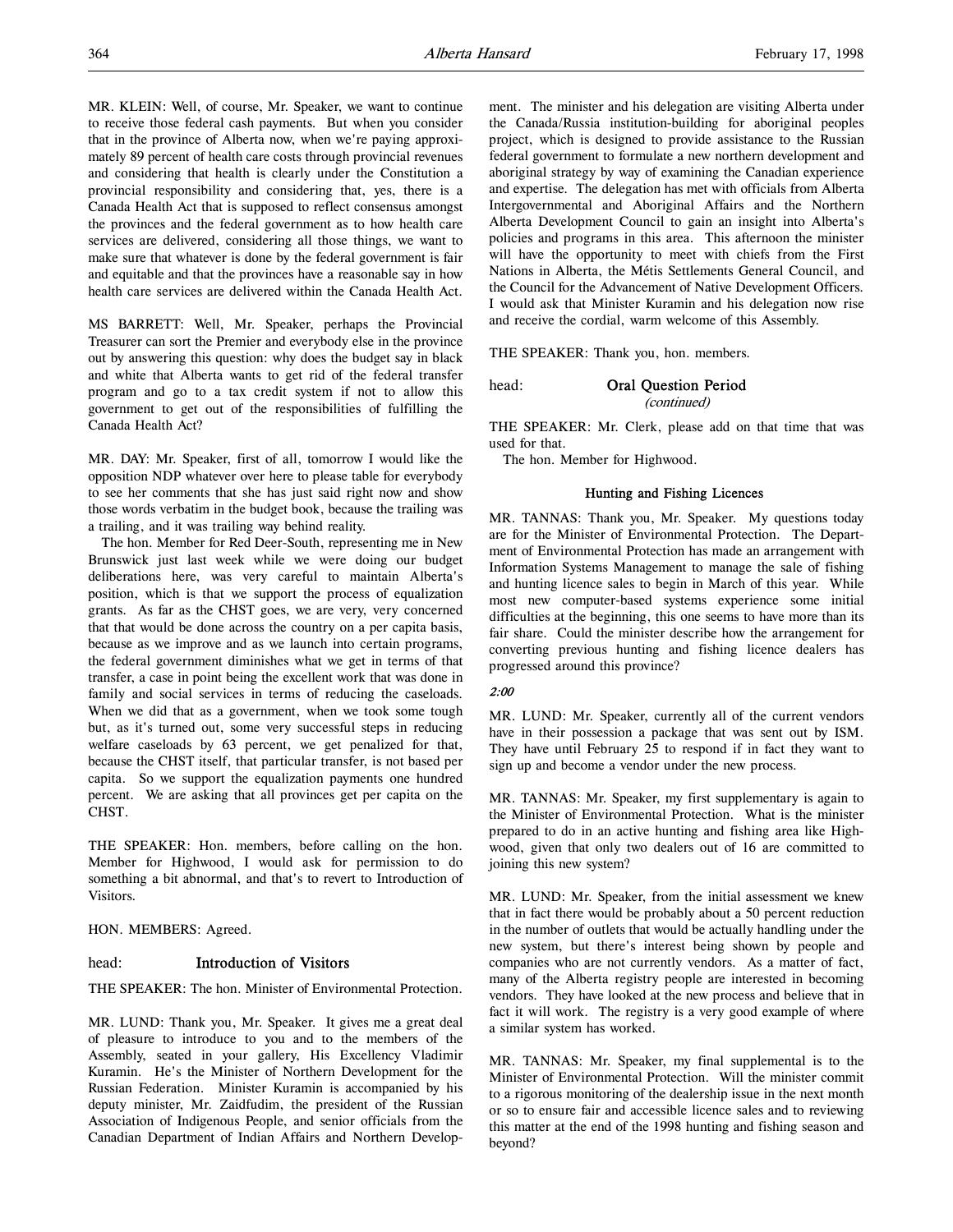MR. LUND: Mr. Speaker, we have undertaken that commitment before. We have said that we will be monitoring it very closely. Part of the contract with ISM calls for a distribution of outlets that would serve the public, so we will be looking to see if in fact there are vendors within the communities that currently have a vendor. Now, that doesn't mean to say that there's going to be the same number. No, there won't be the same number, but we will endeavour to make sure that the public, the people that need to buy a licence, will be served without much inconvenience.

THE SPEAKER: The hon. Member for Calgary-Buffalo, followed by the hon. Member for Fort McMurray.

### Health Care Funding

MR. DICKSON: Thank you, Mr. Speaker. Health care resources in the city of Calgary are badly stretched as a result of an influx of some 70,000 new citizens over just the last three years. This government, however, has decided to disregard advice from the Calgary regional health authority and has given that region some \$27 million less than what the Premier's own handpicked advisers said was necessary to meet the demand. My question this afternoon would be to the Premier. Will the Premier permit the Calgary regional health authority to run a deficit, even one as large as \$30 million?

MR. KLEIN: Mr. Speaker, I've had this discussion with the Calgary regional health authority and with the hon. Minister of Health. We will – and I've said this publicly before – work with the health authority to identify pressure points. If indeed those pressure points can be justified in terms of additional funds being allocated, we will address those needs. I understand that the chairman of the Calgary regional health authority welcomes such a review. We will have that review, and if the pressure points can be identified, if they are indeed legitimate, they will be addressed.

MR. DICKSON: Well, Mr. Speaker, turning provincewide, let me ask the Premier what his instruction is to the other regional health authorities: cut more essential health services or run up larger and larger deficits?

MR. KLEIN: The instructions, really, to the regional health authorities are to run a good service, provide adequate health care, and continue to look for better and more effective and more efficient ways of doing things.

Mr. Speaker, if there are problems within the Calgary regional health district or Capital regional health or any other regional health authority within the province, we will look at those issues and address them on a case-by-case basis. We've always said that if there are pressure points and if people are at risk, we will deal with these situations, because our commitment is to provide quality health care.

MR. DICKSON: Mr. Speaker, that response begs the question: why does this Premier attach more importance to the tax rate in the province of Ontario than he does to meeting the legitimate health needs of Albertans, the people he's been elected to serve?

MR. KLEIN: Mr. Speaker, the hon. member well knows that there was a significant increase to health care last year. There is a significant increase to health care this year. There has been massive restructuring to the health care system throughout the

province. We're to the point where indeed we're quickly arriving at a state-of-the-art health care system in Canada, a system that is operating with far less administration, a system that is running more effectively and more efficiently than ever before, and a system that, notwithstanding problems from time to time, still on the overall is providing first-class health care.

Mr. Speaker, again I say to the Liberal opposition: look at all the people who go into the health care system throughout this province day in and day out. Literally thousands of people get good health care treatment, get good treatment, and indeed are thankful for the treatment they get.

Mr. Speaker, this is so typical of the Liberals. They concentrate only on the negative. Well, Albertans aren't negative people. They know that overall the system is working, and they know that overall this government is committed on a priority basis to quality health care in this province.

THE SPEAKER: The hon. Member for Fort McMurray, followed by the hon. Member for Edmonton-Manning.

#### Transportation Infrastructure

MR. BOUTILIER: Mr. Speaker, Albertans must travel great distances to get from place to place within Alberta, and of course gasoline is a very important commodity towards that end. My question is to the Minister of Transportation and Utilities. Can the minister tell the Assembly this afternoon what portion of a litre of gas the province receives in terms of fuel tax?

MR. PASZKOWSKI: Thank you, Mr. Speaker. Assuming that a litre of fuel costs 50.7 cents, the distribution basically is a crude oil cost of 39 percent, the refining costs and marketing are 12 percent, the retail margins are 6 percent, the federal tax is 26 percent, and the provincial tax is 18 percent. On that basis, the provincial portion works out to about 9 cents a litre.

MR. BOUTILIER: Thank you, Mr. Speaker. My supplemental to the same minister: can the minister tell this Assembly how much money the province of Alberta is putting into transportation infrastructure?

MR. PASZKOWSKI: This year, Mr. Speaker, the amount will be almost \$720 million. Of that, we raise about \$525 million from the sale of fuel that's used on highways. This particular year we've also infused an additional \$100 million that will be dealt with in the supplementary estimates.

MR. BOUTILIER: My final supplemental to the same minister: if the province is putting the money collected from the road users back into infrastructure, Mr. Speaker, why are our roads, especially in rural areas, in such poor shape?

MR. PASZKOWSKI: Mr. Speaker, I don't agree with the statement that our roads are in that poor of shape. Of course we have to recognize that we've gone through a very difficult year and that two-thirds of the province basically had 150 percent of the average amount of moisture that they normally receive. The rural roads, the dirt roads of course, have lost a lot of the aggregate and that, in part, is going to be where some of this additional money is going to be infused.

Having said that, we also want to remember that the federal government is capturing 26 percent of that fuel tax, well over half a billion dollars that the federal government is capturing from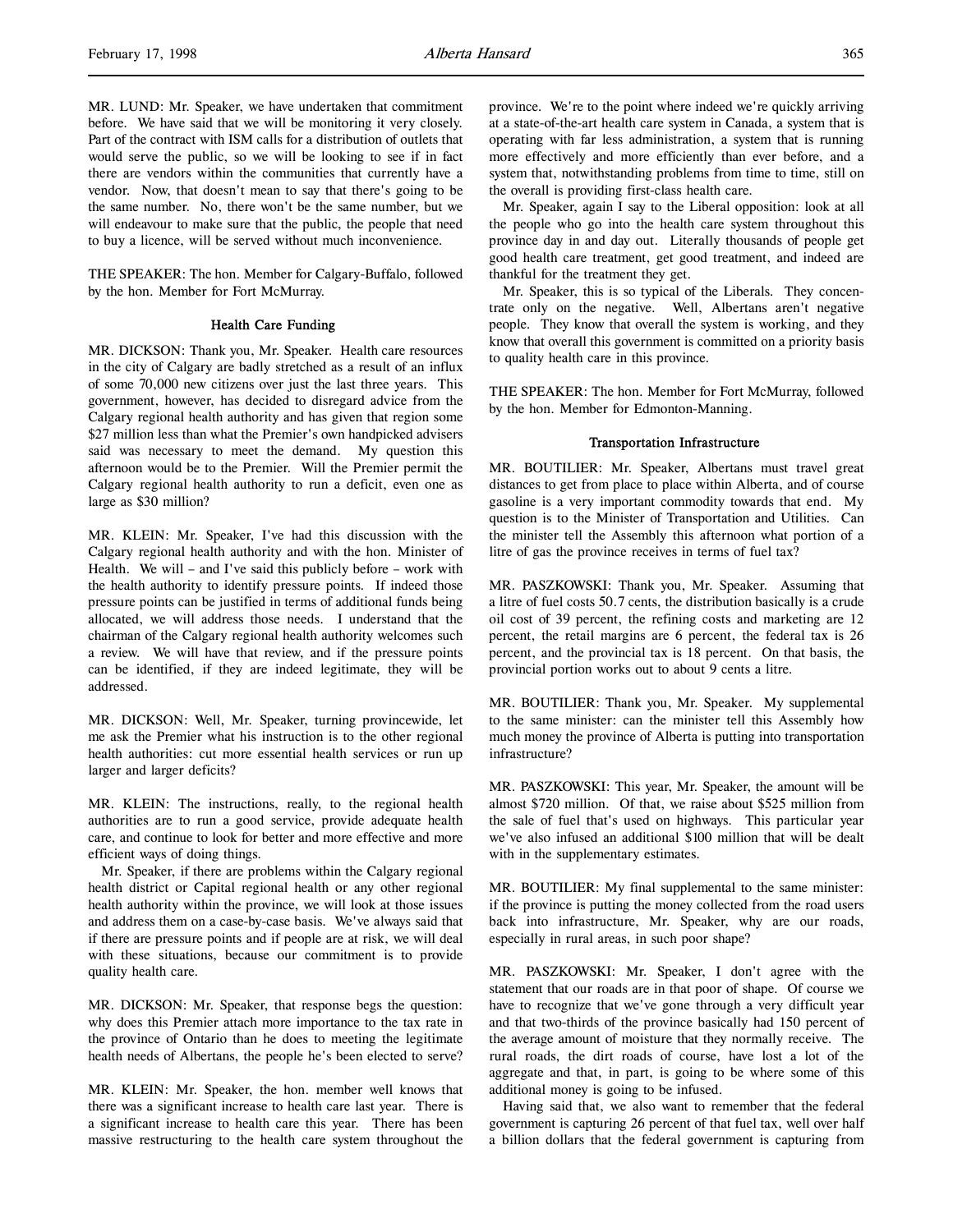Alberta every year. They return zero to the infrastructure of this province, absolutely nothing. Since 1989 the province of Alberta has received a total of \$50 million.

THE SPEAKER: The hon. Member for Edmonton-Manning, followed by the hon. Member for Calgary-North Hill.

# 2:10 Children's Gambling

MR. GIBBONS: Thank you, Mr. Speaker. KPMG Consulting recently reported in a gambling study that two-thirds of Alberta teens gamble. As people walk into convenience stores, they are being accosted by teens wanting adults to buy sports lottery tickets for them. The government's own study, sponsored by AADAC, shows that 8 percent of Alberta teens are addicted gamblers. To the Premier: what does the government consider to be acceptable levels of child gambling addiction, since it's obviously more than zero?

MR. KLEIN: Mr. Speaker, I take it – and I couldn't quite hear him – that it was child gambling addiction?

MR. GIBBONS: Yes, Mr. Premier.

MR. KLEIN: Well, no level is acceptable. However, I remember as a kid, 13 or 14 years old, going to the Shabens' garage and playing some cards. I think all kids did, but it probably wasn't acceptable, because when we were caught by Mr. Shaben, we didn't sit around there very long, I'll tell you. But, Mr. Speaker, no, of course we don't.

Aside from that, as I understand it, certainly children under the age of 18 are not allowed into casinos. Children under 18 are not allowed into bars. I don't know about bingo, if they're allowed to play bingo or not, but if they are, it's something that we certainly should look into. I would think that the gambling age for all people should be the age of consent.

MR. GIBBONS: Mr. Speaker, my second supplementary to the Premier: what percentage of young Albertans can we expect to be addicted to gambling a year from now? What are your goals?

MR. KLEIN: Mr. Speaker, that is too totally hypothetical. We hope that no children are addicted to gambling. But what is he talking about? You know, I would like clarification. If he's talking about children being addicted to VLTs, then there is something very, very wrong, because children are not allowed into bars, and the only place legal VLTs are allowed is in bars. If he's talking about children going into casinos, again there's something very, very wrong on the part of the operators, because children under the age of 18 are not allowed into casinos. If he's talking about children going to the pari-mutuels and betting the horse races, then there's something very, very wrong there, because people under 18 are not allowed to bet the horse races. So I don't know what he's talking about.

MR. GIBBONS: I'd like to start my preamble again. [interjections] Okay. Supplementary two, Mr. Speaker, to the Premier: why doesn't the Premier do the right thing and stop the government from profiting from the addiction of young children?

MR. KLEIN: Mr. Speaker, that question is probably – and I've been around here now nine years. This is, without doubt, the most ridiculous question I have ever heard. Quite simply: it is illegal for minors to gamble, so we don't profit off illegal gambling.

THE SPEAKER: The hon. Member for Calgary-North Hill, followed by the hon. Member for Edmonton-Norwood.

# Transportation Infrastructure

(continued)

MR. MAGNUS: Thank you, Mr. Speaker. Coming from the city of Calgary, we are in the fortunate position of growth and expansion. Unfortunately, with that growth it is difficult to maintain our infrastructure with the transportation grants that we receive. Can the Minister of Transportation and Utilities please advise why the city of Calgary receives so little? Did anybody hear that, Mr. Speaker?

MR. PASZKOWSKI: Thank you, Mr. Speaker. Basically the city of Calgary receives the same grants as every other city in the province. That's \$25 per capita. This year we're bumping it by \$7. We're advancing \$7.50 per capita as well as the \$1,959 per lane kilometre of primary highway that's located within the city. This amounts to almost \$32 million.

MR. MAGNUS: Thank you, Mr. Speaker. Because the minister earlier responded that he had a concern that other jurisdictions are not putting money back into an area where the money comes from, I would like to ask the minister: how is this different as it relates to the city of Calgary providing the province with \$200 million in fuel taxes per year?

MR. PASZKOWSKI: Mr. Speaker, we have the responsibility of servicing the infrastructure for the entire province because indeed our resources are generating revenue from the entire province, and our responsibility has to be shared throughout the entire province. We, again, are paying more than or as much as we receive out of the fuel tax. Our total budget is actually more at the end of the day. We have another level of government that's collecting far more as far as taxes on fuel are concerned and putting nothing back into the provincial economy. The question is: is that the right system?

MR. MAGNUS: Thank you, Mr. Speaker. My supplementary question is: is this all that the city of Calgary is going to receive?

MR. PASZKOWSKI: Calgary is in the fortunate position of also being on part of the north-south trade corridor. So a good portion of the infrastructure money that will be going to the north-south corridor will all eventually flow to the city of Calgary as well. So as the north-south trade corridor is developed, Calgary will also be eligible for funding to help develop the north-south corridor.

THE SPEAKER: The hon. Member for Edmonton-Norwood, followed by the hon. Member for Little Bow.

# Children's Services

MS OLSEN: Thank you, Mr. Speaker. The Department of Family and Social Services contracted Coopers & Lybrand to do an assessment of child welfare. The minister said that this was to ensure that our house is in order before regional child and family services authorities are appointed. One authority has already been appointed; all the authorities are to be appointed by April 1 of this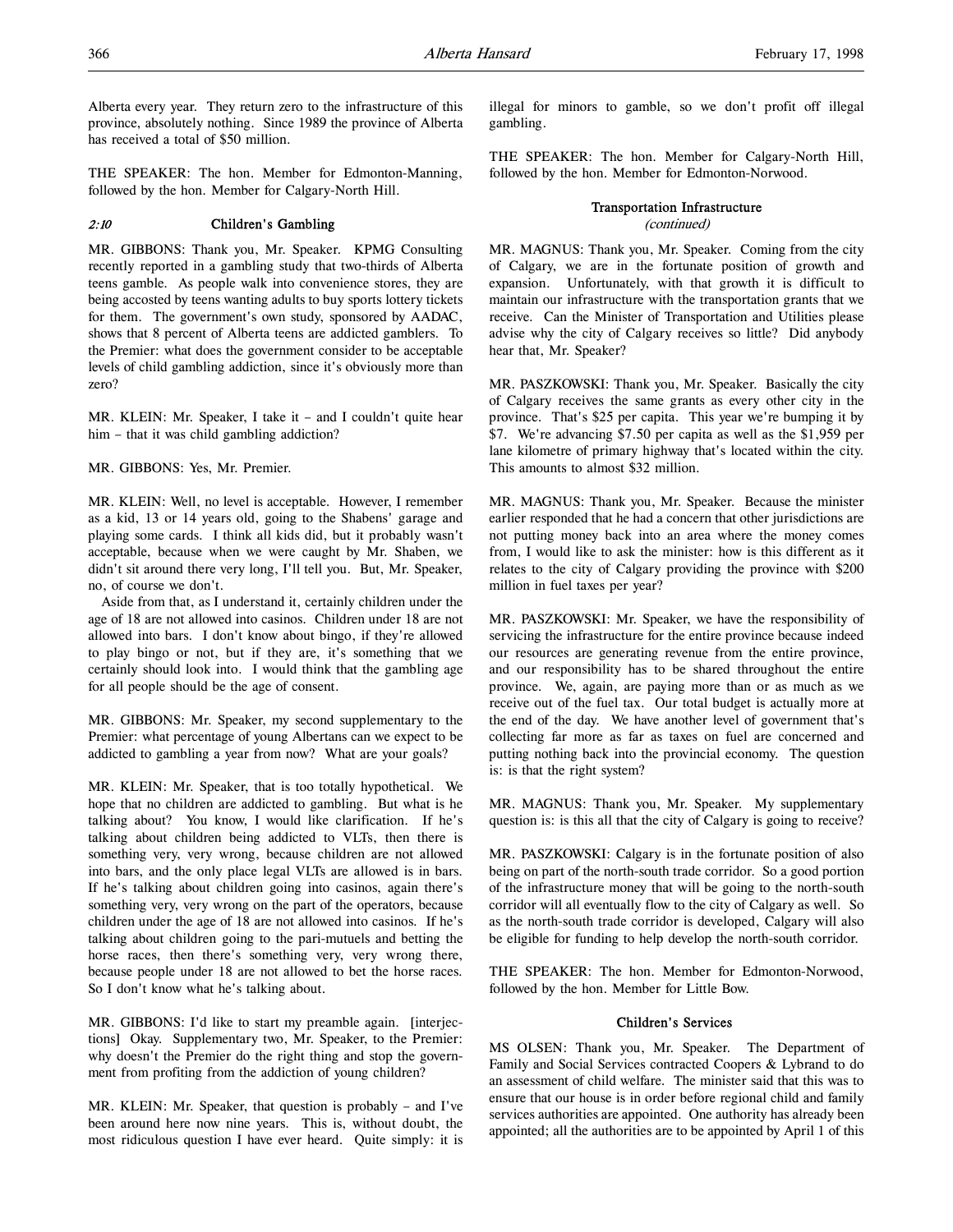year. To the Minister of Family and Social Services: will you table in this Assembly the Coopers & Lybrand assessment so that we can, all of us, be assured that the house is in order?

DR. OBERG: Thank you, Mr. Speaker. The Coopers & Lybrand report was given to me, I believe, on January 23. What we are in the process of doing now is studying the document, which is some 300 pages. There are some excellent recommendations. There are some excellent issues that are being raised, and quite frankly there are a lot of issues that we have to take a look at and we have to address. The hon. member is absolutely correct when she states that we wanted this report in place prior to putting the authorities in, and it is in place. When we are done with our work on this report, we'd be more than happy to table it in the Legislature.

MS OLSEN: Thank you, Mr. Speaker. This is to the minister of children's services. If that's the case, why is the government, then, scrambling to proceed with an unproven system: no funding model, no standards, no monitoring and evaluation process in place?

MS CALAHASEN: Mr. Speaker, those are excellent questions. Actually we've got a funding model that's being prepared presently. It's taken a lot of work from various community members as well as people who've been on the commissioner's staff. We've also had the department who've been involved, and people have gone out and heard from people as to what should be happening with the funding model.

Mr. Speaker, in terms of standards we have been working on that also. The standards paper will be coming forward in terms of what needs to be done and what needs to be added. I think we have to be sure, whatever we do, that we have givens within the standards and that we have to ensure that the community can have flexibility to be able to work with what needs to be done in a community. That's something that I think the community members have told us. When we're talking about handicapped children's services, that's an area in the funding model that has come out as a concern. We're dealing with that issue.

Basically, Mr. Speaker, I would say that everything seems to be going on track. We've got a funding model that's going forward. We've got an allocation that's being looked at presently. I think it's a worthwhile effort for us to be able to go through and ask the community to be involved. I would insist also, in terms of looking at what we have done in a number of the other areas, that it is perfect when we're talking about people involvement. I think that's the most important part when we look at what's happening with children's services.

MS OLSEN: Thank you, Mr. Speaker. You know, we are six weeks from the appointments. Can this government tell us where the pilot programs will be? Surely they wouldn't proceed without one. That question is to the minister of children's services as well.

#### 2:20

MS CALAHASEN: Mr. Speaker, when we're talking about community people who have been appointed, we have one group that's already been appointed, and that's region 4 in Calgary. That community and the people who have been appointed are excellent people who've been chosen. They've gone through a whole system of who should be involved. Those people have been chosen by the community. That's one model that we're looking at in terms of what has to happen in community involvement. They have been involved in making sure that they are going to take this course of moving from what we call a bureaucracy system to what we call a community-based system. That takes a lot of transition. When we're talking about people taking control of their own lives, it means that we have to give them that time. We have given them three, four years of planning. We have also given them some time towards the end of 1998 to January 1, 1999, where we hope to be able to hand over the responsibility of family and children's services, specifically children's services.

Mr. Speaker, that to me is probably one of the greatest models that we have. I know that Calgary Rockyview children's services have been working very hard to make sure that every step has been taken care of. I know these people who've been appointed are intent on making sure that whatever we give them, they're going to be able to ensure that they do a good job.

THE SPEAKER: The hon. Member for Little Bow, followed by the hon. Member for Edmonton-Ellerslie.

# Community Lottery Boards

MR. McFARLAND: Good afternoon, Mr. Speaker. This past weekend I met with a number of municipal leaders in southern Alberta who seemed to have many concerns and some questions, maybe a lack of information that's clear on the operation and makeup of the community lottery boards. My question today is to the Minister of Community Development. Madam Minister, in a riding that has 13 elected councils and scores of community groups within one community lottery board, would you please inform this Assembly how that community lottery board is to select two municipal councillors to represent all the other municipal boards?

MRS. McCLELLAN: Mr. Speaker, I will certainly speak with the hon. member a little later on on the numbers, because I don't know of any area that has 13 elected councils in one lottery board. In the hon. member's area I think there are three community lottery boards. It still begs the question; you have six or seven or eight or less municipal councils or town councils.

What we have suggested in speaking with those municipalities is that they rotate: have two from an area for a period of the lottery year and two for perhaps another portion. If you had six, you could split it. I guess the most important thing is not how many municipal representatives you have on these lottery boards; it's how many community leaders you have on these lottery boards. We want to make sure that the municipal councils, in putting this process in place, look for people who have experience in their community, who are leaders, and who have the best interests of their community in mind. I am confident that every community lottery board will find that expertise and that commitment in their community.

MR. McFARLAND: Thank you, Mr. Speaker. My second supplementary is to the same minister. Once the community lottery board receives and approves an application, why does it have to send that application to Edmonton for further approval?

MRS. McCLELLAN: Well, if I could just clarify what is anticipated to happen, Mr. Speaker, my colleague from Lacombe-Stettler is working very closely with the community lottery boards that are formed and the ones that are getting up and running to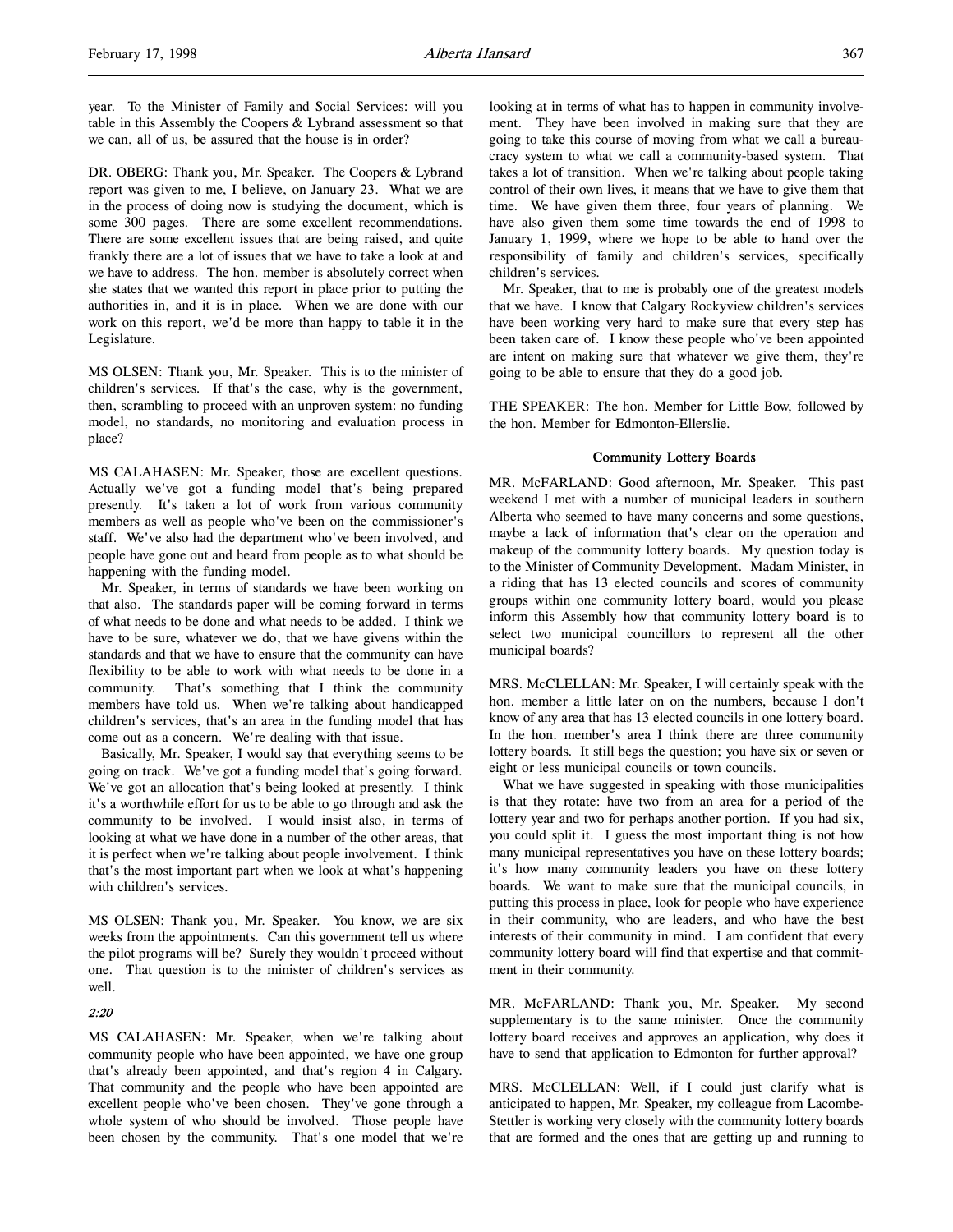make sure that they understand the process, but the community lottery boards themselves will review all of the applications. They will, according to their community's priorities, approve the requests. Once those are approved at a local level, they will go to our regional office, where they'll be reviewed to make sure that there are no unanswered questions on the application and that they meet the general criteria. That's to save a lot of problems for the local community lottery board. Once that process has occurred, they will be submitted to Edmonton for the cutting of the cheques. There is no approval in Edmonton. The approval is at the community level. The regional staff will be there to assist them and make sure that every grant application that comes to Edmonton will be approved at the community level, and the cheque will be cut here.

MR. McFARLAND: Thank you, Mr. Speaker. My third supplementary that I'm asking on behalf of these municipalities is: rather than send all the applications to Edmonton for the issuance of a cheque, wouldn't it be just as cheap and more efficient to have the cheques issued by one of the municipalities that make up this community lottery board?

MRS. McCLELLAN: Well, Mr. Speaker, that was certainly our first premise as well. However, in a lot of discussions with municipalities, they felt that the administrative burden was going to be too onerous for them. I won't say that's a hundred percent across the province, but it was significant. They felt that the cost of cutting the cheques was going to be too much. Also, the other concern was the cost of auditing or tracking or making sure that the money had indeed been spent on the project outlined. So there was a decision made that we would provide some administrative services to those boards, and that comes in the way of cutting cheques, of auditing, of preparing brochures, guidelines, and promotional information. We have taken that responsibility on and have added \$1 million in administrative help so that the full \$50 million will be returned to the communities.

THE SPEAKER: The hon. Member for Edmonton-Ellerslie, followed by the hon. Member for Red Deer-South.

# Parks and Recreation Areas

MS CARLSON: Thank you, Mr. Speaker. The quality of life in Alberta is declining. It's declining. You don't like to admit it, but it's very true. Albertans recently ranked nature as a top factor in the quality of life in this province, but attendance at parks, nature reserves, and related sites has been steadily dropping since its peak of 9 million visitors in 1994. Is the Minister of Environmental Protection's reason for anticipating a continued drop in attendance due to his parks privatization policy and fee increases that take effect at the beginning of this year?

MR. LUND: No.

MS CARLSON: Well, then, Mr. Speaker, how can the Minister of Environmental Protection justify setting a target attendance for our parks that is 1 million visits lower than the attendance he got before his budget cuts took effect?

MR. LUND: Mr. Speaker, I don't know where the hon. member's getting that kind of information.

MS CARLSON: Well, Mr. Speaker, he doesn't want to read his own business plans.

Maybe he can answer this question. Will this minister change the legislation so that interest, just the interest, from the environmental protection and enhancement fund, that now has over \$230 million in reserve, be used to keep parks and recreation areas open and run by the government? This would be in accordance with what the Auditor General's looking for. That's a little hint.

MR. LUND: Mr. Speaker, the revenue in that fund was never intended for operational.

# head: Members' Statements

THE SPEAKER: Today three members have indicated their desire. We'll begin first of all with the hon. Member for St. Albert, followed by the hon. Member for Edmonton-Mill Creek, followed by the hon. Member for Airdrie-Rocky View. We'll begin with the hon. Member for St. Albert.

#### Business Awards of Distinction

MRS. O'NEILL: Thank you, Mr. Speaker. One week ago I attended the 1998 Alberta business awards of distinction in Calgary. This annual event celebrates the best, the brightest, the most innovative, and successful Alberta businesses. It also serves as a forum to highlight the outstanding contributions of the larger business community to Alberta's stellar economic performance. Alberta's enviable economic outlook is largely attributable to Alberta's hardworking, risk-taking, and highly skilled business community. Our entrepreneurs are quite simply a cut above the rest. They have an international reputation for technical excellence, customer service, and integrity.

I wish to take this opportunity, Mr. Speaker, to congratulate each of the nominees and award finalists for their hard work and outstanding achievement in the marketplace. The Premier's award was presented to the International Mascot Corporation of Edmonton. This is Canada's leading designer and manufacturer of top quality promotional character costume products.

From St. Albert the nominated finalists were Brilyn and Associates for the business service award of distinction, Farlie Worldwide Travel for the marketing award of distinction, and Pro-Western Plastics Ltd. for the manufacturing award of distinction. I am proud to represent all these owners and employees whose distinctive contribution to our local, provincial, national, and international economies are worthy of our appreciation and our admiration.

Thank you.

THE SPEAKER: The hon. Member for Edmonton-Mill Creek.

#### 2:30 Fiscal Stabilization Fund

MR. ZWOZDESKY: Thank you, Mr. Speaker. Last Thursday the Provincial Treasurer tabled Budget '98, entitled Agenda for Opportunity. I want to begin by thanking him for allowing opposition members into the lockup and debriefing regarding that budget process. It was an historic move of openness on his part.

However, although the Treasurer is projecting a surplus of \$165 million for the coming year, even he must recognize that if the price of oil were to average \$16 per barrel and the price of natural gas were to average \$1.55 per million cubic feet over the course of the next year, then the government would be back in the business of cutting core programs in health care, education, and social services, and I don't think anyone wants that to happen. Yet Budget '98 is a budget of a missed opportunity because it fails to address how to effectively manage the fiscal surplus within the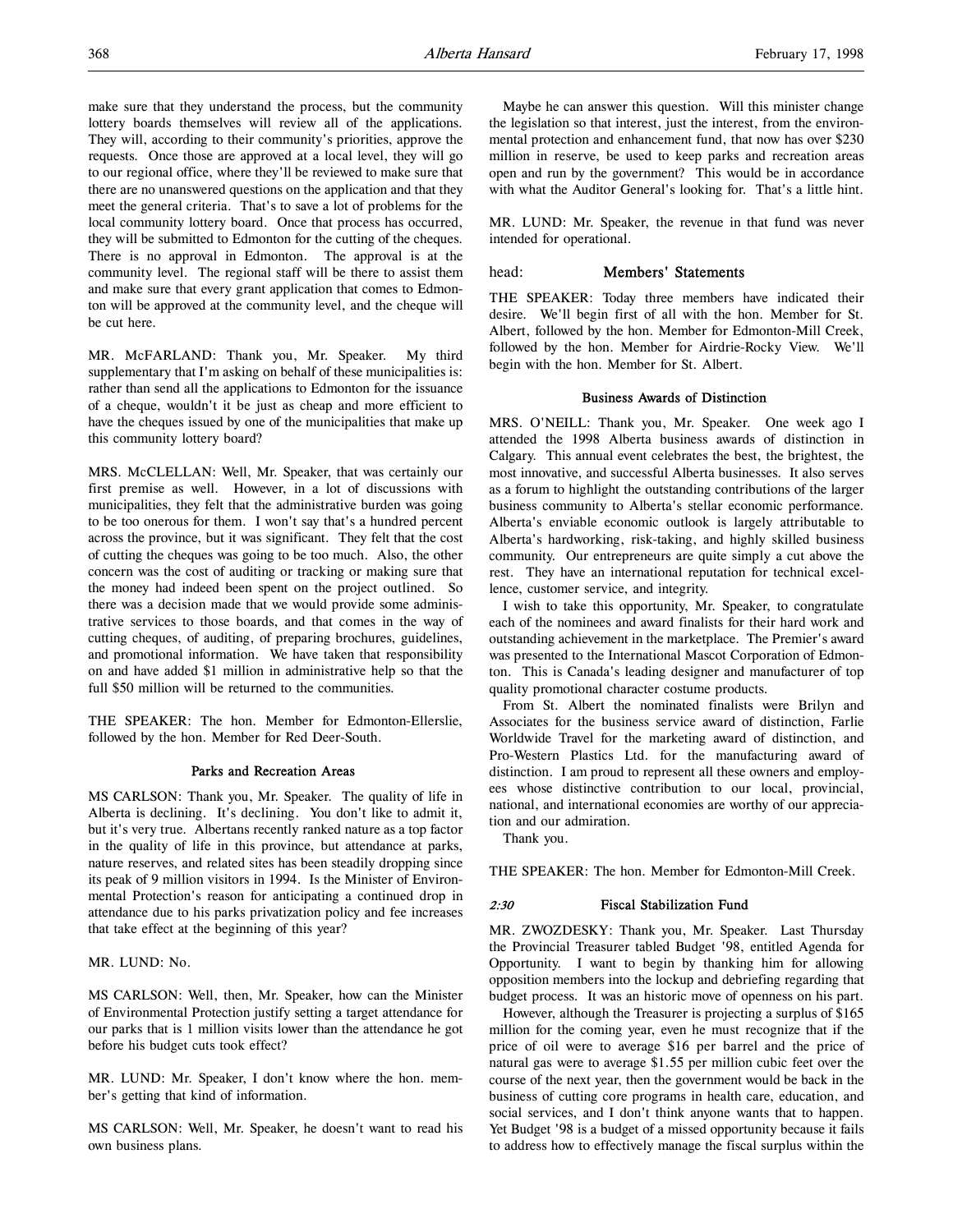framework of volatile revenues in order to sustain investments in our children's future that are crucial to our competitiveness.

Mr. Speaker, we do have a revenue problem in Alberta that has contributed to the knee-jerk, boom-and-bust budgeting process that we've experienced. How can you go on budgeting like this when you're out by billions in revenue projections, for example? Alberta Liberals believe there's a better way to sustain investments in our children than to rely on the price of oil as set in Cushing, Oklahoma, or the setting of natural gas prices in New York. Our plan is called the fiscal stabilization fund. Establishing a fiscal stabilization fund with annual allocations of \$200 million per year over the medium term would ensure that the province could balance the budget, pay down the debt, and sustain funding levels for our children and our competitiveness as a society during both good times and bad. The fiscal stabilization fund is an investment in our children's future and in our future as a province as we enter the 21st century.

Mr. Speaker, I look forward to constructive discussion in debate with members from all parties when my Bill 222, the Fiscal Stabilization Act, comes before the Legislative Assembly later this spring. Such a fund would provide easily liquidatable and accessible cash for unforeseen budget difficulties and/or for socalled pressure points. It's time this government gave this idea of a fiscal stabilization fund a very serious look.

Thank you.

THE SPEAKER: The hon. Member for Airdrie-Rocky View.

MS HALEY: Thank you, Mr. Speaker. I wanted to take a moment to acknowledge a group of young men and women who were kind enough . . . [interjections]

# Speaker's Ruling Decorum

THE SPEAKER: Okay, hon. members. You know, Member's Statements are an important opportunity for all private members to express an opinion. It's been a time-honoured tradition that people shut their mouths and listen.

I'm sorry to interject, hon. Member for Airdrie-Rocky View, but I will introduce you again. You begin, please. Take your time. The hon. Member for Airdrie-Rocky View.

### Discussion with Young People

MS HALEY: Thank you very much, Mr. Speaker. I wanted to take a moment to acknowledge a group of young men and women that were kind enough to spend part of their Saturday evening with me. The purpose of our meeting was really quite simple. It was an opportunity for them to question me about government programs and policies and an opportunity for me to hear their concerns or ideas about our province. Several are currently attending university; some are thinking about it. Others are taking time off to work, travel, and try and figure out what they want to do with the rest of their lives.

We discussed the employment standards review that is currently taking place. They had little to say about the minimum wage issue but instead focused on the employment standards manual that I had taken with me. They had never seen these manuals before and were fascinated that there actually were laws that governed at least a little of this important area of their lives. Perhaps this is an area that should be included in our mandatory CALM courses that our high school students have to take. The concerns they raised were things like: were they required to work for free while

being trained; what could they do when they weren't paid for overtime or work on statutory holidays; what could they do when their paycheque was late, when it was smaller than they thought it should be, or when it bounced, in fact, at the bank? Clearly, Mr. Speaker, we have to find a way to better inform our youths about their rights in the workforce.

We talked about the Speech from the Throne, the budget speech, and also about tuition fees. Interestingly enough, they were less concerned about what they were paying in tuition fees, and they were far more concerned about what the university itself was doing to ensure value for the money that they had to pay. For example, one young man said to me that his tutorials were not helping him because he could not understand his tutor. When he asked the professor for help, he was told to go to the tutorial. Clearly some work needs to be done here by the university. These are, after all, customers paying for a service that the university is trying to provide. Customer satisfaction is important.

Overall, Mr. Speaker, I learned a lot from them. I hope to have the opportunity to meet with them again to continue the dialogue that we began. I find them to be bright, articulate, and confident, not only in our province's future, but in their future in it.

Thank you.

THE SPEAKER: Before we proceed to Orders of the Day, we have a point of order. Edmonton-Glenora.

# Point of Order Abusive Language

MR. SAPERS: Thank you, Mr. Speaker. I rise under Standing Orders. I'm making specific reference to  $23(i)$ , when another member "uses abusive or insulting language of a nature likely to create disorder." I am making reference to the exchange between my colleague from Edmonton-Riverview and the Provincial Treasurer, where in the Provincial Treasurer's response, in his efforts to avoid answering the question, he made several statements including those which were designed to undermine the credibility of the Member for Edmonton-Riverview and to question her ability to understand the issue that she was questioning.

In his typical fashion, Mr. Speaker, the Treasurer was very patronizing, very condescending, and whenever he's feeling particularly prickly about an issue, he tends to get a little dismissive and a little juvenile in his response. Now, I know that he's clever enough an orator that if he's choosing to avoid answering the question, he has the ability to do that without reducing himself to the petty and personal attacks which unfortunately he stooped to today.

So I would ask that the Treasurer withdraw those particular remarks and be cautioned about using his position as a member of Executive Council during question period to be insulting and dismissive of legitimate questions that are put to him. If he chooses not to answer the question, that's his business. He doesn't have to add insult to that injury.

MR. HAVELOCK: Well, Mr. Speaker, I listened carefully to the Treasurer's answers to the questions from the Member for Edmonton-Riverview. He basically made some factual comments. He stated that she's a would-be leader, although the way things are going it's more appropriately a wouldn't-be leader. I would think also that . . . [interjections] Mr. Speaker, did I listen to him?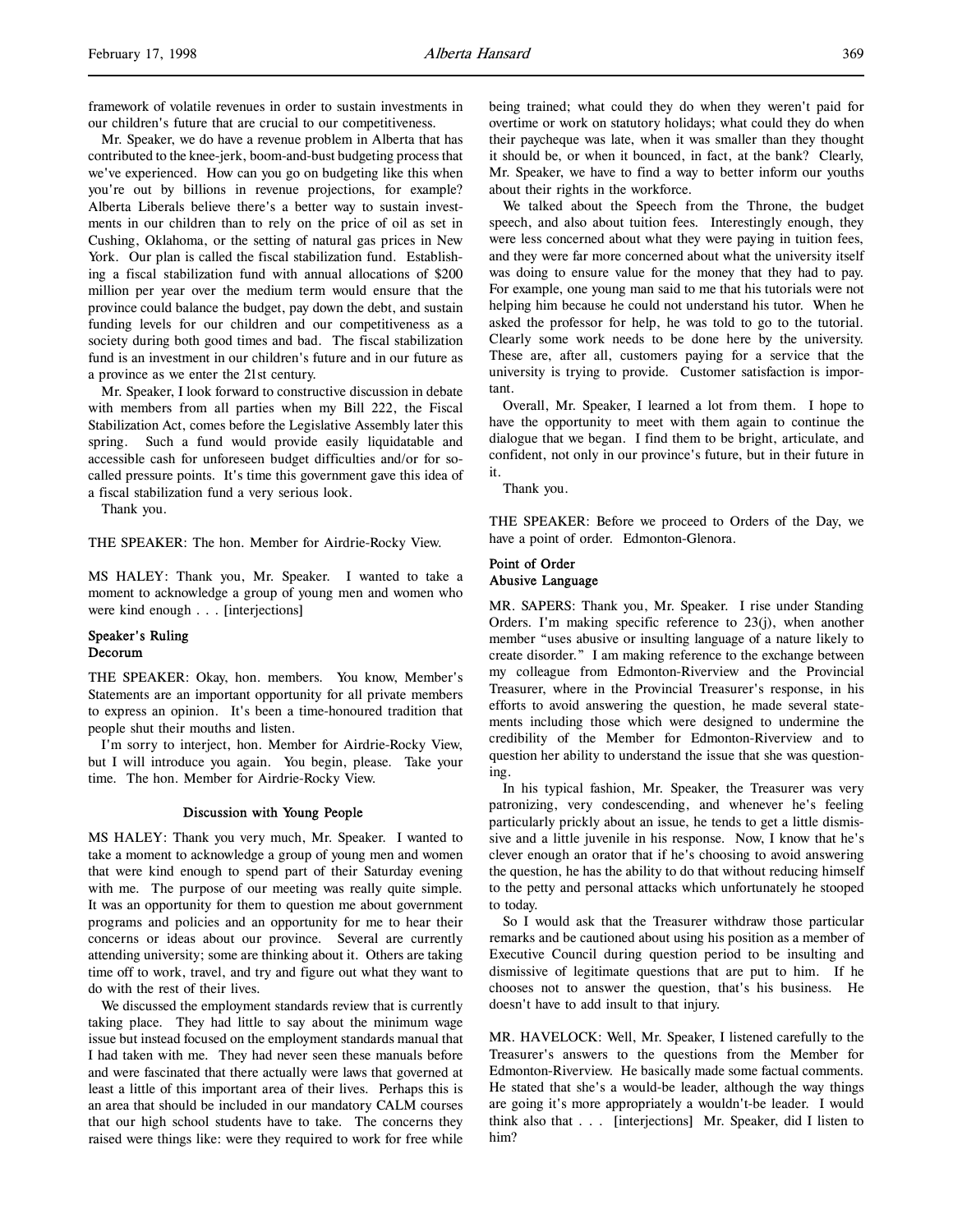THE SPEAKER: The Government House Leader did listen attentively, so let's hear what the hon. Government House Leader has to say.

MR. HAVELOCK: Thank you. He in no way used insulting language. His language wasn't provocative. He simply pointed out that he felt the hon. member from Edmonton-Riverview was having some difficulty understanding the issue. Quite frankly, today that was probably an accurate statement. Therefore, there's no point of order.

THE SPEAKER: Well, actually hon. members, in listening to the arguments put forward by both House leaders, probably there were more provocative words used in the exchange in this matter than there actually were in the exchange between the hon. Provincial Treasurer and the hon. Member for Edmonton-Riverview.

One listened very attentively. I guess it was Tuesday. It's been a long weekend. There were a few statements made today which were probably a bit biting, but all in all one did hear leader wanna-be from both members, the Provincial Treasurer and Edmonton-Riverview, so we call this a tie and move on with Orders of the Day.

| head:                   | Orders of the Day                                                                   |  |  |  |
|-------------------------|-------------------------------------------------------------------------------------|--|--|--|
| head:<br>head:<br>head: | Public Bills and Orders Other than<br>Government Bills and Orders<br>Second Reading |  |  |  |
| 2:40                    | <b>Bill 204</b><br>Workers' Compensation Amendment Act, 1998                        |  |  |  |
|                         |                                                                                     |  |  |  |

[Adjourned debate February 11: Mrs. Soetaert] THE SPEAKER: The hon. Member for Edmonton-Gold Bar.

MR. MacDONALD: Thank you, Mr. Speaker. It's a pleasure to rise this afternoon and say a few words about Bill 204.

The Workers' Compensation Board here in Alberta was founded at the end of World War I and operates under the authority of the Workers' Compensation Act. This Bill 204, the Workers' Compensation Amendment Act, 1998, is a legislative amendment which will allow the WCB on behalf of an injured worker to take action against an employer other than the accident employer in a transportation-type accident where public liability insurance is held.

The hon. Member for Calgary-Egmont is to be congratulated on bringing forward this piece of legislation. I think it would be safe to say in this House that the majority of us have case after case in our constituency office where workers feel that they have not been dealt with fairly by this board, the Workers' Compensation Board. If this piece of legislation is passed and becomes law and helps improve not only the rights of the workers and their ability to recover from their accident but also the rates of the employers, their total workers' compensation payroll tax, whatever that is, if that can be reduced through this, then this is a positive piece of legislation.

This bill will also grant the WCB the discretionary power, in the event that medical opinions are in conflict, to resolve the issue through a process of consultation involving the worker, and this may include convening a medical panel. We all realize there are certain policy issues for which the WCB must have background research from scientific, clinical, or legal specialists before proceeding to either ongoing or formal consultations. In case of a conflict in medical opinion, to resolve the issue, a more comprehensive expert consultation process should happen. The highest quality medical knowledge is required to help determine the relationship between illness or injury and the workplace. The WCB needs to look outside its own organization from time to time to find external scientific technical research to clarify knowledge or complex conditions, diseases, or injuries. For example, Mr. Speaker, the knowledge may be needed for workers with respiratory ailments, those workers that have been exposed to asbestos or asbestos products in the workplace and have also smoked extensively. Now, this is one group that we have to think about.

Whenever this panel gets together, what becomes of the information, the disclosure of that information? We have to be very, very cautious about this, and I don't know whether Bill 204 can address this, Mr. Speaker. There are confidentiality provisions in the Alberta Workers' Compensation Act to protect workers, employers, and other persons. The Act gives the WCB discretion to disclose information from a worker's claim or an employer's account file in certain circumstances. The WCB needs to obtain expert opinion to determine the appropriateness of disclosure in some situations and the impact of Alberta's Freedom of Information and Protection of Privacy Act on disclosure policy.

The main disclosure issues, Mr. Speaker, for this expert medical panel in Bill 204 are, I believe, medical information which could be misinterpreted by unqualified individuals or could include information not relevant to the issues at hand. What is the best means of providing an employer with relative information about the worker's disability and work restrictions without breaching personal privacy?

Another point, Mr. Speaker, is that the current policy indicates that once an investigation is completed and the information becomes part of the file, the WCB may disclose information to persons directly concerned. However, inconclusive investigation findings have no impact on decisions that are not currently placed on the claim file. While full disclosure may help a worker or employer better understand the circumstances leading to a decision, automatic disclosure of all investigation material may bias an employer and affect further employment or hamper the effectiveness of further investigations.

Now, should the WCB automatically release information to the worker or third party following one of these investigations by a panel? Should inconclusive investigative findings become part of the claim record? Mr. Speaker, the WCB receives requests all the time from safety associations funded under the act to release the total premium and claim data and some individual account data, such as an employer's name and address. There is some concern that safety associations are not persons directly concerned or agencies of the government of Alberta and may not be entitled to the information. However, it seems reasonable to provide relevant information to safety associations funded through the WCB in an effort to reduce workplace injuries. I ask: are the conditions governing the release of employer information to safety associations funded under the act appropriate, or should we have a look at them, perhaps in Committee of the Whole later on, regarding this Bill 204?

Now, Mr. Speaker, the fact that the medical panels should be convened and that they should be convened fairly and the fact that this is going to be outside what's presently going on, maybe this is going to stop some of the frustration that occurs at our constituency offices whenever constituents come in with a problem. One problem that has long been prevalent, as I said before, is the frustration that many injured workers have due to the fact they do not believe that this organization, the Workers' Compensation Board, has taken into consideration the full severity of their injury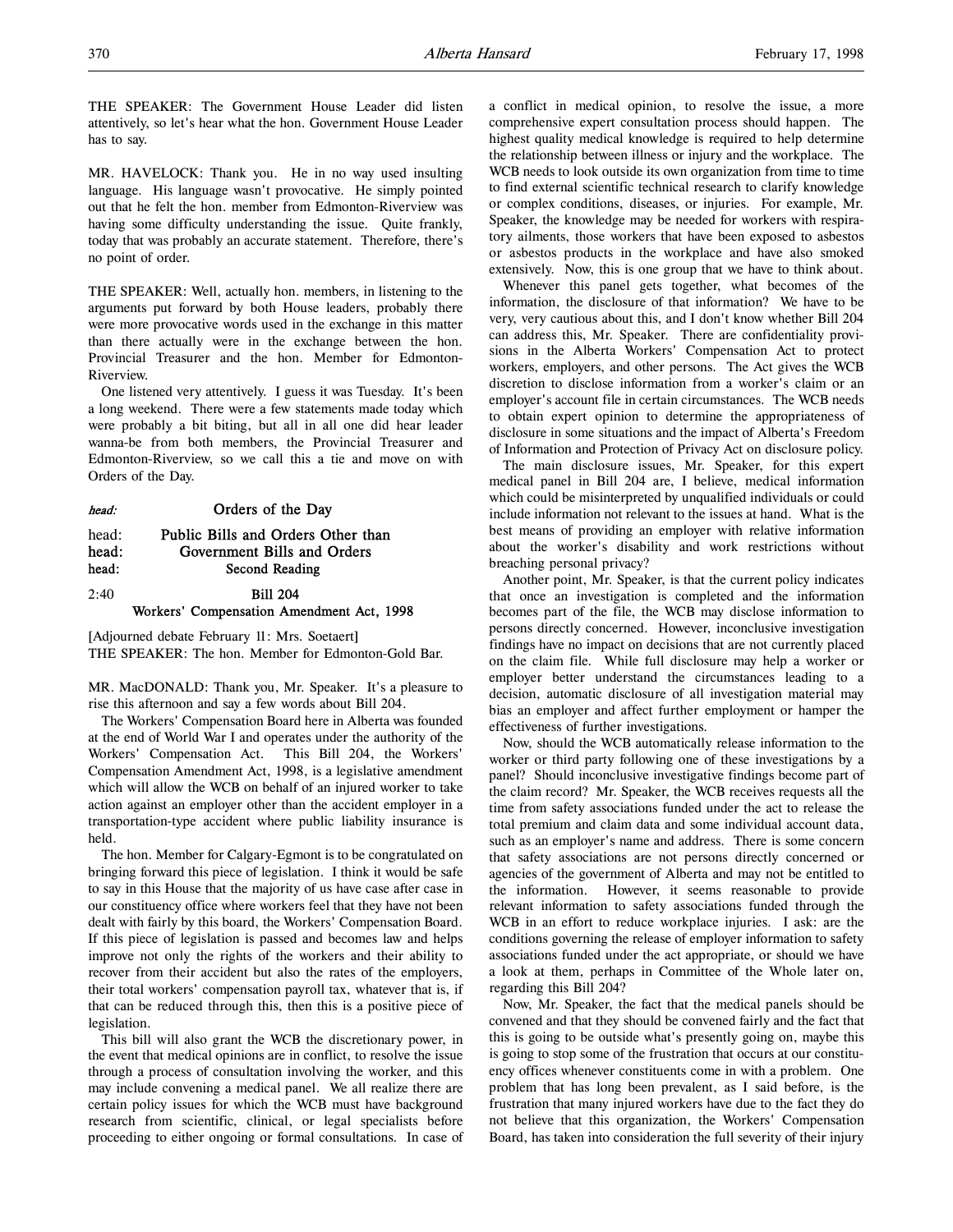or disability and has therefore not provided them with their rightful entitlement.

Now, a few constituency offices have not been contacted by frustrated workers. My office is contacted by workers from all over the province, and these workers have spent years trying to convince the WCB that their injury prevents their ability to work or to be retrained to a greater extent than the board has determined. This frustration, hopefully, Mr. Speaker, will not end in violence. The worker's claim is usually supported by their own doctor, and this three-doctor panel that's proposed is a step in the right direction. In some cases frustration can lead to violence, but as I said before, I hope it does not anytime soon. You go to the WCB, and the glass is very, very thick, and that is to prevent frustration from boiling over. Whenever spring comes along, I'm sure the parade of injured workers up here on the hill will start again. If this bill can stop that, then the hon. Member for Calgary-Egmont has done this Legislative Assembly and this province, the workers, and the employers a good service.

Whenever we're talking about the WCB, Mr. Speaker, we should consider what is not in this bill. There's nothing in this bill, in this amendment act, that addresses the concerns of the Auditor General, and I think that has been overlooked. We all know that the Minister of Labour states here in the House that the Workers' Compensation Board is at great arm's length from the Department of Labour. Well, the Auditor General has other things to say about this. He feels that perhaps there should be some proposals put forward by the government to make sure that there is open accountability of this institution. That is not happening here in this Workers' Compensation Amendment Act, Bill 204.

In the future, if members across the way could kindly read thoroughly the Auditor General's report and what he has to say about the Workers' Compensation Board, I think we would have a finer Workers' Compensation Board in this province.

Thank you, Mr. Speaker.

THE SPEAKER: Before I call on the hon. Member for Edmonton-Centre, might we revert briefly to Introduction of Guests?

HON. MEMBERS: Agreed.

# head: Introduction of Guests 2:50 (reversion)

THE SPEAKER: The hon. Member for Calgary-Fort.

MR. CAO: Thank you, Mr. Speaker. On behalf of the Member for Calgary-East and myself I would like to introduce to you and through you to the members of the Assembly a young and dynamic member of the Calgary city council, Alderman Joe Ceci. I would like to ask Alderman Joe Ceci to rise and take the welcome from the Assembly.

# head: Public Bills and Orders Other than head: Government Bills and Orders head: Second Reading

Bill 204 Workers' Compensation Amendment Act, 1998 (continued)

THE SPEAKER: Hon. Member for Edmonton-Centre, I'm afraid

I've made an error. I should have recognized the hon. Member for Calgary-Montrose, who did catch my eye before. You'll be next, hon. member.

MR. PHAM: Thank you, Mr. Speaker. It is my pleasure to join the debate on Bill 204 today, the Workers' Compensation Amendment Act. This bill deals with an area that I have followed very closely over the last two years, and I would like to commend the Member for Calgary-Egmont for bringing this bill forward.

The first part of the bill deals with the amendment of section 18 to allow injured workers and their relatives to go after a third party in the court if those people did cause the injury because of negligence and so forth. I have no problem with that amendment, because any amendment that gives the injured worker more options to compensate for their loss is always welcomed by me.

I would like to focus more on the second part of the bill, which deals with the problem of when there is conflicting medical information. That is an area that over the past several years I have had many, many complaints on from injured workers. One of the principles that the WCB Act has is the thing that's called benefit of the doubt. Whenever there is conflicting medical information, the injured workers are always supposed to be given the benefit of the doubt by WCB. However, it only works in theory; in reality it doesn't work that way. Many times that decision is left up to the caseworker, who may not necessarily have all the required knowledge to make the decision on which way he should go.

Most of the time the medical opinions of the WCB doctors are taken in precedence over the decisions of the other doctors, and I think that the idea of creating a medical panel where you have

- (a) one physician selected by the Board,
- (b) one physician selected by the worker, and
- (c) one physician selected by the members appointed under clauses (a) and (b)

is a good, balanced approach to this problem. If we have a case where conflicting medical information is presented, I think it makes sense to ask for a third medical opinion, and that third medical opinion has to be neutral. The best way is to have the two physicians who disagree on the medical opinion come up with the third person that they can all agree with and all have respect for. That is important because today WCB does have that monopoly, and that monopoly is a very, very strong tool that they can use in dealing with the workers. Even if the workers are not happy with WCB policy or performance, there is not much they can do because they only have one way to go. They only have the WCB to deal with.

If a worker is not happy with a WCB decision, they have to go to the CSR, the Claims Services Review Committee, and if they're still not happy with the CSR decision, then they can go to the Appeals Commission. After that, if they are not happy with the Appeals Commission decision, then it can go to the Ombudsman. Then only after that can it go to court. At the court level – I didn't find this out until two years into my mandate – even if the court renders the decision against WCB, if they find that WCB is not doing the right thing, the best they can do is to refer the worker right back to WCB again. So the worker can be in that group or that cycle forever. That is very distressful for many of these workers. We have to realize that they are not the kind of people in the best shape. Most of the time they are long-term injured workers who have suffered financially over a long period of time, and behind every case there are family members and financial hardship that we cannot even imagine.

I met with a constituent in my office about a month ago. He'd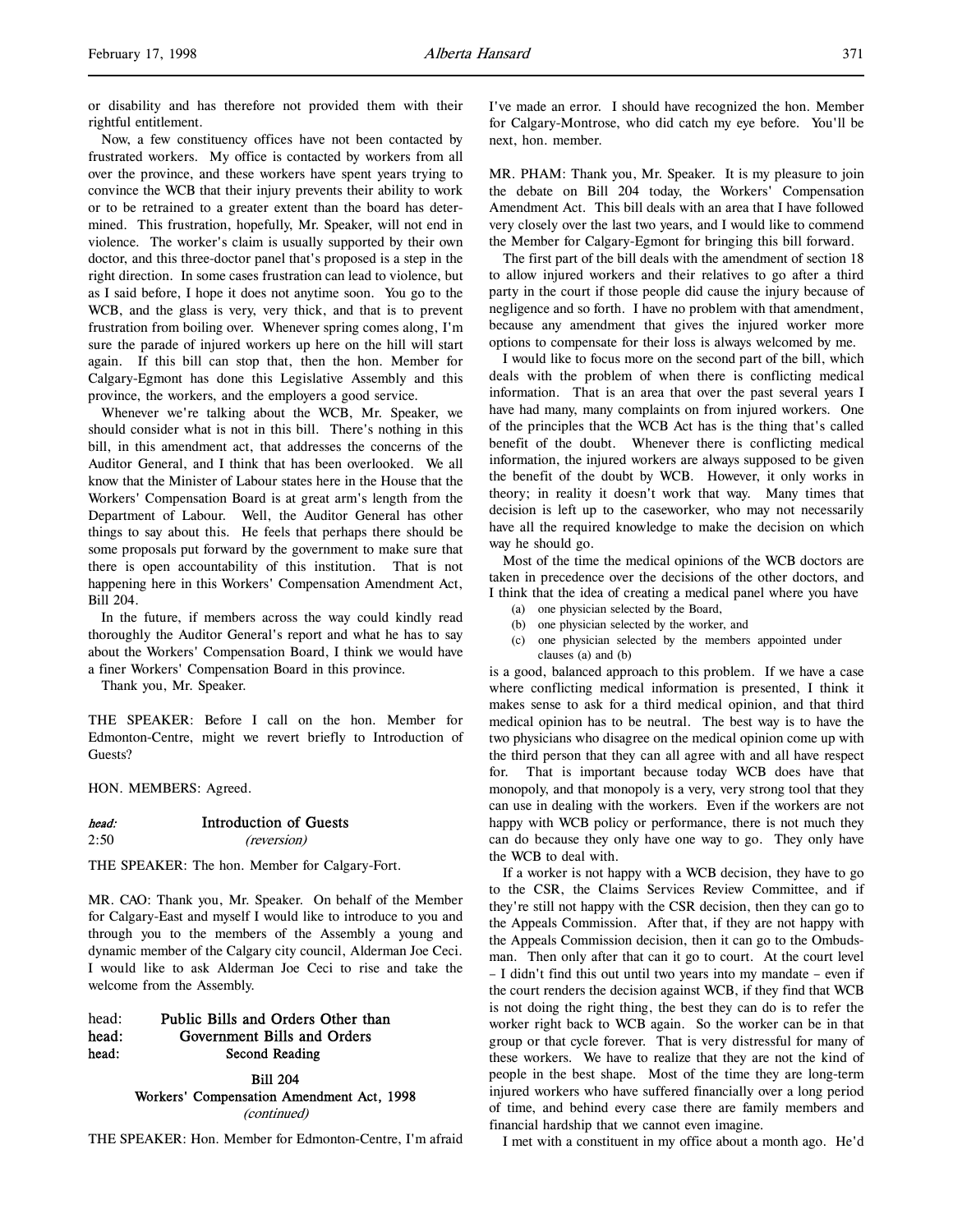spent 15 years in the Canadian armed forces, and he'd received many distinguished awards from the Canadian armed forces. He was a tough man. He must have been a very tough man when he was in the army to have received all of those awards, but he broke down and cried in front of me in my office. This man's history was an eye-opening experience for me, because he lost everything. After he suffered the injury at work, he lost his family, he lost his marriage, he lost his house, and he's practically a homeless person now. The root of his problem is, again, conflicting medical information. His doctors say one thing, and WCB doctors say another. For me, I can never imagine how a case manager can make that decision and be a hundred percent certain that it is correct.

The major difference between the WCB and any government agency or, for that matter, any private agency that I know of is the question of accountability. The question of accountability is very, very, troublesome when it comes to WCB because today WCB is not truly accountable to anybody. On one hand it has a monopoly, but on the other hand it is arm's length from this government. So even the Minister of Labour, if he wants to, cannot intervene, cannot interfere with anything the WCB does. The board of directors of WCB is appointed by this government, but after that, they become an independent body. Even then they only can set a policy. They have no power to intervene in the day-to-day operation at WCB. Policy is one thing, but once you apply the policy, it is quite a different matter. You can have the best policy in the world, but if you do not apply it properly, then it still doesn't work for injured workers.

I mentioned earlier about the benefit of the doubt policy. That policy, if it was applied properly, I think could eliminate many problems that we have today. But it was not and it has not been applied properly, and I do not know how to end that problem. This Bill 204, if it is passed, will help somewhat in establishing a way to handle conflicting medical information. But I think it is still a long way to get to a point where I can personally feel comfortable to look in my constituents' eyes and tell them that there is a way for them to hold the WCB accountable.

Mr. Speaker, I am going to vote for this bill because I think that it is a step in the right direction. I hope there will be more that we can do in the future to even strengthen the act and give that accountability to the workers, because after all, the system is there to serve them. Whenever an agency is set up to serve a group of people, that agency should, I believe, be at least accountable to that group of people. In our society today I cannot think of any other agency that has that kind of power and that can get away with that kind of absolute power like the WCB organization has. I strongly encourage every member of the Legislature to look at it and think how to find a way to make sure the WCB is accountable to somebody.

Thank you, Mr. Speaker.

#### 3:00

THE SPEAKER: The hon. Member for Edmonton-Centre, followed by the hon. Member for Calgary-Fish Creek.

MS BLAKEMAN: Thank you, Mr. Speaker. I'm pleased to rise today to speak in second reading to the intent of Bill 204.

I'd like to note the comments made by the hon. Member for Calgary-Montrose, a very thoughtful analysis of some of the points covered in this bill. But I would have to disagree with the hon. member on one point: I don't think the Workers' Compensation Board was set up to be solely of benefit to the workers. It was quite clear to me in my reading of the origins of this that it

was set up mostly to the benefit of the employers in that they would not be sued. I believe it came out of a terrible mine accident in the Maritimes. So the people that truly benefit from this act are the employers, and nothing much has changed for them.

I think there was a time when the Workers' Compensation Act was of more benefit to workers than it is today. Again, the hon. member has touched on the topic of the benefit of the doubt. I know that in the past the benefit of the doubt principle was applied more liberally than it has been in the last four or five years. I would hope that during this debate on Bill 204 we would examine some of the reasons why that has changed, because these are people who have worked hard, presumably in an occupation that is of benefit to all of us. Then they are injured, and now we are financially penalizing them as well. So I think whatever we can do to strengthen the Workers' Compensation Act to be of more benefit to the worker the better.

Workers often feel very disenfranchised from the process. Not many of them are lawyers or hold MBAs. They're not very good at reading the fine print. They find that it baffles them. The legalese which greets them as they start this process is very alienating for them. They often feel that they've lost control over their own life, and this is happening to someone who is injured. This is not happening to someone who is at the height of their physical and mental abilities. This is happening to someone who does not feel well, and in that, I think sometimes they're taken advantage of by this system.

For the workers that have come into my office – and the other speakers have alluded to this, and I will certainly support them on that one – next to social service concerns the workers' compensation concerns are the second highest reason to bring a concern through to my office. They have great concern. By the time they come in to see an MLA, they've probably tried a number of the appeal processes that are available to them through workers' compensation.

The medical information is a point of great contention. A worker's own family doctor, to whom they have been going for years, does tests on them and says, "Yes, indeed there is a lifelong disability here," to whatever extent, and then that file seems to be reviewed by medical advisers that are appointed by the Workers' Compensation Board. Without ever seeing the patient, they can overrule what the GP has said. This is a miracle of modern training, I guess, but there seems to be very little attempt to actually get the workers in and order additional tests for them. Perhaps that's because there was nothing in the act to allow them to do that, in which case the section in Bill 204 which does allow additional tests is an improvement. But I suspect that they always had the ability to request additional tests. So the armchair medical advisers that overturn what a worker's own doctor has said are most baffling to the worker and, I'll admit, to this member as well. When they have the ability to order new tests and they don't, when they just do it from the paperwork off the file, I don't agree with that.

I think the idea that is explored through Bill 204 of a medical panel, especially since it allows for the panel to be made up of the two opposing sides and then a third member that's agreed upon by both of them, is an excellent idea. This is what a lot of the people that have come to me are looking for: just a fair opportunity to represent their views. There have been a number of complaints brought to me by workers about information in their files that has gone missing. They've provided it, but it doesn't turn up in their file. Their information turns up in someone else's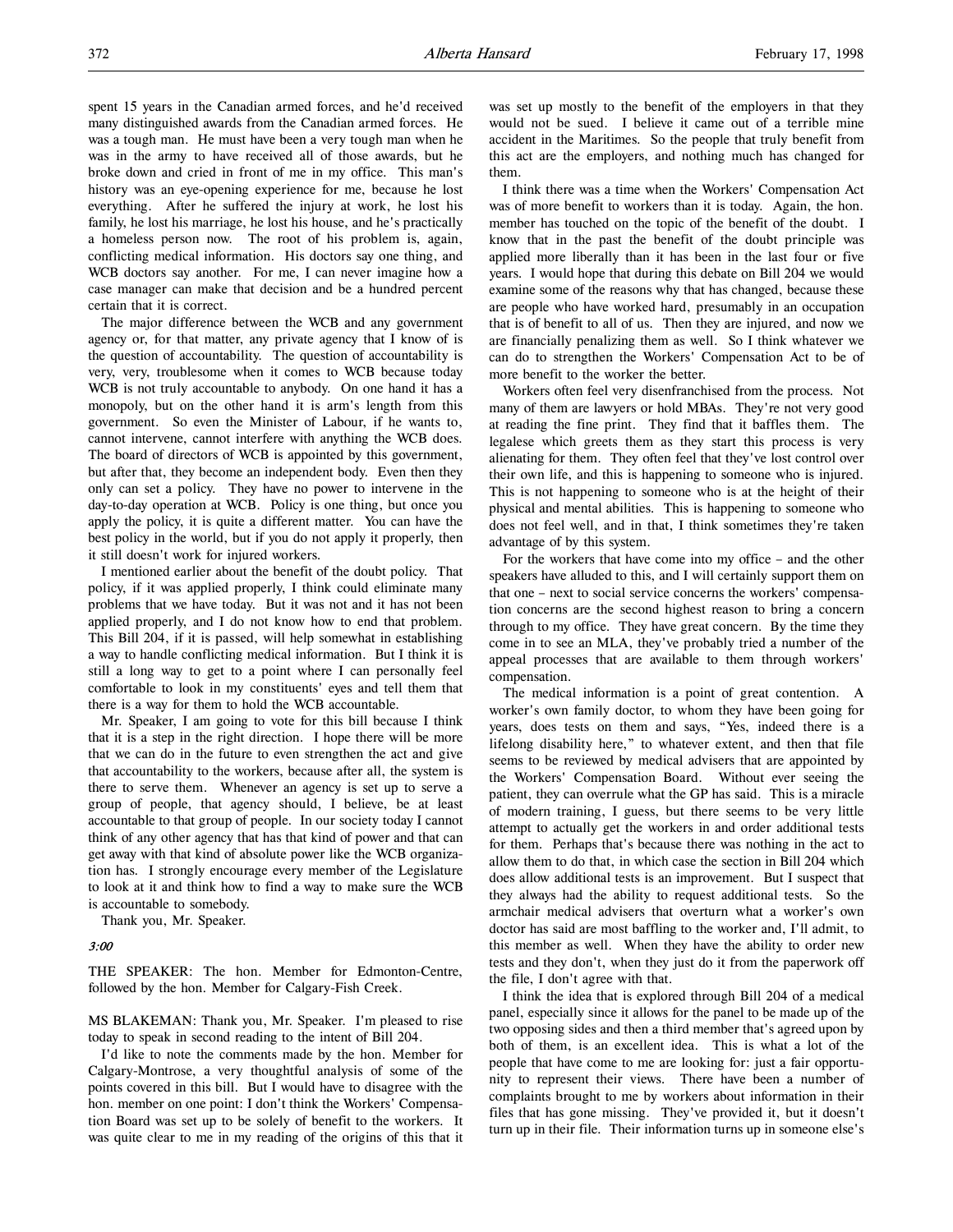file. Someone else's information turns up in their file. Then the medical adviser reads someone else's information in my worker's file and rules that they don't get a benefit. It's pretty frustrating, all of that. My understanding is that you have to present new information when you go forward in the appeal process, and it's difficult for the workers to understand what the new information would be because they really at that point have no idea what is actually in their file. There's a lot of concern about the recordkeeping there. So if I might suggest that, perhaps that's another area we could debate more and, hopefully, look for some action in.

A concern that I hope will be addressed, perhaps in response from the members opposite, is that if the medical panel decides to have additional tests done, the worker's benefits would be suspended. I would hope that there would be something put in there that would indicate that those tests are to be done and that that decision is to be reached forthwith. I don't want to see a bureaucracy dragging its feet with a worker whose benefits have been suspended while someone tootles around delaying these tests. That is unfair. I would like to see something in the legislation perhaps that will come forward during Committee of the Whole which would give a time line that would be expected to be followed under that particular area.

I don't have a lot of personal experience with workers' compensation, and I'm grateful for that. However, my brother was terribly injured a number of years ago. He was cared for by workers' compensation, but I have to say that that's not a total compliment in that he had to have an advocate working at all times to make sure that he was aware of and could take advantage of the benefits that were available to him. There was no question in this man's injury where the fault lay. He was totally covered by workers' compensation, and still he had to fight hard to get these benefits. So I guess that's harking back to my opening statement about how this act was actually set up mostly for the benefit of the employers and less so for the workers. I think we spend all of this time playing catch-up, trying to make it a more equitable situation and truly to protect and look after our workers.

I understand that there are malingerers, that there are people that invent injuries or make their injuries out to be worse than they are in order to collect a pension, but let's remember here, folks, that these pensions are not grand. People are not pulling down the big income if they manage to qualify for a full workers' compensation disability pension. We're still talking just barely above the poverty line, whichever poverty line you would like to take.

#### 3:10

So I would hope that we would look to create a system in which, yes, we would be careful to deal with the 5 percent who cause us problems, but please, don't make the other 95 percent jump through hoops unnecessarily with time delays and financial delays involved in that. There's no need. We're advanced enough; we know the system well enough. I don't see why we have to penalize the other 95 percent to catch the 5 percent.

One note that I was disappointed not to see included in this bill is there's nothing in here dealing with the disenfranchised widows. The survivor's spouse is mentioned briefly in this section with the traffic accidents, but seeing as the disenfranchised widows controversy is well known, I had hoped that that would have been dealt with in that bill. These are WCB widows who remarried before 1985, and they are treated differently than those who did not remarry. Given that our federal and our provincial human rights codes are fairly clear that there's not to be discrimination

based on marital status, I was hoping that this bill would have been an opportunity to investigate that and, hopefully, correct that wrong.

Just in closing, I hope that the overall intent of this bill is to the advantage of the worker. I think we've looked after the employer very well, and we really do need to look at protecting our workers. It doesn't help any of us to have people out in our society who cannot contribute to the level they would like to and that we then impoverish them further. I think we want to move people, with dignity, please, into a new profession or to assist them in some way to be contributing members of society, because they wish to be contributing members of society. They don't wish to be treated as though they've done something terribly wrong, as though they've committed an insult against society by having the bad luck to get injured on the job.

So I would look to members of this Legislature to follow through on the intent of this bill as I see it, and if I have misunderstood parts of it, then I look to hearing what other things are going to be proposed.

With that, I'll thank you very much.

THE SPEAKER: The hon. Member for Calgary-Fish Creek, followed by the hon. Member for Edmonton-Calder.

MRS. FORSYTH: Thanks, Mr. Speaker. I'm pleased to join the debate on Bill 204, sponsored by the hon. Member for Calgary-Egmont. Bill 204, the Workers' Compensation Amendment Act, addresses two very important issues, and I'm pleased to speak in favour of the bill.

Mr. Speaker, the WCB, the Workers' Compensation Board, has made strides to improve itself, and I think that is reflected in its performance over the last several years. Indeed, in 1995 the Workers' Compensation Act was amended to firmly establish the responsibilities of the board of directors to govern the corporation and gave the WCB greater independence from government. In addition, the changes require the WCB's operation to be fully funded. I think this was a positive step in creating a board independent of government. This is not to say that government has divested itself of the WCB entirely. The board of directors is appointed by the Lieutenant Governor in Council and reports to the Minister of Labour, which ensures accountability. The arm'slength relationship between the government and the WCB is just another example of the government's continuing move to act in areas where needed, to divest itself in areas where the private sector or other industries can do a more efficient job, and to form partnerships where possible.

Mr. Speaker, the workers' compensation system provides workers with compensation benefits if they are injured on the job, regardless of whether they are negligent or not. In return for this protection, workers give up the right to take legal action against the employers or any other employee also covered under this act. In addition, employers pay a hundred percent of the cost of the workers' compensation system through premiums that reflect the cost of claims in the industry and the individual accident experience.

The no-fault collective liability workers' compensation system serves two functions: to ensure that workers receive rehabilitation and compensation no matter who is at fault and, second, to protect employers from lawsuits. Mr. Speaker, I don't think many members in this House would argue against the principle of collective liability and the no-fault insurance regimen of the WCB. Having said that, the original concept behind the no-fault workers'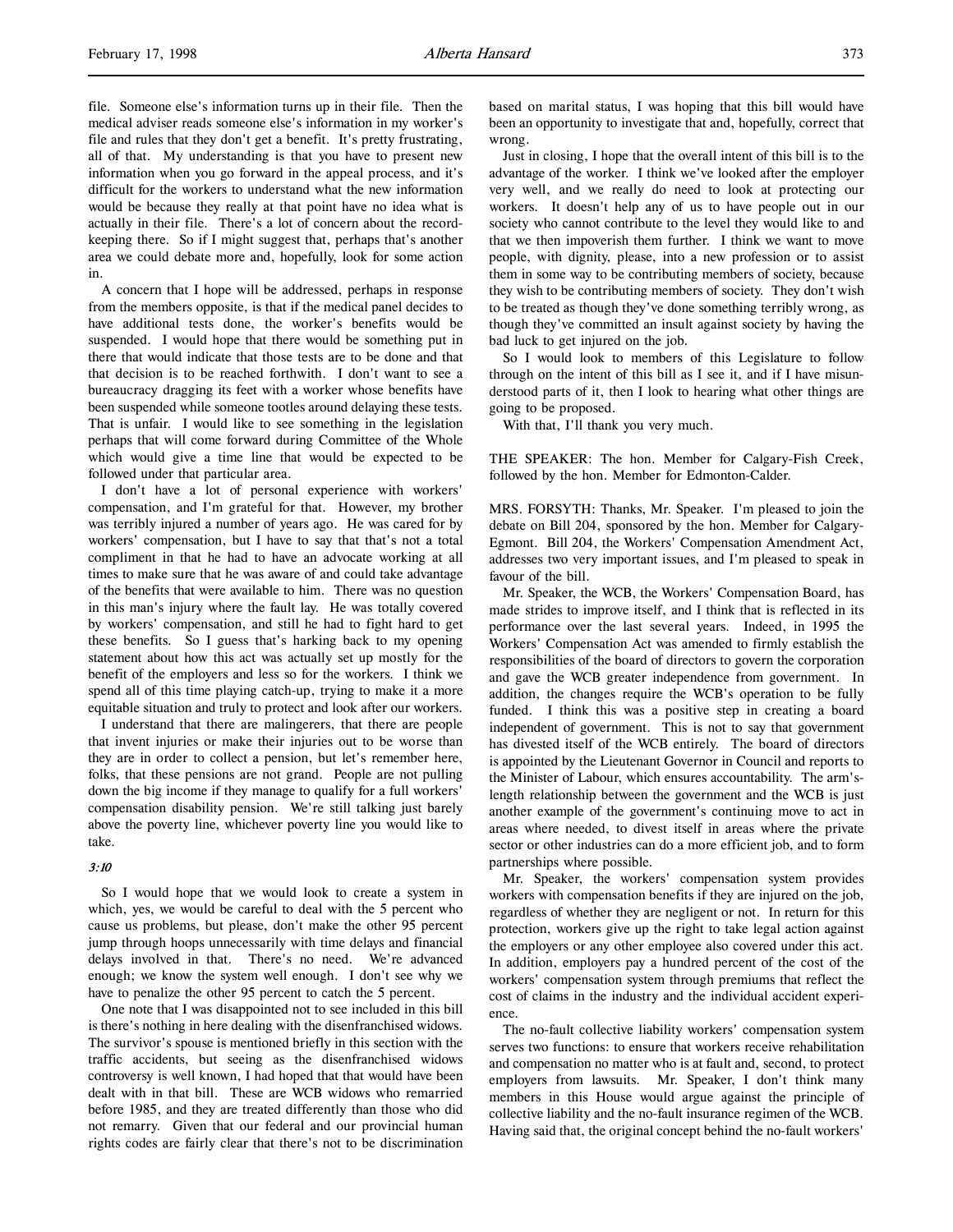Mr. Speaker, as it stands in Alberta, workers covered by the WCB, which is the majority of Albertans, are barred from taking legal action involving a third party who is also covered by the WCB in transportation accidents occurring off the work site. Ultimately, the worker's employer and the WCB accident fund is responsible for the worker's injury. Under the current situation the only one protected by the provisions of the Workers' Compensation Act are the private insurance companies. I hardly think that was the intention of Sir William Meredith when he envisioned workers' compensation in Canada.

The provisions in Bill 204 would serve to rectify the current situation in Alberta and therefore update the Workers' Compensation Act to account for compulsory transportation insurance. The provisions in Bill 204 would benefit the worker and the employer. Under the provisions proposed by Bill 204, the worker who is covered by the WCB would be able to pursue civil action through the WCB against a negligent third party who is also covered under the act.

As my colleague from Calgary-Egmont has stated, currently, in the event of a transportation accident occurring off the work site, a worker covered by the WCB would receive workers' compensation or may be retrained for another job. The injured worker may suffer an injury through no fault of his own yet be barred from taking action just because the party at fault was also covered by the WCB or, Mr. Speaker, even worse cases, when a worker is killed in a transportation accident and the family cannot seek retribution from the third party at fault. These transportation accidents have occurred off the work site through no fault of the worker or negligence of the employer. In effect, the current provisions under this act prevent injured workers or their families from protecting their livelihood, which goes against that fundamental tenet of natural justice.

As I understand it, currently if a worker covered by the WCB is injured or killed in a transportation accident along with another person not covered by workers' compensation, the worker or his or her family could not pursue civil action, whereas the other person could. This situation hardly seems fair, Mr. Speaker. Again, Bill 204 would rectify these problems.

I think all members of the House would agree that Bill 204 serves to create a level playing field among Albertans in case of transportation accidents that occur off the work site. It would create a system where workers covered by the WCB are not penalized for negligent actions by third parties in transportation accidents that occur off the work site. Bill 204 would also relieve employers' responsibilities for accidents that occur as a result of a negligent third party, which would reduce their accident rate in workers' compensation premiums. In addition, the provision in Bill 204 would reduce the strain on WCB's accident fund. Mr. Speaker, combined, I think the provisions in Bill 204 make this a solid and needed piece of legislation, and I support the concept of the bill.

That brings me to the second provision in Bill 204. The second provision in Bill 204 involves cases where a worker is injured on the job. Mr. Speaker, the WCB has a very thorough process in the event a worker is injured in a work-related accident. If a

worker is injured, the worker fills out a report for the WCB, and the worker's doctor sends the injured worker's medical report to the WCB. The WCB checks whether the worker's injury is covered by workmen's compensation insurance and, if so, decides how serious the injury is. In the case where the injured worker cannot return to work, the claim is given to an adjudicator, who decides whether the claim will be accepted, and if the claim is accepted, the adjudicator sets the compensation rate and issues benefits every two weeks until the employee returns to work. If the employee will be unable to return to work for a longer period, the claim is transferred to a case manager, who contacts the worker, the employer, and a health care provider to develop a return-to-work plan.

Mr. Speaker, the workers' compensation system runs quite well in the majority of cases. If the worker is dissatisfied with the decision about the claim, they can have it reviewed by the claimant services department. If the worker is still dissatisfied with claimant services, they can appeal in writing to the first level of appeal, the Claims Services Review Committee, which consists of at least three members including the chairman.

#### 3:20

Mr. Speaker, the final level of appeal for the worker is the Appeals Commission. The Appeals Commission is independent of the WCB and hears decisions of the Claims Services Review Committee or assessment review committee. The Appeals Commission is bound by the provisions set out in the Workers' Compensation Act and the regulations made under the act. The commission is also bound by policies determined under the board of directors of the WCB.

There are provisions in the current workers' compensation framework that provide injured workers with an avenue to receive compensation and to return to work if possible. Statistics to the end of April '97 indicate that there has been a significant reduction in initial appeals to the Appeals Commission from the WCB Claims Services Review Committee decisions relative to the same period in 1996. This is definitely positive and indicates that the WCB is working to improve its client satisfaction. I think the WCB should be commended for the work they have done, and I hope that they will continue to work in that very positive direction.

Mr. Speaker, the provisions in Bill 204 address more serious cases. WCB case managers have always had the option of requesting a medical review panel, which was formalized in WCB procedure in December of 1996. A medical review panel is considered where there are significant differences in medical opinions on the claim file, significant differences in medical opinions regarding the cause/effect relationship of a worker's injury or illness to work duties, or differences in opinions or doubts concerning the assessed degree of permanent clinical impairment.

Mr. Speaker, the intention of the provisions in Bill 204 is to make an open and accountable framework and place the worker's concerns at the forefront. The provisions in Bill 204 allow the worker to initiate the action to request a medical review panel. If the worker's request is accepted by the board, the injured worker is able to select a specialist of his choice. The board also selects a specialist, and in turn the specialist selects an additional panel member.

Mr. Speaker, I strongly believe that the provisions in Bill 204 provide a firm principle and enshrine the workers' needs in legislation. The provisions provide a clear message to the WCB to ensure they have a clear and precise procedure in place to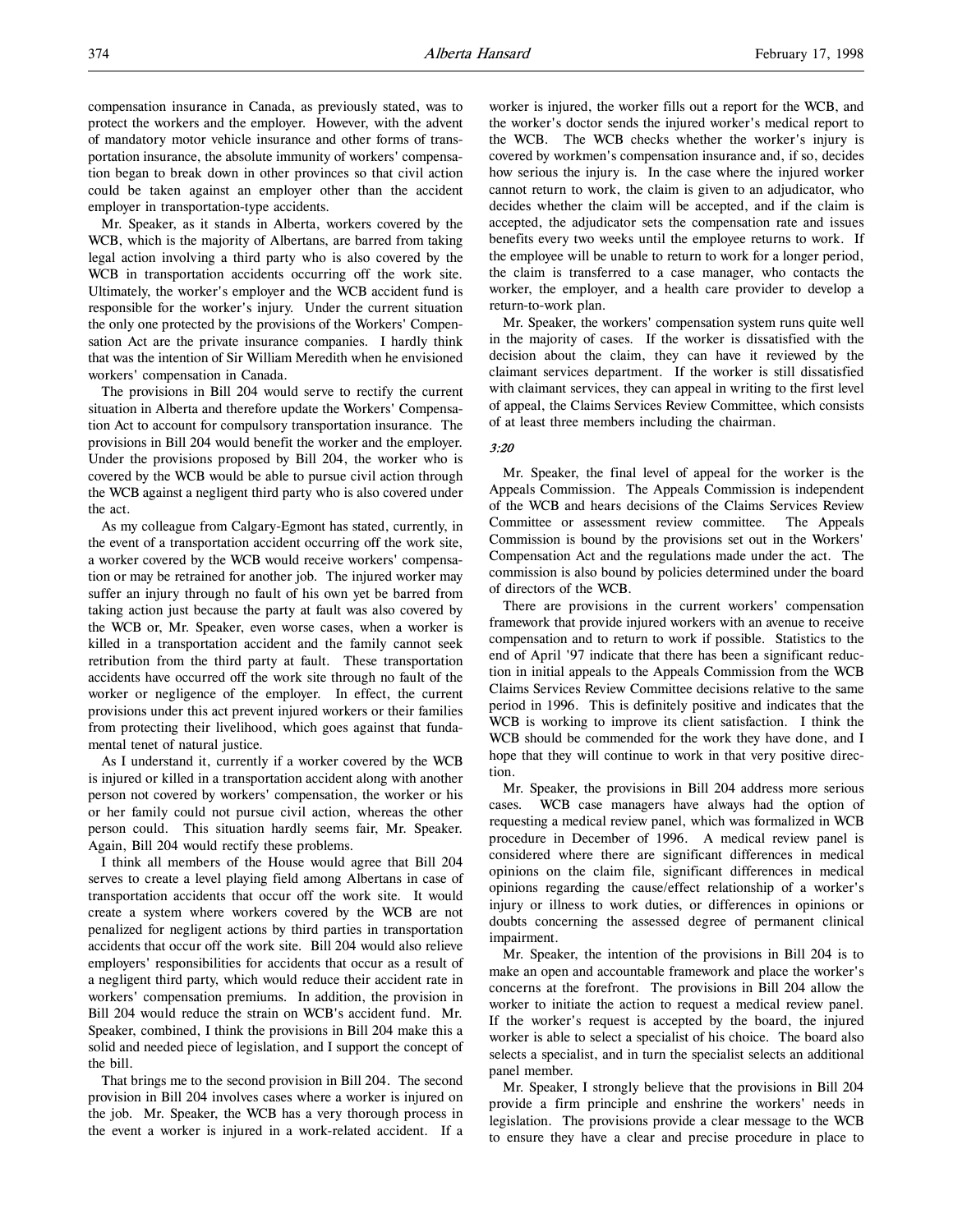rectify cases of conflicting medical opinion. Even if the findings of the panel do not fall in favour of the worker, at a minimum the worker can say they were given due process by an objective review by a medical panel.

The issue at hand is very serious cases where the cause of the injury or the assessed degree of permanent clinical impairment are in doubt. Without the opinion of a panel a worker's claim can be rejected by an employee of the WCB reviewing the report of a doctor without any further physical review of the injured worker. The provision in Bill 204 would also address serious cases that may drag on for years without the worker ever gaining some sort of resolve to the situation.

Mr. Speaker, Bill 204 addresses two very important issues and can help resolve some of the difficulties that injured workers face. I am sure that every member in this House has faced situations where a constituent has expressed their frustration in receiving compensation. I strongly feel both provisions in Bill 204 are well thought out and researched, and I urge members of the House to support this bill in second reading.

Thank you.

THE SPEAKER: The hon. Member for Edmonton-Calder.

MR. WHITE: Thank you, Mr. Speaker. I rise to speak in favour of Bill 204.

AN HON. MEMBER: Hey, there's a change.

MR. WHITE: It does happen now and again that we actually do read the bills and we actually do some work and we actually do speak to them too, amazing as it may seem.

Mr. Speaker, the working people of this province have had a great deal of difficulty dealing with this act as of late. It's shown by the amendments brought forward by the hon. member that brought this bill forward. It says, "Look; there are some problems here." This bill addresses a few of them but very few. The difficulty is, of course, that this act can only be amended as it is written and that its application cannot be amended. That's up to an appointed board. The difficulty, as I see it, is that in the last four and a half years of application the direction has moved from one that was in some instances perhaps leaning a little too far in favour of an injured worker and allowing some real or perceived inequities to one that has totally and completely swung in the other direction.

I have noticed those changes in my office. It seems that the culture of the organization that administers this act has gone from one of trying to solve a problem for a worker to trying to solve a problem for the board. Pure bottom line. Recognizing that in the last four years this board has gone from a deficit to a surplus, in the normal course of business, if it were a business, you'd say, yes, that's a reasonable thing to do and also say that in the normal course of business, cutting down some employees would also be a good thing. In the normal course of business you'd like to see an improvement in the bottom line such that the improvements could be recognized in the way of bonuses for those that caused this turnaround.

The difficulty here, sir, is that this is not normal business. This is not a private-enterprise corporation that has to compete in the marketplace for a share or for some kind of interest. Those far right wingers would say that this is the worst of all possible situations: a government monopoly, totally and completely. In doing that, the administrators of the act have to be very, very

careful as to how they develop a culture within the organization. In this case, in my view you've had some grave errors in the last while. I see it in my office on a regular basis because I represent a great deal of working people. They find that they are up against this obelisk, if you will, that there is no way to penetrate that. They get an advocate working on their behalf, and it costs them money or a percentage of what they perceive to be their due, and even then they go around and around and around.

I'm sure every one of the constituencies in the province has had at least one and perhaps two cases that have had difficulty understanding: "Well, wasn't this what the board ordered?", and then, "Wasn't that on the appeal?", but then, "What happened to the appeal?" You've gone to this cyclic situation: a ruling, an appeal, a ruling on the appeal, then another appeal and then an order, and then the moneys are not paid out. You go through and read the fine print, and you're back to some person on the board that says, "No, no, no, no, no, I can't pay out for thus and so reason," and you have to open the file once again as an advocate. Now, that's just frustrating for a member, but it's devastating to those working people that are trying to keep their lives together long enough to support someone else in their family.

Now, the specifics of this bill. You'll notice that the change to the appeal as it relates to medical evidence is a vastly improved step forward compared to what did occur when the medical officer – whether it was the board's medical officer or whether it was an MD or a specialist in some area – would read the file and say, "This is the recommendation to settlement that I put," and it goes off to the board. These two opinions, the family doctor or the doctor that has been treating the injured worker and this medical evidence presented by the opposing view, are in conflict. One has had the advantage of seeing the patient and knowing the patient's history; the other has not. You would think that a reasonable, rational person would look at these two bodies of evidence and say: well, obviously the professional that has viewed the file as well as the person would make the better judgment. That is not the case at present.

Thank you kindly, sir.

THE SPEAKER: I hesitate to interrupt the hon. Member for Edmonton-Calder, but the time limit for consideration of this item of business has concluded.

# head: Motions Other than Government Motions

# 3:30 Regional Health Authority Board Elections

503. Mr. Mitchell moved:

Be it resolved that the Legislative Assembly urge the Premier to comply with his March 1997 election promise that the government would provide for the election of twothirds of the members of the regional health authorities by Albertans commencing with the municipal elections in 1998.

THE SPEAKER: The hon. Member for Edmonton-McClung.

MR. MITCHELL: Thank you, Mr. Speaker. I'm going to try again. I'm going to win these people over and get a private member's motion passed.

MR. SMITH: If you get this through, will you stay on as leader?

MR. MITCHELL: We don't negotiate like that. We're upfront . . . [interjection] He'd be the advocate of having the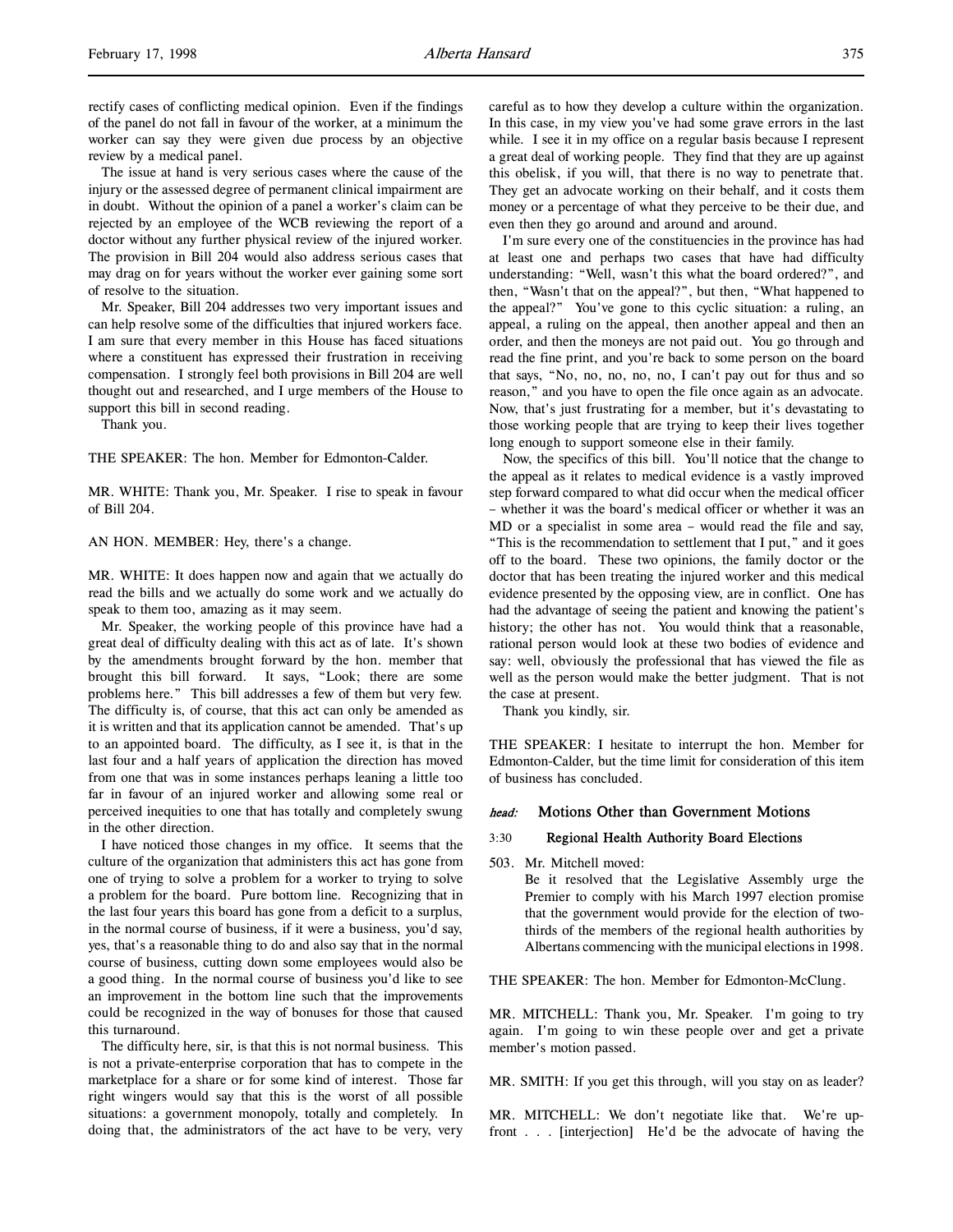Treasurer and the Premier negotiate over what figure to start with at Al-Pac, I guess. He's a big advocate of that, because they're trying to figure out which figure.

Mr. Speaker, I'm rising to present and of course support my Motion 503. This is a government that has said over and over again that – what was the billboard? He kept his word? I guess the next billboard will be: he didn't keep his word; he broke his promise.

He did two-thirds of the right thing in that March election, and that was to advocate as a basis for strong health care policy administration and for democratic principles that two-thirds of regional health authorities should be elected. We argue, Mr. Speaker, that 100 percent of regional health authority board members should be elected. This motion simply is focusing on the Premier's contention that he was going to elect two-thirds – two-thirds is better than none – and now he has reneged on that promise.

There are all kinds of reasons why he shouldn't have done that, Mr. Speaker, the least of which is that he construes himself as the person who kept his word. It would be of course reassuring to understand that he doesn't keep his word only when it's convenient but that he keeps his word because it was his word and that he is not prone to giving empty promises, which clearly he has done.

#### [The Deputy Speaker in the chair]

There are other reasons as well, Mr. Speaker, why we believe that he should be held to his promise of March 1997. One is that it does contribute more strongly to a number of principles of democracy. The first such principle is accountability. Elected authorities have a special accountability that unelected authorities don't have. The argument that I think is very, very persuasive and very important is that regional health authorities spend almost \$2.5 billion a year on health care, which is upwards of 20 percent of the government's entire budget. So 20 percent of the government's entire budget is being spent, and decisions are being made by people who are not accountable to the electorate. Now, that might be less of a problem if the provincial government itself, which is supposedly accountable, were to take that responsibility and own up to that responsibility. Instead, what we hear over and over again is: "Speak to the regional health authorities. The regional health authorities are in place, and they have the knowledge and the expertise to make these decisions."

In fact, that is an indication of a broader strategy or tactic, if I could use those terms, by this government. As long as they don't have elected authorities, they can dump all these responsibilities on them. They can wash their hands of them, and when people go to the regional health authority, the regional health authority says: sorry; we can't change that because we're limited by what the government gives us. People go to the government, and the government says: sorry; we can't do that because it's the regional health authority's authority and responsibility. So they use it as a way to shift responsibility and to try and kill the issue.

There are very few of these members across the way who would legitimately argue ever that that kind of money, 2 and a half billion dollars a year, should be spent by unelected officials. In fact, how much do municipal authorities spend of provincial government money every year? I don't think it's 2 and a half billion dollars. But nobody on that side of the house would suggest that municipal authorities shouldn't be elected but that they should be appointed. No. And they spend less provincial money than regional health authorities do, Mr. Speaker.

MR. DICKSON: The city of Calgary's budget is about the same as the CRHA budget.

MR. MITCHELL: The city of Calgary's budget is about the same as the CRHA budget, and nobody would suggest, for example, that the city of Calgary shouldn't have elected officials.

MR. DICKSON: But the government doesn't listen to them either.

MR. MITCHELL: The government of course isn't listening to the mayor of Calgary right now, Al Duerr; that's right. He's once again trying to dump responsibilities. [interjection] This is a team. Unlike the Premier and the Treasurer, Calgary-Buffalo and I are a team.

In fact, Mr. Speaker, there's another classic case of the Premier saying: "Well, it's not my fault, Albertans." I'm now paraphrasing the Premier. "The mayor of Calgary just wants to be confrontational. We're willing to sit down and negotiate; we're willing to talk." But of course, no. He's willing to dump things down there, and he doesn't want to hear about it because it's far, far, too awkward for him, and he doesn't want to take responsibility for the mess that he's made in these areas, "he" being the Premier. Al Duerr is a great mayor.

MR. DICKSON: He's even more popular than the previous one.

MR. MITCHELL: And even more popular than the previous one and particularly today.

Another point to be made here is that the government coincidentally is arguing very strongly for plebiscites on VLTs. Interestingly enough, it was this member over here, the advanced education minister, who said: "Well, you know, it's \$500 million. You have to have lots of people come out and vote to make those kinds of decisions; otherwise, plebiscites wouldn't be worth while." Well, Mr. Speaker, it's 2 and a half billion dollars. You would think that the minister of advanced education would simply want to follow the precedent that he set in that earlier statement and say: of course we would want to elect regional health authority members; of course we would.

Mr. Speaker, 2 and a half billion dollars a year, 20 percent of the total provincial budget, and this government excludes it from the democratic process with the consequence of no elected officials, because this government won't take its responsibility, in fact hold the responsibility and act on that responsibility properly. Albertans go to one place, and they're told to go to the other place. They go to the other place, and they're told to go to the former place. It's a perfect political strategy up to a point. It serves the government's political ends. It doesn't serve the one thing that they should be here to serve: the people of Alberta and their need for properly funded, properly administered and managed health care across this province.

The question also arises in this debate, Mr. Speaker, as to the impact and the authority with which regional health authorities can operate because they don't have elected authority. Wouldn't it be a different picture today if regional health authorities were accountable to an electorate? It would be very difficult then for them to be sometimes justifying some of the problems or not speaking out in the way that many of them tell us privately they would like to speak out. They would be driven to speak out because they would have a constituency to whom they are responsible, one of the most important and basic elements, of course, of the democratic process. I'm not criticizing regional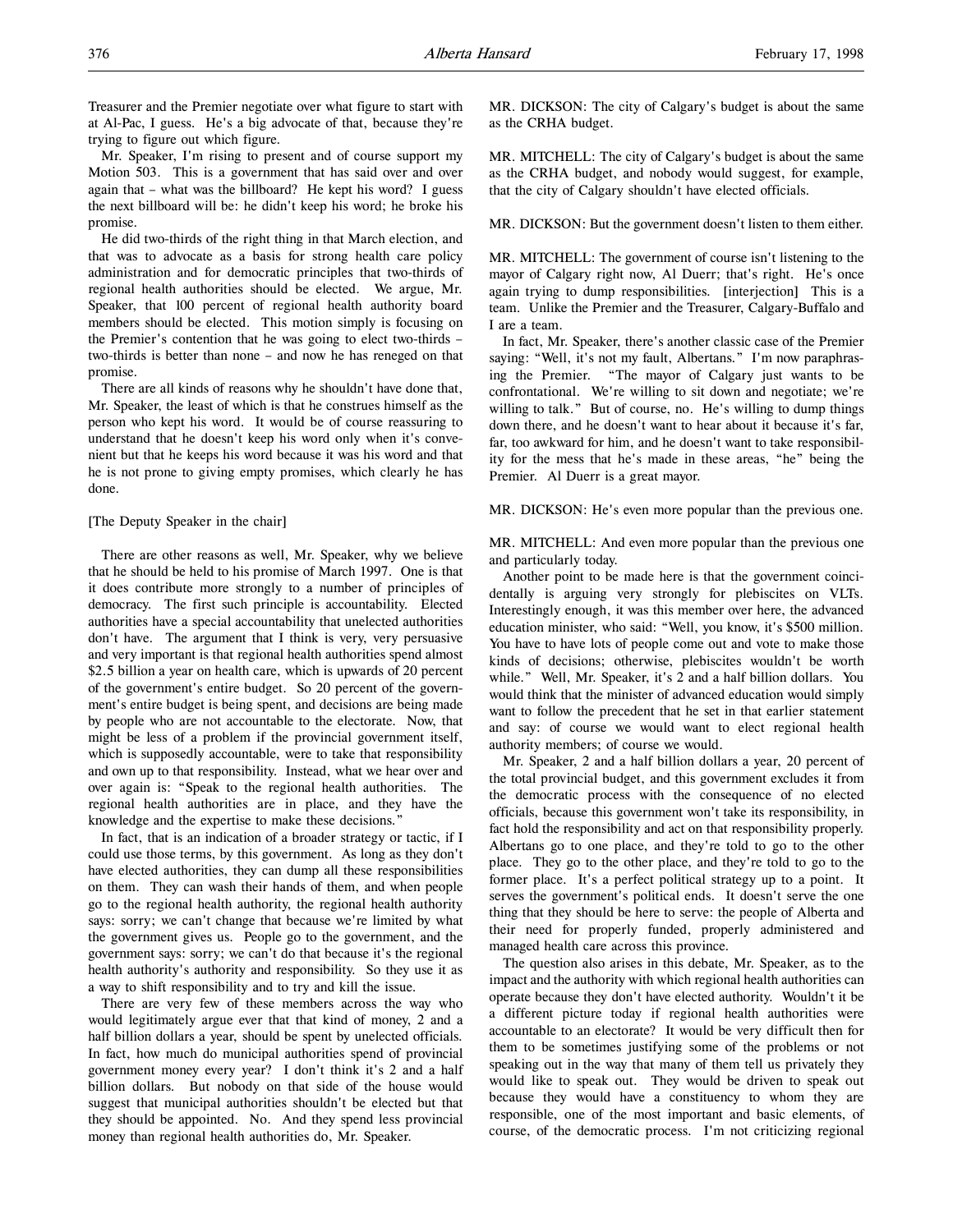health authorities. They are in a terrible predicament.

Instead, what we have found is that they have tended to be quite silent on these issues until recently. They have tended not to speak up. Because of course they are extensions, in a sense, employees of the provincial government, it would be all, they could argue, but inappropriate for them to argue against their political masters. But even now that they are beginning to speak up, as strong as these people are and as dedicated as they are, they don't speak with the same authority, and they don't have the same impact because they are not elected. This government benefits from the fact that they don't have that impact because they are not elected.

#### 3:40

It's interesting to note that Mr. McCaig, a very, very accomplished Calgarian, a remarkable contributor to business and to the community in this province, has stood up and said: we don't have enough money. Paul Rushforth, his chief executive officer, has gone public and said: we don't have enough money. Thirty million dollars short, Mr. Speaker. They say: we don't have enough money to run this health care system properly. Similarly, the chairman of the Capital health authority has said: we don't have enough money. These people are making a powerful point. It is a point that the government is more inclined to dismiss and remove from the table because they don't have to worry about an electorate who has elected those authorities.

If this government is going to say that it is not their fault, that it is not their responsibility, that they are not accountable for this, that it is the responsibility and the fault and the accountability of the regional health authorities, then this government cannot have its cake and eat it too. It has to elect regional health authorities, Mr. Speaker. This underlines just how much more of a breach of trust, of a broken promise the Premier's March 1997 election promise to elect two-thirds of the RHAs really is. It is a broken promise. Rather than have the government and the Conservative Party put up a lot of money for the next ad campaign, we can offer them the slogan based on this alone and many others: he didn't keep his word. Let's see that on billboards all across this province.

Basic – basic – to what this government is doing, in many ways subtle and not so subtle, is an erosion of democracy in this province. We have had – what? – 39 days of sitting last year, not a lot of days to be held accountable for health care even if you wanted to be. We've had 39 days, no fall session. We see more and more limits to budget debate, far, far less budget debate certainly in this open, public Chamber than there was when I was first elected in 1986, and more closure, Mr. Speaker, invoked than in probably all the previous governments in this province's history.

There are concerted efforts on the part of this government to limit public debate and to limit the democratic process. It isn't for the benefit of Albertans; it is for the benefit of their own what are becoming quite sordid political ends. I'll give you sordid, Mr. Speaker: 283 orders in council behind closed doors by this government that wants less government. How many? Two eighty three. You know, they talk about secrecy. And what was that other word? Arrogance. Secrecy and arrogance are the words that jump to Albertans' minds when it comes to describing what this government has become, secret and arrogant, and it's kind of captured right there in the House leader, the Minister of Justice, in most of what he says and most of what he does. [interjections]

MR. ZWOZDESKY: It's like an 83-page report on Al-Pac with 84 passages deleted.

MR. MITCHELL: It's like an 83-page report on Al-Pac . . .

#### Speaker's Ruling Decorum

THE DEPUTY SPEAKER: Hon. members, it appears it's going be a lively debate, and I've already got an extensive list, but we will put some of the other members on that wish to speak. When it's their turn, we'll ask them to speak, but right now it is the moment for the Member for Edmonton-McClung.

#### Debate Continued

MR. MITCHELL: Thank you. My colleague the Treasury critic here said: it's like 83 pages of an Al-Pac report released by this government with 84 passages deleted, Mr. Speaker.

I look at the fresh-faced rookie backbenchers in the Conservative caucus, and I think: coming from outside this institution, having been motivated undoubtedly by what they've heard from people, how could they be party, silent partners to this erosion of democracy? I recall the Deep Six; now it's down to the Deep One. Things have sure changed, because that Deep One sure isn't one-sixth as vocal as the Deep Six used to be. The Deep Six found something out which reinforces my point. The way that five of them got to the front bench is by being quiet and being obsequious to the powers that be in that caucus.

I'll tell you, Calgary-Mountain View has got the message, because he's sure not advocating that they should be electing twothirds of the Calgary regional health authority. He's sure not advocating that. [interjections] I'm glad to see you in the debate for once, Mark. Thanks for joining us. [interjections] I want to make this point, Mr. Speaker.

#### Speaker's Ruling Decorum

THE DEPUTY SPEAKER: We have before us a motion. I wonder if the hon. Leader of the Opposition could confine himself to the motion instead of involving so many other people. That would be helpful to debate, then allowing others to have their chance when the occasion presents.

Edmonton-McClung.

#### Debate Continued

MR. MITCHELL: Thank you, Mr. Speaker. My colleagues feel that this may be working. I'm doing everything I can to win these people over. Geez, I'll tell you.

It must be an embarrassing moment for this government to think that their Premier stood up in front of all Albertans during the most public of times, a 28-day election campaign, and promised: we are going to elect two-thirds of all regional health authorities across this province in the municipal elections in 1998. What's happened? It is a prima facie case. It is a fait accompli. It is empirically provable. There is no debate. No gray. It is purely black and white. The Premier has broken his promise.

This motion gives him and his colleagues, his outspoken, vocal defenders of democracy, every one of those backbenchers, every one of them, a last chance to vote for democracy in this province. I implore them to do it.

Thank you.

THE DEPUTY SPEAKER: The hon. Member for Calgary-Fort, followed by Calgary-Buffalo.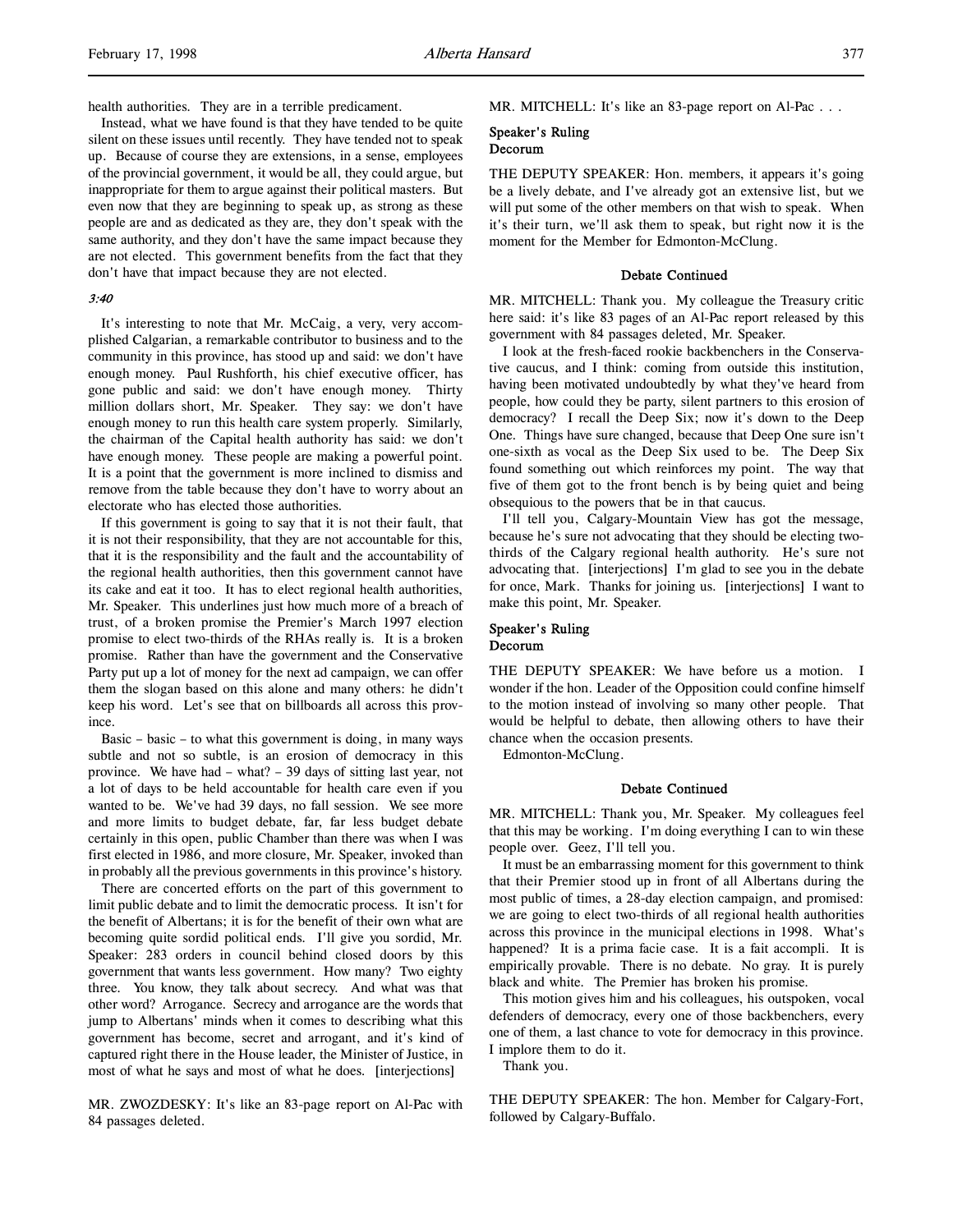MR. CAO: Well, thank you, Mr. Speaker. I am pleased to stand today to speak on Motion 503 and explain to the Member for Edmonton-McClung why I will be voting against it. The underlying idea of this motion is that two-thirds of regional health authority board members should be elected and one-third appointed. The election of regional health authorities is something to which this government certainly is committed.

Mr. Speaker, this government is not dodging the bullet on this issue, as the member opposite implies. We will follow through our commitment to have two-thirds elected and one-third appointed, but we will be doing that in 2001, not in 1998. We will follow through on our commitment to our constituents and the people of Alberta because it is what is wanted, and as it has been said many times on this side of the House, we do listen. Yes, we listen. We listen to the concerns of the constituents, and we listen to those advisers whose interests do not lie in having their name on the ballot but in ensuring the best possible health care system available to all Albertans.

#### 3:50

Mr. Speaker, I can understand the hon. Member for Edmonton-McClung's desire to bring forward this motion. I believe we will all agree that an elected regional health board is very much in line with the democratic process. However, I'm sure the members across the way who have brought forward the concerns with the health system regularly since restructuring began do not want to see our health system falter even for a moment. This government expects the opposition to look at our policies and make constructive criticism and suggestions, and we appreciate the input. But the timing of this particular motion may be somewhat off the mark, and I would not want to see this government placing the entire health care system in a precarious position as the result of supporting this motion.

Mr. Speaker, most of us here know the history of the debate on Motion 503. The original idea of appointment versus election dates back to the time when there were over 200 boards across this province. During that time there were elections for the board members, but there were also appointed members. I would like to mention to those members who may not have been fully aware that the boards of Edmonton and Calgary were all appointed during this time. Yes, appointed, but not by the government of the time, by the city councillors.

Mr. Speaker, when this province went through regionalization in 1994 – this is before the time I was elected – we reduced the number of boards from 200 to just 17. Think about that for a moment. More than 200 hospital boards were reduced to just 17 regional boards. That in itself meant enormous change for the administration of health care in Alberta.

The regional health authorities carry out a number of very important roles, Mr. Speaker. They set direction for health care in the region, develop the region's business plan, guide the operation of programs and services, allocate funds in the most prudent way, and make more tough decisions. I would like to commend the health regions in this province for the excellent job they have done during this time of great transition. As I mentioned earlier, once established, each of the 17 regions had their boards appointed by the Minister of Health. At the time the thinking was that an appointed board would be best to implement the changes which were to occur and that the appointment process would be in the best interests of continuity in the health system.

I believe we made the right decision then, and by delaying the vote by another few years, we have again made the right decision. When the boards were originally established and appointed by the

Minister of Health, they asked for time to get their house in order. Mr. Speaker, they have done that. The groundwork has been completed, and they are now fine-tuning before it is turned over to the operational management. The boards that are currently in place have asked for extra time. They have asked the government to allow them to finish the job they were brought in to do. I believe we owe them that right.

The current boards have a right to ensure that the system that will be in place when two-thirds of the board is elected is a system that is working and working well. Indeed, the people of this province have the right to such assurance. The government and the current boards do not want the new boards taking over a house that still needs work, a house that would be a handyman's dream. We want everything in place to allow for a smooth transfer. It is, however, something we cannot guarantee today or for the next municipal election in October 1998.

I would like to take a few moments to refresh my colleagues' memories of how we came to the decision to have a combination of appointed and elected representatives on the RHA boards. The hon. Member for Medicine Hat and his colleagues the members for Dunvegan, Taber-Warner, Edmonton-Beverly-Belmont, and Calgary-East were appointed by the Minister of Health in June 1995 to the MLA implementation team. The team reviewed the system of choosing the board members, and the public consultation that followed was a comprehensive one. The consultation process included a document entitled How Do We Choose?, which the public were urged to complete, as well as numerous meetings with stakeholders.

The MLA implementation team realized there were a number of different challenges which needed to be met. It was important to have capable people serving as members, to involve residents of each region in selecting RHA members, to provide an efficient and accountable process to ensure a balance of expertise, skill, and geographic representation. It was no small task, Mr. Speaker. It is one which this government is still very committed to. Competent representation will benefit all of those who work in or use the health system.

Three alternatives for selecting members were offered for consideration by the MLA implementation team to Albertans who participated in the consultation process. Regional health authority board members could be elected, appointed, or the board could be comprised of a combination of elected and appointed members. Certainly, Mr. Speaker, Albertans saw advantages both in appointing and in electing regional health authority board members. Electing RHA members puts responsibility and choices directly in the hands of the voters. RHAs may then be more accountable and accessible to community members.

Both elected and appointed members have their benefits and highlights. The elected boards bring health care decisions directly to the people and community. The appointed boards are able to provide specific experience and background, which will ensure there is an appropriate mix of members. Mr. Speaker, these and many other important factors were considered in the consultation process. The implementation team received 162 questionnaires, 111 letters, and held eight meetings with stakeholders throughout the consultation process.

The team found that the municipal councils and members of the public generally favoured direct election of board members, but there was also a strong argument made for appointing members to RHA boards. In addition to being accountable to the community they serve, RHA boards are also accountable to the Minister of Health. As a result, the appointment process can balance the need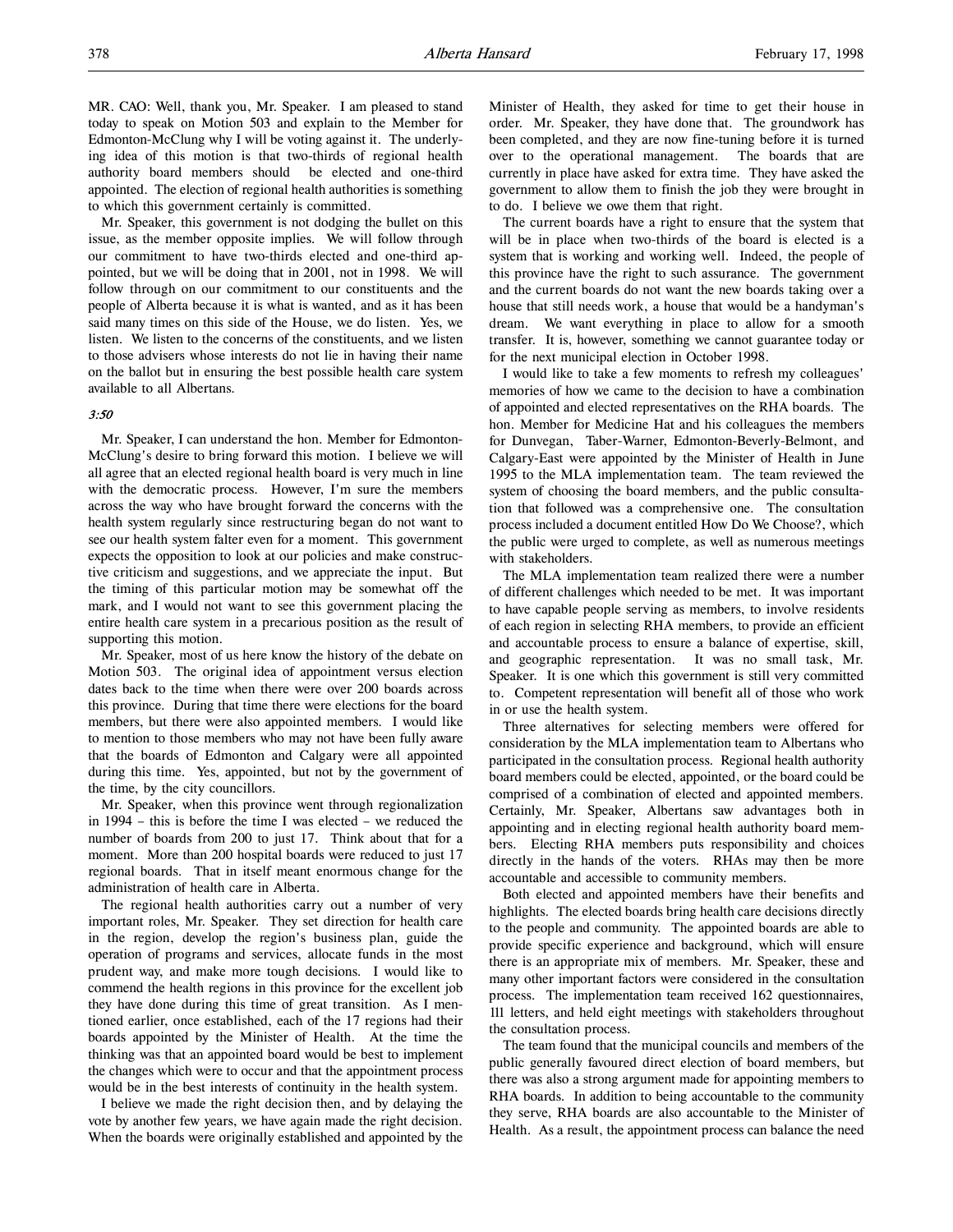for expertise, skills, and demographic perspective on the board. The parties in favour of appointing members tend to be health providers, RHA members, professional organizations, and native groups.

#### 4:00

 The government listened to the opinions of the public. It listened to the concerns of board members and health professionals and came up with what was the best and most responsible decision. This extensive consultation process resulted in a recommendation for the appointment of one-third of members by the Minister of Health and the direct election of two-thirds of RHA board members. This is a balanced formula, Mr. Speaker, and one supported not only by this government but, it would also seem, by the Member for Edmonton-McClung as well.

In order to ensure a geographic balance within the region, the implementation team suggested using a ward system for the election process. The elections would be held every three years in conjunction with municipal elections. The appointment process would occur after the election had been held, with the minister requesting public nominations and applications for positions. The successful candidates would provide a good balance of skills, expertise, and demographic representation to the board. Mr. Speaker, the appointed members would not be there to overshadow the elected members but as a complement to their skills and background. An impartial review panel appointed by the minister would then screen the applications, and the final decision would be made by the minister from a shortlist provided by the panel.

It was also one of the implementation team's recommendations – I repeat: this is a recommendation – that election of the RHA boards begin in the fall of 1998. However, there have been many significant changes in the health system as the health regions have evolved. When the RHAs were established in 1994, they became responsible for administering many changes in the health system. We now believe the alterations to the health system and the time lines involved may not have been foreseeable by the MLA implementation team back in 1996. These must be considered in the feasibility of electing the boards at this time.

As I stated earlier, Mr. Speaker, this government's decision to delay the election of RHA board members is motivated by a desire to ensure that the system continues to run smoothly, efficiently, and remain accountable to all Albertans. Continuing to appoint members for another four years will ensure stability as RHAs, especially those in the larger centres, complete the major changes associated with the restructuring process. Surely such goals as stability, efficiency, and accountability are considered laudable by all members of this Assembly. We must also be certain that the public remains confident in our health system. There have been a number of concerns raised that the health care system could be affected in a detrimental way by prematurely elected RHA members.

Mr. Speaker, a team cannot function effectively if there are serious differences between members. What you end up with is a dysfunctional team that is unable to work effectively and, in a worst case scenario, is unable to do its work at all. Regional health authorities need to make the sorts of tough decisions that I spoke of a few minutes ago, such as long-term planning and budgeting. A cohesive, focused board is essential for all RHAs as they carry out their responsibilities. This focus and cohesion will continue to be important as health reform continues. It is therefore important that we have time to examine strategies to prevent such problems before they arise.

There is also the concern, Mr. Speaker, that I touched upon earlier regarding stability. The RHA members that currently sit on the boards have a familiarity with and a commitment to the current restructuring process. They have been working very hard to restructure the health system to focus on people, to emphasize wellness initiatives. Electing regional health authority members in October would create a situation where some board members may have priorities other than completing the task at hand, that of finishing the restructuring process.

Now, Mr. Speaker, I am not criticizing individuals who may have priorities other than completing the process of change in the health system. There are certainly many health concerns that are of importance to many Albertans. But I do have concern that failing to complete the task at hand, that of finishing the restructuring process, could leave Albertans with a feeling that the health system is not meeting their needs. To return to the metaphor of the house that I used when I first began speaking this afternoon, there is potential that we could leave the house with problems left unresolved. We must be sure that we're not getting ahead of ourselves, risking the health of even one Albertan.

We will be electing regional health authority board members in 2001. At that time Albertans will decide the membership of twothirds of the boards of the health regions. October 1998 is too soon and presents too many risks for Alberta's health care system. I believe in evolutionary process, not disruptive revolution. I believe that this delay is the wisest, the most sensible choice for all Albertans. We are progressive and conservative as well. As a result, Mr. Speaker, I'm unable to support Motion 503.

Thank you.

THE DEPUTY SPEAKER: The hon. Member for Calgary-Buffalo.

MR. DICKSON: Thank you very much, Mr. Speaker. I want to start off by acknowledging the very hard work done by members of regional health authorities around the province, many of whom have contributed hugely in terms of personal time and energy in terms of addressing health concerns.

Mr. Speaker, the issue with this motion is a simple one: it's a broken promise. You know, I don't know how many brochures the Member for Calgary-Fort passed out in the 28 days before March 11, but the ones I saw from a Conservative candidate in my constituency promised the people of Calgary-Buffalo that if they voted for her and her party, after the election there would be, in the municipal election of 1998, an election of regional health authority members for two-thirds of the people on the RHA board. It was a clear and specific promise.

The Calgary Herald featured an answer by the Premier of the province, who said: if you vote for my party, if you vote for the Conservative candidates on March 11, 1997, what you're going to have is that two-thirds of the members of the RHAs will be elected commencing in the municipal election of 1998. That was the promise. The promise wasn't: we'll have an election when we think it's convenient. The promise wasn't: we'll have an election when we've finished all of the health care restructuring. The promise was not: we'll have an election when we think Albertans are finally mature and smart enough to make a reasonable, informed decision about who will spend their \$2.2 billion. The promise was that two-thirds of the members of regional health authority boards would be elected commencing 1998.

The Member for Calgary-Fort sat in this House, as did all of the other members in this Assembly, when the Minister of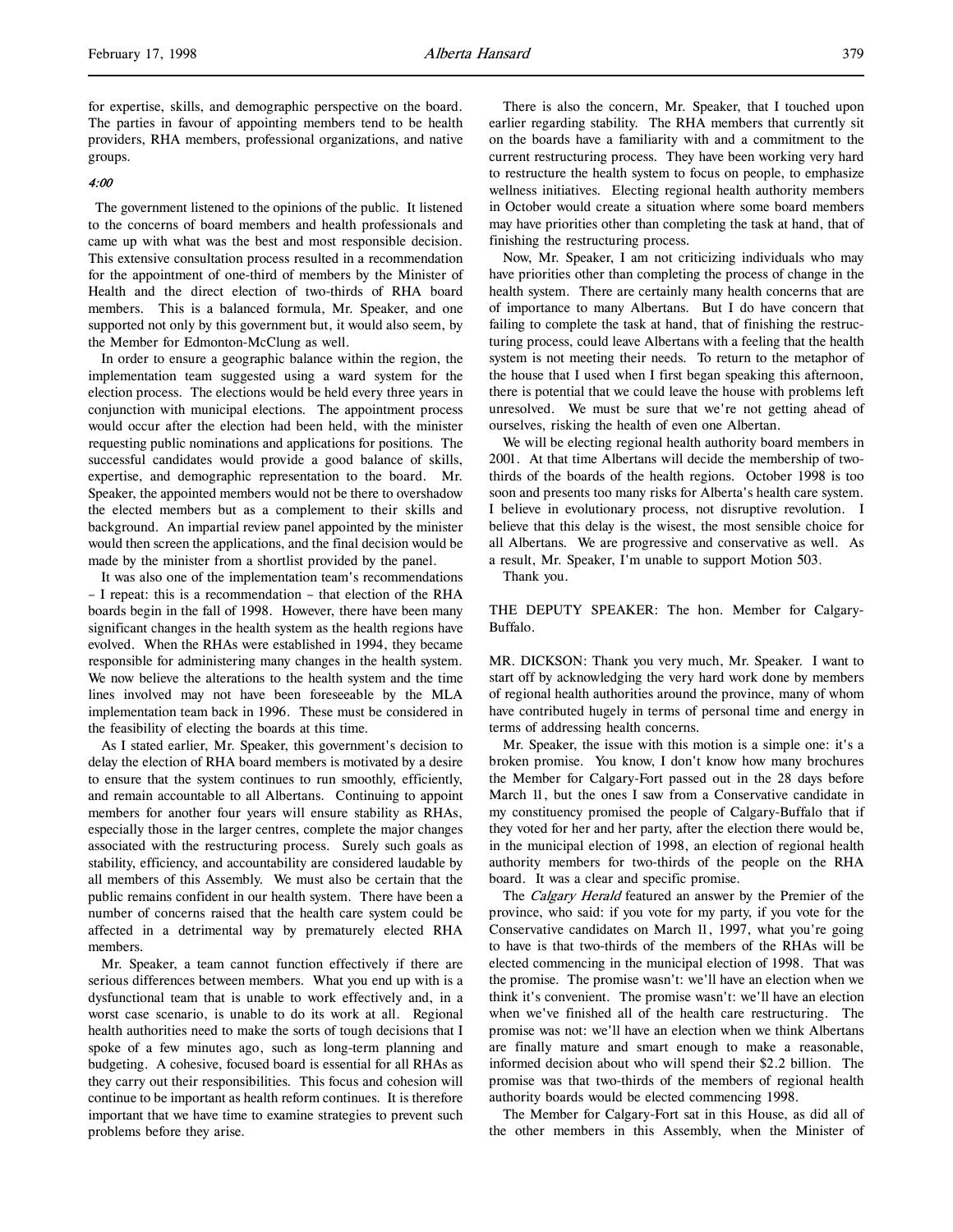Municipal Affairs last spring rushed in a bill. What was the bill? It was a bill to amend the local authorities act. Why? Because, in her words, we had to get ready for the election of regional health authority members in the fall of 1998. Some of us said at the time that surely we can deal with this in the spring of 1998 or the fall of 1997. The minister said: no, no; this government has made a commitment; we're proceeding to get ready for elections in 1998 with the municipal election.

Well, Mr. Speaker, it is about a broken promise. It is about a solemn covenant that the governing party made with Albertans. It's as simple as that. I challenge any member in this Assembly who told their voters, when they went around prior March 11, that the promise was: we'll elect two-thirds of regional health authority members in 2001 or some later date. All the campaign literature I saw from the members in the governing party was very clear and very specific on that date.

#### 4:10

The next thing I wanted to do was this, Mr. Speaker. I was offended when the Member for Calgary-Fort launched his blistering attack on his colleague from Medicine Hat. I was embarrassed for the Member for Medicine Hat. In fact, if this had been my motion – and it isn't – I would want to pay special tribute and perhaps suggest that this motion should be dedicated to the Member for Medicine Hat. You know, he's a very capable member of the government caucus, and when he went around and chaired that extensive review of Albertans, I cannot believe that he didn't understand the complexity of the health system. I can't believe he didn't understand the kinds of changes that would happen by electing two-thirds of people to regional health authorities.

When that consultation, as broad as it was, with the competent leadership of the Member for Medicine Hat went around the province, they knew what they were getting in for. They knew the kind of challenge and the risk that would come along with an election, but they decided clearly on balance that Alberta would be further off having two-thirds of the regional health authority members elected than having them all appointed.

So I think, Member for Calgary-Fort, in defence of your colleague from Medicine Hat there is nothing new. There have been no startling developments since March 11, and this is just so much sophistry and creativity after the fact when we hear lame rationalization, justification for postponing the election of regional health authorities.

You know, the Member for Calgary-Fort said that the public must remain confident. Well, Mr. Speaker, the first tenet of building confidence is making a commitment and then following through on it. How can we possibly expect that Albertans are going to have the confidence the Member for Calgary-Fort wants Albertans to have in their health care system when the government making the ultimate decision has repudiated and trashed – trashed – one of the most solemn commitments they made in that March 11, 1998, election?

Mr. Speaker, the mandate of the regional health authorities, so we don't lose sight of it, is a particularly important one. In the Regional Health Authorities Act, section 5 provides that a regional health authority is charged with a number of things. One is to "assess on an ongoing basis the health needs of the health region." It's to "determine priorities in the provision of health services in the health region and allocate resources accordingly," one of the most important mandates we could think of, because we all know how important health care is to our constituents.

And it's going to get more important. To those members

that've had a chance to see the consultant's report Towards Core Services, we see there the development, albeit in the early stages, of a notion that regional health authorities would have the potential to decide in their region what services will be provided in the hospital as an insured service and what services might be provided in a doctor's office, in a private clinic, in any other sort of for-profit facility. Now, that's a scary prospect anytime to people concerned about a strong public health system and one that's accessible to Albertans regardless of how fat or how skinny their billfold is. It's particularly alarming when the people making that decision are unelected, when they have no legitimacy beyond their appointment by a government and a Minister of Health that, for a variety of reasons, thinks he or she can work with those people. So the Towards Core Services report, the development of yet another opportunity for private, for-profit health care, is one of the most compelling reasons I can think of for insisting that not just two-thirds but all members of a regional health authority be elected.

Mr. Speaker, we've heard much talk about the government's responsiveness. Well, I'd have to tell you that it seems to me this government has got acute hearing when it comes to what the regional health authorities think should be done but an amazing kind of deafness when it comes to severely ordinary Albertans. Whether they live in downtown Calgary or in Fort McMurray or in Taber, this government simply doesn't hear what those people say.

I have to tell you, Mr. Speaker, that I went to a family function in Medicine Hat, and it was interesting to me – many of these are people who support the Member for Medicine Hat. Some of them may have even voted for the Member for Medicine Hat, despite my best advice to them before the last election. But, you know, those people came up and they felt betrayed, not by the Member for Medicine Hat, because they know how hard he worked to promote elections of two-thirds of the members of RHAs, but betrayed by the Premier. I didn't know what to tell these people. I suggested that the Premier would be under lots of pressure from his friends on regional health authorities. I explained the political dilemma the Premier would be in to have a fellow like Harold Swanson elected to the Calgary regional health authority, to have somebody like Corky Meyer elected to the Capital health authority.

You know, Mr. Speaker, what we found in the government's explanation for deferring the RHA elections was a bit of a truth that many of us had suspected but had never seen put quite so boldly. The truth is simply this: we have a government that thinks Albertans are smart enough to elect a majority government but not quite smart enough to elect the men and women of a regional health authority that is to spend \$2.2 billion. We can elect a government to spend \$16 billion, but \$2.2 billion – somehow that's a tougher challenge.

In the commentary and the objections that have been raised by the people at the medical faculties of the University of Calgary and the University of Alberta and the regional health authorities, all bright people and certainly entitled to their opinions, they all have a huge fear of elected people making decisions. It just seems to me that democracy doesn't work in a selective way. Democracy works best if it's universal. If Albertans are smart enough to elect city councils to run cities and if they're smart enough to elect people to run the province of Alberta, they sure as heck are smart enough to elect people to run their health care system and the delivery of health care at the local level.

Mr. Speaker, we saw the budget announcement last Thursday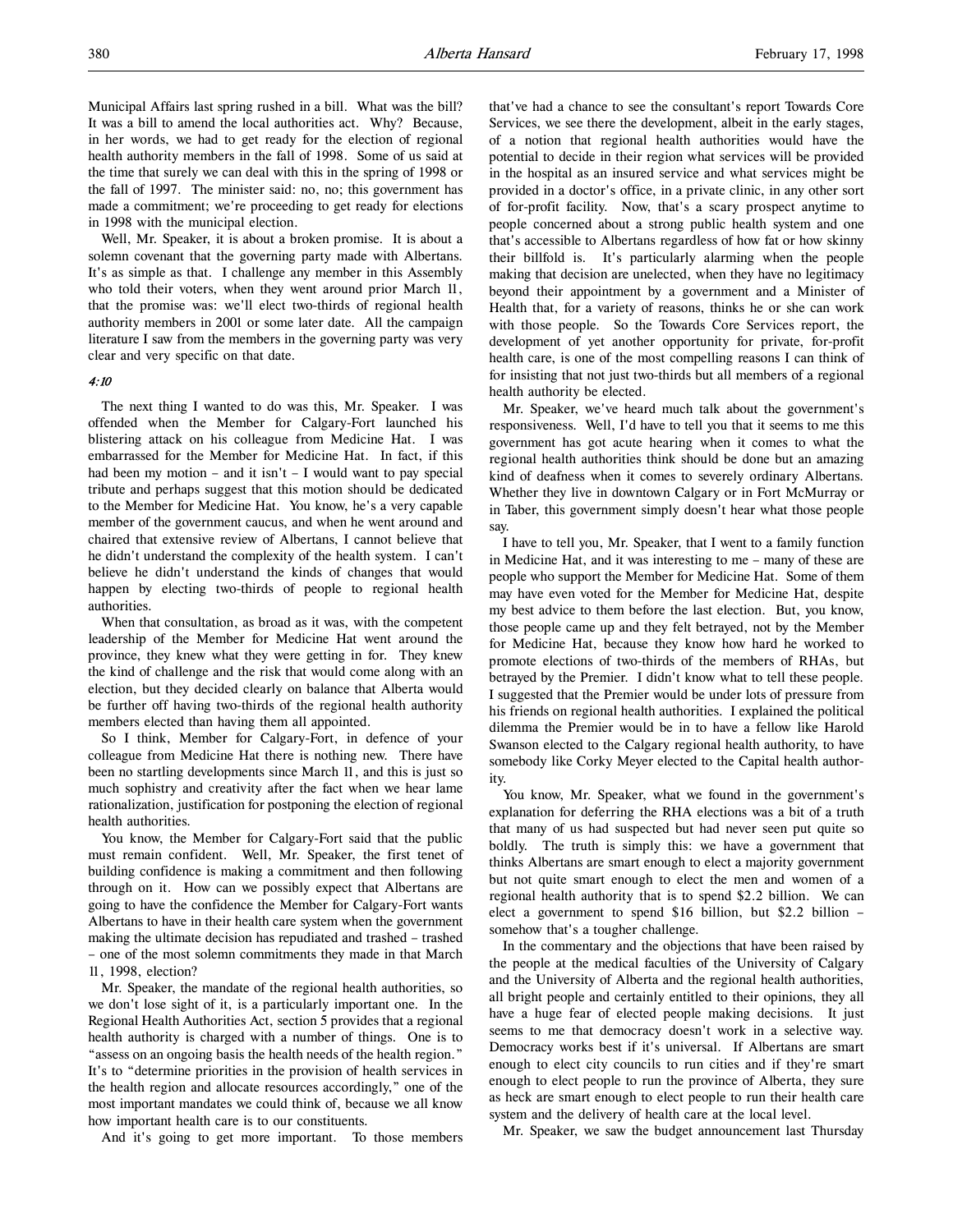and we heard the responses again today that the government in the case of Calgary is providing \$30 million less than what that authority has said, in their expert opinion, is what they need to be able to provide an adequate level of service to a population that has grown by some 70,000 people in the last three years. I ask every member to consider: would it have been different, would they have got a different response from the Provincial Treasurer if they had been popularly elected? It occurs to me that this ultimately may be the most compelling reason why the government is opposed to electing regional health authority members. They may talk about postponing it. The reality is that they're opposed to and frightened of an election. I suspect that in 2001 we're going to hear another reason why it can be postponed. After all, if we've made all these huge changes to our health care system and we're able to do it without the benefit of elected people in regional health authorities, why would we need them in 2001?

# 4:20

Mr. Speaker, I think what we've discovered, though, is that the government is afraid that if they had elected regional health authority members – when authorities like the Calgary regional health authority came along and said, "We need \$30 million more than what you're offering us to provide the kind of services Calgarians need," I think what would have happened is that the government would have felt far more pressure to respond instead of simply patting the regional health authorities on the head, saying: "Work with us; work with us. We'll continue to talk to you. Now, go away and don't make any difficulty for us." When I see the frustration that people on regional health authorities and their chief executive officers experience now with the mid-January announcement by the Minister of Health and the frustration and agitation they're experiencing with the more recent announcement of the budget, I can understand why this government has taken the position they have. They don't need another source of pressure on them to be more responsive, and that's what an elected regional health authority would do.

Mr. Speaker, I'd make this observation because I think it's fair to do so. It may be that if one were designing a health system from scratch, there may be compelling reasons why you don't create regional health authorities, and there may be compelling reasons to say that by electing regional health authorities, what you do is you diffuse the kind of responsibility the Minister of Health and the provincial government have in this forum, in this Assembly. But we're not at that stage. We've decided as a province to create regional health authorities, and they've undertaken radical change in terms of the delivery of the health care system. We're too far down the road now. We have regional health authorities, far too many of them, but we have them, and now the real challenge is finding a way to make those authorities accountable, to make them responsive, and to simply ensure that they do the best possible job of delivering the kind of health care that people in their constituencies require.

It's not simply a question of members in this House and members in opposition being concerned about the broken promise of the Premier in the March election. Our caucus had undertaken a survey of municipal officials. Over the last summer we surveyed administrators, mayors, reeves, councillors in municipalities throughout the province. On one of the things that had been put to them in the survey – should regional health authority board members all be elected, not just two-thirds of them? – 70.2 percent of the respondents agreed or strongly agreed; 19.4 percent disagreed or strongly disagreed; 10.4 percent were neutral or

expressed no opinion. Seventy point two percent.

So who does the government think it's listening to? Well, we know who they're listening to. They would sooner listen to the people that they've appointed to regional health authorities. They'd sooner listen to some key administrators in the health system who are concerned that an election may be disruptive. Well, Mr. Speaker, I say with the greatest respect that the highest obligation any of us owe and certainly the highest obligation the Minister of Health and the Premier owe is to the people of Alberta, not to some special interest group, even though they appear to have this government hostage and seem to be able to achieve so much of what they want. This government has a much bigger obligation, and that's to the public of this province. By the Premier breaching a promise made to Albertans on March 11, 1997, what's happened is we've ensured that Albertans are very poorly served.

Mr. Speaker, the need for election of a regional health authority, at least two-thirds of the members – although I think it should be 100 percent – is one that can't wait until 2001. This is the time the changes are being made, this is the time Albertans have to be heard, and this is the time we should have a full public election.

Thanks, Mr. Speaker.

THE DEPUTY SPEAKER: I'm unable to recognize either of the two hon. members who have stood up. Under Standing Order 8(4) I must put all questions to conclude debate on the motion under consideration. All those in favour of the motion as proposed by the hon. Member for Edmonton-McClung, please say aye.

SOME HON. MEMBERS: Aye.

THE DEPUTY SPEAKER: Those opposed, please say no.

SOME HON. MEMBERS: No.

THE DEPUTY SPEAKER: Defeated.

[Several members rose calling for a division. The division bell was rung at 4:26 p.m.]

[Ten minutes having elapsed, the Assembly divided]

[The Speaker in the chair]

| For the motion:     |           |            |
|---------------------|-----------|------------|
| <b>Barrett</b>      | Gibbons   | Olsen      |
| Blakeman            | MacDonald | Pannu      |
| Carlson             | Massey    | Soetaert   |
| Dickson             | Mitchell  | Zwozdesky  |
| Against the motion: |           |            |
| Amery               | Herard    | O'Neill    |
| Boutilier           | Hlady     | Paszkowski |
| Broda               | Jacques   | Pham       |
| Burgener            | Johnson   | Renner     |
| Calahasen           | Klapstein | Shariff    |
| Cao                 | Kryczka   | Smith      |
| Cardinal            | Laing     | Stelmach   |
| Coutts              | Langevin  | Stevens    |
| Ducharme            | Lougheed  | Strang     |
|                     |           |            |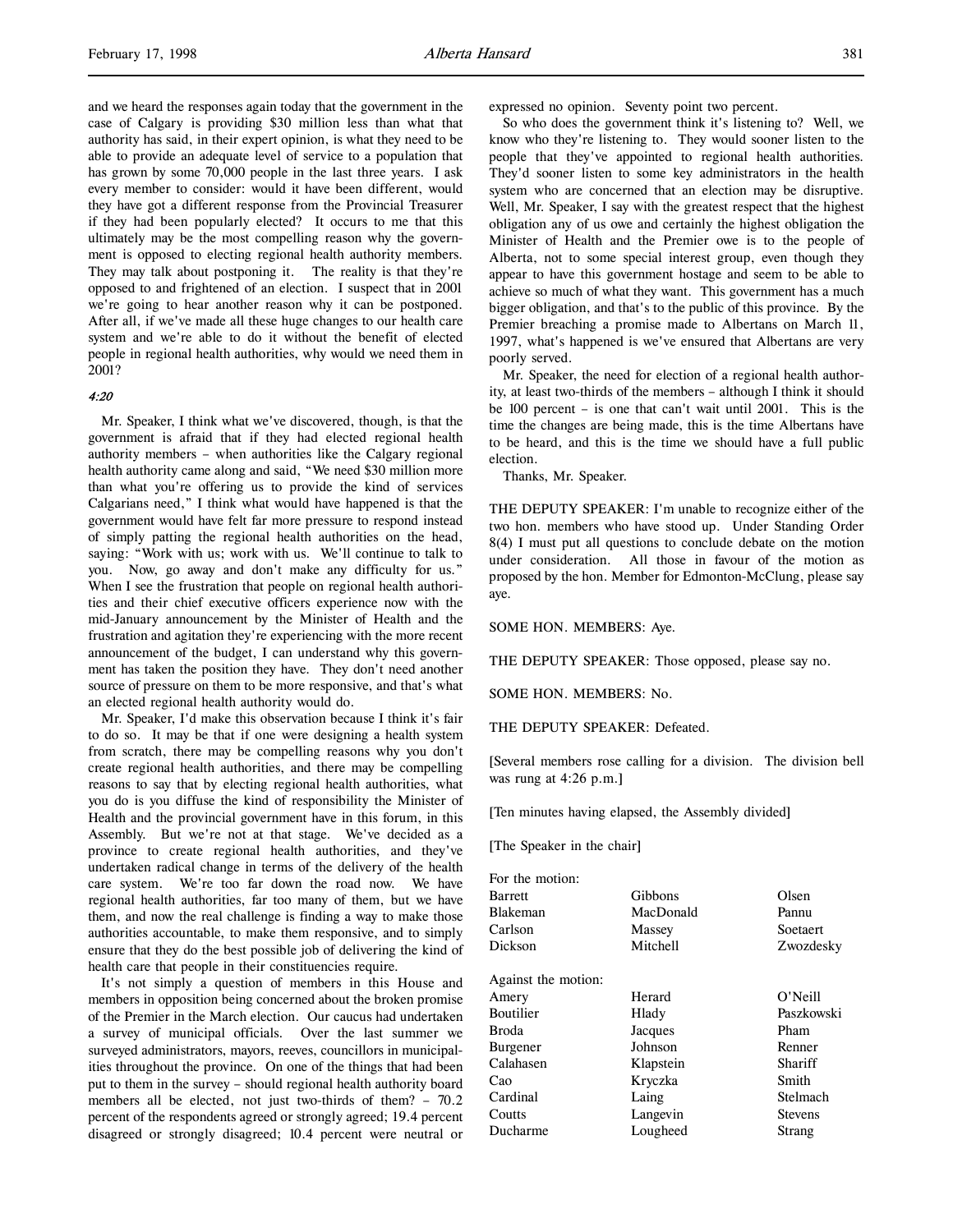| Dunford  | Lund      | Tannas        |
|----------|-----------|---------------|
| Fischer  | Magnus    | Thurber       |
| Forsyth  | McClellan | Trynchy       |
| Friedel  | McFarland | West          |
| Haley    | Melchin   | Woloshyn      |
| Havelock | Oberg     | Yankowsky     |
| Totals:  | For $-45$ | Against $-12$ |

[Motion lost]

THE SPEAKER: Would the hon. members permit the hon. Member for Fort McMurray to rise and briefly revert to Introduction of Guests.

HON. MEMBERS: Agreed.

# head: Introduction of Guests

#### (reversion)

MR. BOUTILIER: Thank you, Mr. Speaker. It's my pleasure this afternoon to introduce through you and to the Assembly a very good friend, a young Albertan from Fort McMurray who is here studying. He's a graduate from NAIT and is now studying to get his real estate licence. I'd ask the House to give warm greetings to our good friend from Fort McMurray, Mr. Colin Hartigan. I'd like to ask him to rise and please receive the warm wishes.

# head: Government Motions

#### Provincial Fiscal Policies

16. Mr. Day moved:

Be it resolved that the Assembly approve in general the business plans and fiscal policies of the government.

[Adjourned debate February 12: Mr. Sapers]

THE SPEAKER: The hon. Leader of the Official Opposition.

MR. MITCHELL: Thanks, Mr. Speaker. I'm having a pretty good time today, I must say. It's a target-rich environment, and the budget is no exception. I've seen a lot of budgets in my day in this Legislature, but I have never seen a budget that is so fundamentally weak, so vacuous and empty of concrete ideas. I've never seen a budget that is less reflective of a vision of this province at a time when the province needs such a vision. I would say that this budget confirms one thing about the Conservative government, and that is that they are conservative. They are without creativity. They are lacking in innovation. They do not have a sense of the future of this province. They're very comfortable with the status quo, lower than the status quo in fact, despite the fact that they've reduced that status quo over time. They are clearly a government that is tired, secretive, arrogant, unfocused, and without very much substance.

# 4:40

This is a budget that they have called Agenda for Opportunity. It might be better termed agenda for missed opportunities, Mr. Speaker. This is a budget that comes at a time when fiscal matters are more or less under control at one level and in one sense, and the opportunity opens up for government, for Members of this Legislative Assembly, with Albertans to begin to paint a broad, colourful, enriching future that doesn't simply address economic matters as though they were an obsession of this government but understands that greatness in societies comes from a much broader range of objectives, objectives which are not parallel to a strong economy but are supported and supplemented and made possible by a strong economy.

This is a budget where money comes first. It permeates every facet of this budget, that money comes first. It is a budget where very clearly people have been placed second. This is a budget where the economy seems to be the single overriding motivator of all government activity and it is an end in itself, when in fact the reason we are here is not to serve economies but to serve people.

A market economy – a free-market economy, an entrepreneurially based economy – is the most successful way of creating wealth. Nobody in this House – well, maybe some people in this House would argue with that. We certainly do not argue with that. We believe that free-market competitive economies are the most successful ways of building wealth but that that is just a step, a means to a broader end. And the broader end is to create a strong society in which people can live with dignity and decency and grace and in which we express what we are as a people by supporting one another, by supporting people in our community, by giving up something to our community because we are fortunate enough to be able to do that.

If I have described anything in those statements, Mr. Speaker, I have described a pretty strong set of core values that I believe are actually held by most Albertans. The question that begs, then, is: why does this government not reflect that set of values in a document as important as their budget?

This government has forgotten its responsibility to people. We see it most notably in areas like health care, where we have the lowest per capita funded health care system in the entire country, Mr. Speaker. The lowest per capita funded health care system in the entire country. It is also reflected in the fact that we have an education system which is the 60th lowest per capita funded education system out of the 63 North American provincial, state, and territorial jurisdictions. The poorest fiscal effort of all but three jurisdictions out of 63 in the entire North America.

I want to say what a change that reflects in this Treasurer's perspective from some years before. I'd like to read a quote, Mr. Speaker, by the current day Treasurer from Hansard, March 18, 1991. That was when we hear him say something quite different than he says today.

Then we hear interesting things about words like the "human deficit." . . . You know, that's shameful, especially when you look at all of the increases in our program spending since 1986.

. . . This is a caring government, and if you noticed – and not our figures but again Stats Canada figures.

This is 1991.

#### DR. MASSEY: Who said that?

MR. MITCHELL: Today's Treasurer said that when he was only the Member for Red Deer-North. He went on to say, Mr. Speaker – this will come even as a surprise to certain of his colleagues: "Which government puts more money per capita into health? Which government puts more money per capita into education?" He answers his rhetorical question:

This government, the provincial government of Alberta under Premier Getty's leadership, and knowing what his priorities are. This government. When you're balancing a budget and you're already number one in terms of dollars you're putting in, how much higher than highest should you go?

And this is the part I really like: "It's a direction of positive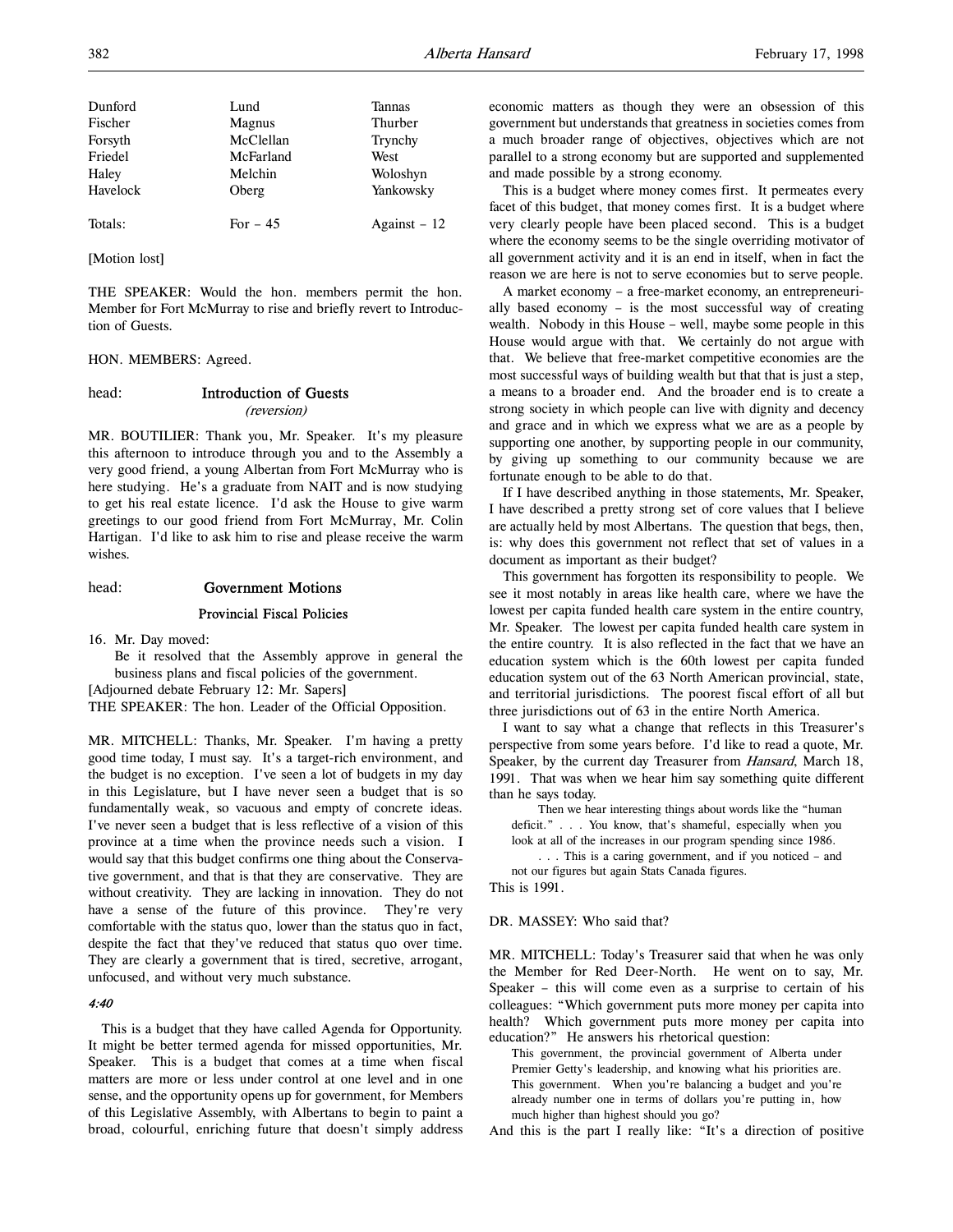growth for Albertans. I'm excited about it and I'm supporting it a hundred percent." He's supporting the highest per capita funding for education and the highest per capita funding for health care one hundred percent.

#### DR. MASSEY: Is that hypocritical?

MR. MITCHELL: I don't know whether that's a question of hypocrisy or not, Mr. Speaker, but the fact is that it was fine for him to talk about the highest levels of per capita funding and to brag about them and to support them 100 percent, and now somehow all of a sudden he finds it okay; it's fine to have the lowest per capita funded health care system and the 60th lowest per capita funded education system in the entire country. What this government has forgotten are critical features of an education policy and a health care policy that could build people for the future and strengthen this economy, strengthen this society, strengthen the people within it.

Mr. Speaker, let's look at education for example. Two things have occurred. One is that the government has tried to take credit for increasing education funding, while at the same time any analysis of these figures demonstrates quite clearly that it's merely a cynical, contrived argument to appear that this government is actually increasing education in a way that could enhance the standards, get them back up to something like they once were and make sure that our children have a chance to be competitive in an increasingly difficult and competitive international economy.

The government says that they're putting \$383 million into reinvestment in Alberta's education system. Well, Mr. Speaker, only \$191 million of that is new; \$70 million of it was already announced in the '97 budget, and a good chunk of it, \$122 million, is just to pay for the basic grant as more and more students enter the system. The \$191 million will amount to \$108 per year per child. That won't cover the textbooks and the lab equipment and the busing and the repairs to schools that are fundamentally required at this time.

The \$191 million in new money, which will just keep up with the additional number of students, will actually jump, vault Alberta ahead of Mississippi and ahead of Utah into 55th place out of 63 North American jurisdictions. It's an improvement. It's not 60th; it's 55th. And Mississippi, then, in three years might well be behind us, but they could start spending more money because they understand the value of education. What we see, Mr. Speaker, is a lack of attention to those policies and those issues that could have such a profound and important impact on education today.

We need to have smaller class sizes, Mr. Speaker. In fact, Alberta ranks 47th among North American jurisdictions in classroom teacher-to-pupil ratios, 47th. We rank behind Mississippi in classroom size, behind Tennessee in classroom size. That is to say, we're bigger classroom sizes, bigger ratio. We rank behind Alabama, we rank behind Kentucky, we rank behind American Samoa in the number of students per teacher. We have an inordinately high teacher/student ratio, and what all the studies will tell you, what all the evidence suggests is that the smaller the classroom size the greater the likelihood, the greater the potential for a strong, enhanced, and improved education for children in that classroom.

#### 4:50

Health care. Similarly we see the effects of this money first, people second budget in health care. Most prominently is the fact that there is nothing in this budget to deal with the red alerts,

2,500 of them across this province last year. All Edmonton hospital emergency rooms were on red alert at the same time two weeks ago. There is nothing in this budget to deal with those red alerts.

There isn't very much in this budget to deal with very much, Mr. Speaker. What it does, to the extent that there is any increased money – and there is precious little of it – is that it simply allows the health care system to keep abreast of population increases. Alberta's growing. Alberta has an aging population. Both those things will enhance an increased demand on the health care system. Migration in, because of the strong economic prospects, increases the demand on the health care system. This government is committing to the health care system a very small amount of money which in any way could be construed as being new. In fact, only \$92 million of this is actually new money; \$46 million of it was already announced last year; that is, \$46 million of the increase. Spending per person on health care has decreased over the last four years and will increase only \$73 per person over the next three years.

There are serious, serious problems in this health care system, and the Minister of Health may say in the face of all the evidence on red alerts, for example, that he doesn't believe it. What exactly would it take for him to believe that there is a problem with emergency services in this province? What's more, what would it take for him to accept responsibility and to do something about those difficulties? He should go on a tour like the minister of social services did to find out what's really happening – literally, in the minister of social services's case, on the street – in the hospitals, in the clinics, with the waiting lists, with the red alerts, in the emergency rooms, with the boundaries, in the longterm care beds across this province, Mr. Speaker.

There is an opportunity to reduce class sizes. There's an opportunity to hire more teachers to assist in doing it. There's an opportunity to make sure that there's a complete set of textbooks for each classroom. There's an opportunity to make sure that there are as many desks in the classrooms as there are students. There's an opportunity to make sure that our physical plants in schools are maintained. There's an opportunity to raise our education system to a world-class level, Mr. Speaker, to set that as the objective rather than having the objective of it being one of the lowest per capita funded education systems in the entire country.

Kindergarten. There's an interesting phenomenon that is symbolized by kindergarten. The government pointed out that grade 2 and grade 3 students now are experiencing particularly inordinately high rates of illiteracy. They can't read, Mr. Speaker. This is not just a coincidence. This is far more than an interesting coincidence. The fact is that those grades 2 and 3 students today are the very students who three and four years ago got half as much kindergarten funding as their predecessors did, and the government that saved, it thinks, \$25 million a year for two years is now contributing \$22 million a year to try and fix the problems they created.

How many other places does that exist? Let me count them. Municipal authorities. Municipal authorities have lost hundreds of millions of dollars in road construction and maintenance grants. Hundreds of millions. In fact, Mr. Speaker, now it's going to cost them even more money to fix them because they didn't keep the maintenance up. It's an interesting phenomenon. The mayor of Calgary is standing up and saying: the reason we're raising taxes isn't the mayor's fault. It isn't the city's or the municipality's fault. It's because this government dumped. It downloaded.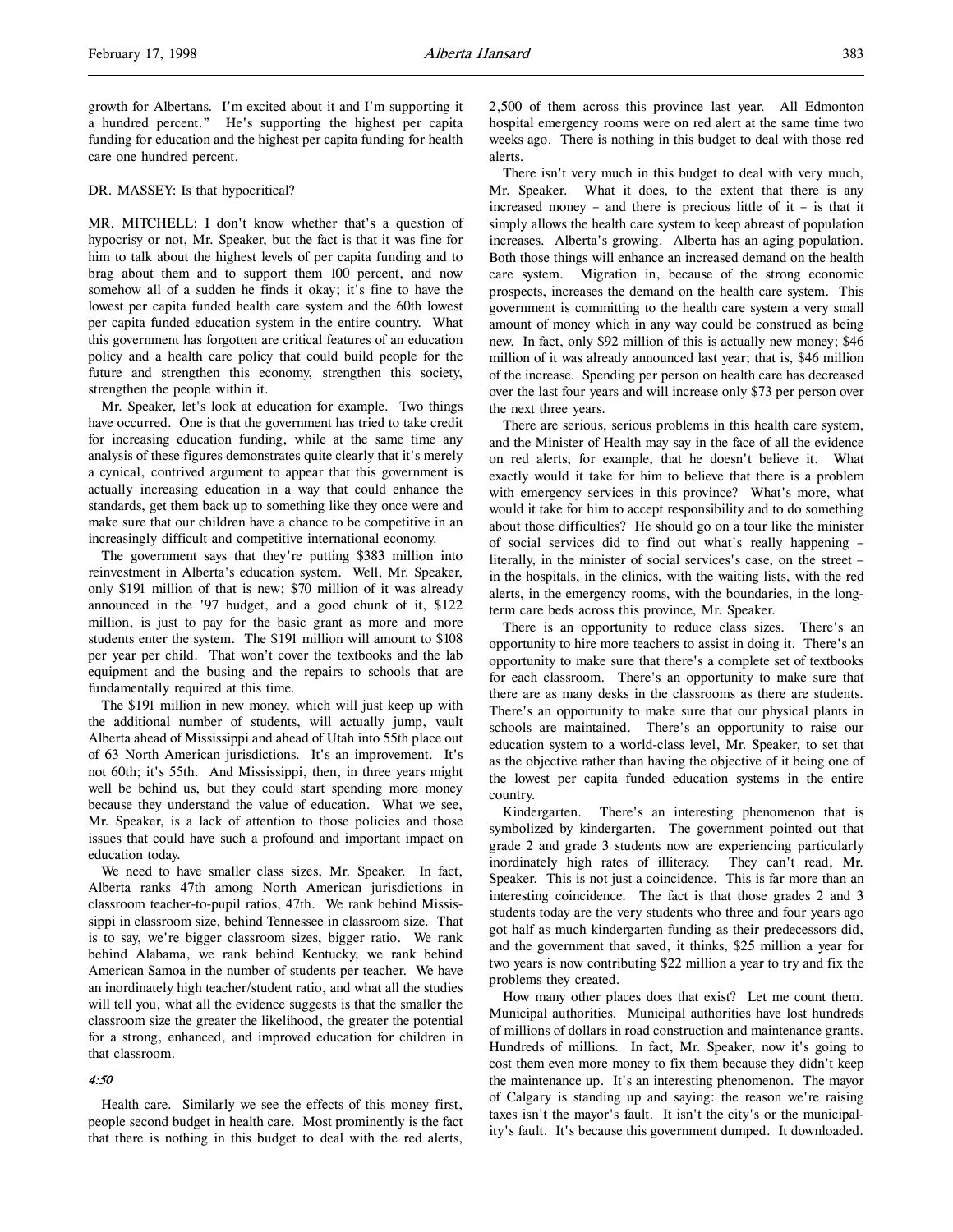There have been significant tax increases because of that, and there will be more significant tax increases because of that.

The mayor of Spruce Grove said on Thursday that municipalities have been betrayed by this government. They have been betrayed by this government, Mr. Speaker, and he is right. Look in this budget. Who's burying the problems? Who's burying the problems that this government has created? The Member for Whitecourt-Ste. Anne is quite interested in that. He knows who it is. It took a great deal of courage on the part of that mayor to stand up, and he did the right thing. He did the right thing in the face of much intimidation and much general sense that this government will retaliate against anybody who has the audacity to stand up and tell the truth and say that they're wrong. We've seen it.

Family and social services. It's very clear, I believe, that one of the measures of a strong, secure, generous people, one of the measures of a people who appreciate what they have and are humble about having it is how they treat people who are less fortunate, how they treat people who are less able to take care of themselves, who don't get the advantages that other people get.

#### AN HON. MEMBER: Give them user fees.

MR. MITCHELL: Yeah, you give them user fees. You increase their health care premiums. You do regressive taxation instead of progressive taxation, Mr. Speaker. You replace what the rich pay with more being paid for by the poor.

#### MR. DICKSON: And bring in more private health care.

MR. MITCHELL: And bring in more private health care, yes.

We have some of the highest rates of child poverty in the entire country, and they can't dismiss this by saying: well, that's based on some inordinately high level of poverty designation. In fact, it's half. It's based upon half of what Stats Canada says is the normal level of poverty. Low birth weight babies in Calgary and some of the highest rates of teen pregnancy in the entire country. Some of the highest rates, as I say, of child poverty; 135,000 children living in this province in poverty. Hundreds if not thousands of kids needing hot lunch programs that they can't get because they're not provided for in this budget. One of the highest suicide rates.

Mr. Speaker, there is an arrogance in a government that may be harmless to some extent at some times. I'm not sure when. There is an arrogance in this government that is extremely harmful towards people in this province, children, those in poverty, and it underlines a real selfishness about the way that this government treats people in this province. It isn't every person for himself. That isn't a value that Albertans hold. Albertans are a people who believe in supporting their neighbours and helping their neighbours, who are grateful and humble for what they have, who do not lord that over other people, and who do not put other people down either explicitly or implicitly because they are not as fortunate or they don't have the advantages that other people have. This budget was a budget where we could have promoted real opportunity for people, not just economic opportunities for those people who already have them but opportunities for people who do not share in much of the wealth that this province has been given as a God-given gift.

The tax cut relates to these points that I mention. Nobody is opposed to tax cuts, but people are opposed to tax cuts when the timing is inappropriate. It's interesting that the government would

bring in these tax cuts when in fact there is no particular evidence of an overwhelming desire on the part of Albertans for these tax cuts. In fact, the Growth Summit, Mr. Speaker, outlined very clearly that tax cuts would be a lesser priority than people development, education, and health care. The polls indicate that most people believe that tax cuts are not necessary at this point because they don't serve much purpose when you have to get health care and education and poverty and issues like that under control. But as if to add insult to injury, this political gesture on the part of this Treasurer, perhaps to promote his own leadership campaign so that he can be the Treasurer who cut taxes running against a Treasurer who cut costs, is 22 cents per day for each average Alberta taxpayer. Twenty-two cents per day. In five short days you could buy an extra cup of coffee with that 22 cents. It would take you two weeks for a cafe latte or an espresso, but in five days you could buy a normal coffee. That's going to stimulate the economy, the Treasurer says. That's going to stimulate the economy, he says. [interjections] Going to stimulate the doughnut shops. Nothing wrong with doughnut shops.

#### 5:00

Mr. Speaker, there's another interesting parallel between this Treasurer and his predecessor. I want to read something that will strike people as – well, it will be very familiar to them. I'm quoting from Hansard.

 . . . this budget cuts provincial personal income taxes for Albertans. The Alberta basic income tax rate will be effectively reduced by one percentage point, starting with July paycheques. Our generous selective tax reduction will provide additional tax benefits to low-income Albertans . . .

This will be a powerful confidence builder for Alberta consumers . . . Albertans will have more money to spend. More spending will mean more sales for businesses and more jobs for Albertans. We will put dollars in the hands of Albertans and let them make their own spending decisions.

This is so familiar. I heard it just days ago.

Albertans already pay the lowest personal income taxes in Canada. They do not pay a provincial retail sales tax. This budget enhances Albertans' already substantial tax advantage.

Well, you know who said this? It's not this Treasurer, although he said words almost exactly like it. It was said on April 13. Maybe that is an unlucky day. April 13, 1992. It is a quote from Alberta Hansard by none other than the former Provincial Treasurer, Dick Johnston. The current Treasurer, Dick Day – oh, sorry. The current Treasurer, the Member for Red Deer-North, is actually . . . [interjections] Sorry. I withdraw it. The former Provincial Treasurer apparently set a standard to which this Treasurer wants to aspire.

Now, this budget, this April 13, 1992, statement was made, Mr. Speaker, on the eve of what was to become a \$3.4 billion deficit. It put 17 cents a day extra in the average Alberta taxpayer's pocket, and it contributed to a \$3.4 billion deficit. This one is a 30 percent improvement. It's going to put 22 cents per day extra into Alberta taxpayers' pockets. Quite an achievement. Quite an achievement. I'll bet when the Treasurer says that he's going to be doing this year by year, he hasn't actually budgeted or considered budgeting the extra \$193 million he's going to need next year to sustain it.

So the average Alberta taxpayer gets a cup of coffee in a week extra, gets a coffee and a doughnut in two weeks extra or a latte in two weeks. While his or her children are in classes of 35 and 40 other children, some of the highest student class sizes in all of North America, while his or her mother waits in increasingly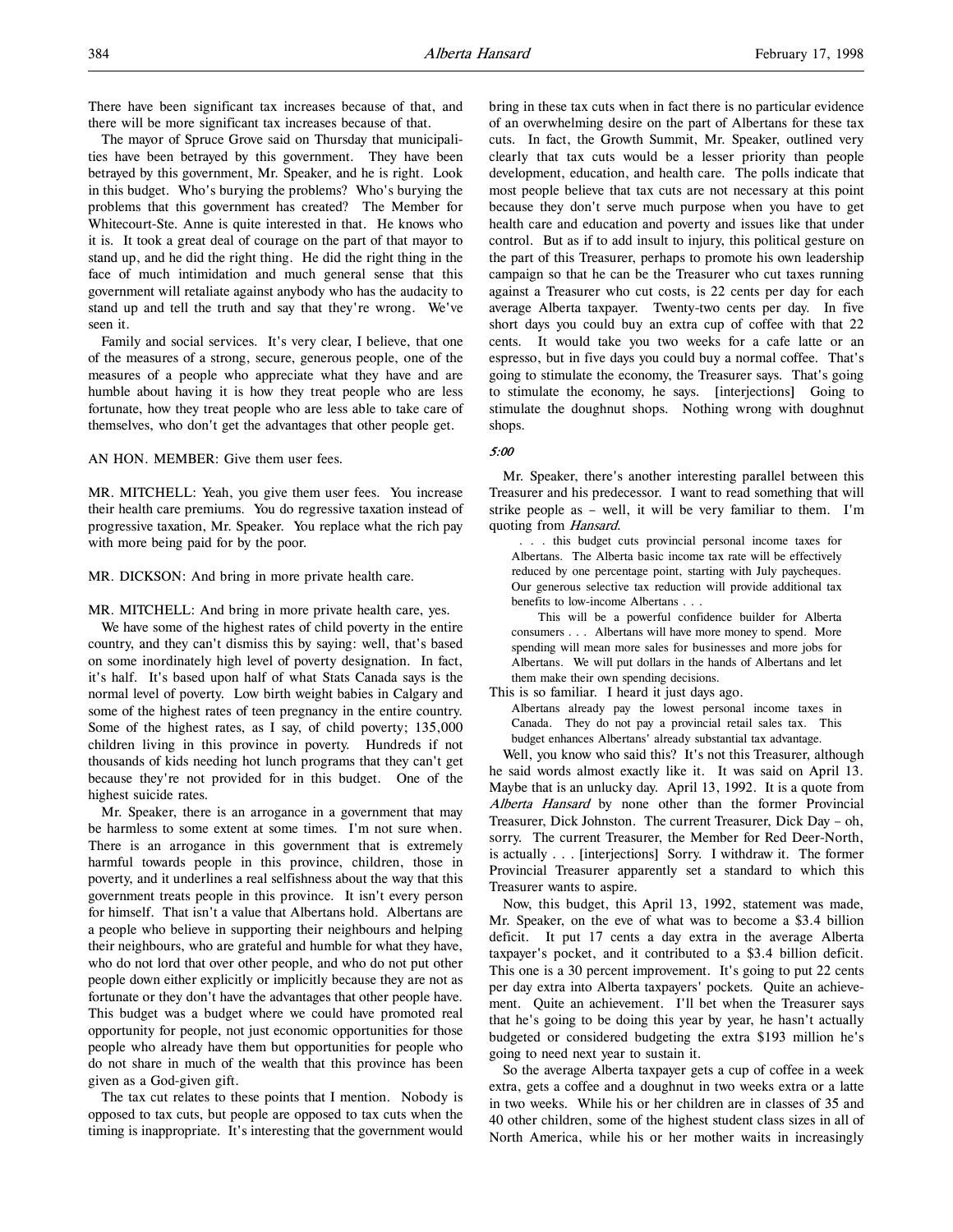The \$123 million could be used to offset video slot machine revenues, Mr. Speaker, and if you want an investment that will pay dividends in human terms, then just replace the income from video slot machines. Do away with them. Reduce the crime that's associated with them; reduce the violence that's associated with them; reduce the family breakup that's associated with them; reduce the poverty that's associated with them. It all seems so obvious. It all seems so obvious that this should be done, but they're addicted to this particular form of income.

Mr. Speaker, it's interesting that in standing up and defending that they had to reduce personal income taxes in this province, they didn't invoke the sales tax argument. When they say that we have the lowest minimum wage in the country but that's okay because we have the lowest sales tax so that compensates people on minimum wage, they invoke the sales tax argument. They invoke the sales tax argument when the minister of social services – I can't let him off the hook that easily – says, "Well, we don't have the highest AISH in the country, but people have the benefit of not paying sales tax." But when it comes to reducing personal income tax, never a whisper of the fact that our taxation is overall lower anyway because we don't pay sales tax in this province. Talk about selective arguments. It hurts. It hurts. I don't want the sales tax. I'm a Liberal. I'm a Liberal, and sales taxes are regressive. [interjections] It's okay. It's fine. I've got 90 minutes. They're going to be hoarse by the time it's over.

So I think, Mr. Speaker, that we should . . .

AN HON. MEMBER: Tell us about your sales tax.

MR. MITCHELL: Well, we're saying you don't . . . [interjections] Exactly. We don't want a sales tax. In fact, Mr. Speaker, I have a fundamental value upon which I base my opposition to sales tax. We've never studied it like this government has. We've never campaigned on it in any of our leadership campaigns like the Premier did. You know why? Because I'm a leader, and I'm a Liberal. I'm a Liberal, and I don't like sales taxes because they're regressive. They are regressive, and they hurt poor people more than they burden rich people.

That brings me to the next point. It just flows together so well. Mr. Speaker, the Treasurer brags . . .

DR. WEST: Well, do you believe in cigarette taxes?

MR. MITCHELL: Would you like to speak? [interjection] I actually do. As a matter of fact, I do believe in cigarette taxes. They should be higher.

Mr. Speaker, I look at this budget speech of the Treasurer, and he brags that over the last four years his government has reduced business taxes and personal taxes by \$500 million. Well, two arguments. One, he hasn't, because he hasn't factored in the increase in health care premiums and fees of course. But what is very interesting is that the \$500 million that he claims have been reduced from business taxes and personal taxes equal the \$500 million that he is now raising from video slot machines. It's higher revenue than gas and oil revenues, but it is not a coincidence. This government has raised \$500 million from video slot machines and lowered taxes on people who can pay them by the same amount of money. That is shifting taxation from a progressive system, where people who have more money can afford to pay more, to a highly regressive system, where people who don't have as much money, who are vulnerable, in this case who are addicted, pay it instead. That's quite a legacy for these people to leave, quite a legacy for them to leave.

#### 5:10

It is not a voluntary payment; it is the most highly addictive form of gambling that is known. They can assuage their consciences by saying that it's a choice. Well, it is not a choice. Society can make choices about that too. Society could say that it is wrong, fundamentally wrong to take advantage of people in those circumstances, and then they could shift the \$123 million tax reduction, which does no good at 22 cents a day per individual, and put it into offsetting video slot machine revenues, but they don't. They could but they don't, and that says an awful lot about what they are as a government and what their values are and where they come from. Where they come from is not a particularly pretty place. It's a very ugly place when it comes to taxation and burdening the weak in this province.

I don't know how many times we have heard this government say that it was not a revenue problem; it was an expenditure problem. It was an expenditure problem in many respects, Mr. Speaker. It was also a management problem which they haven't addressed, but it was also a revenue problem. In fact, one of the problems that confronts this province is the insecurity of revenues, the volatility of revenues, and there's very little that this government has done to address that issue except slash and cut those things that support people and build strong societies.

We have proposed – we campaigned on it – on a number of occasions over a number of years that there needs to be a stability fund which would take some of the surplus, put it into a fund which we could manage to soften the blows when the revenues drop back so dramatically, as they have been inclined to do. In fact, that fund could be identified not as a slush fund like the government's contingencies which are stuffed in but as a proper fund where we could see how it's managed and where we could actually see what's transferred in the budget to support programs while we adjust over a slightly longer period of time to the hit this province might have received due to revenue instability.

Mr. Speaker, I want to mention something about health care premiums. If this government really wanted to reduce taxes and help people, they should have reduced health care premiums. That's a classically good way to accomplish what they wanted to accomplish. It would help businesses, because business pays some of that, but it would also help individual taxpayers. The health care premium is a highly regressive tax. Anytime you reduce it, we readjust and make the taxes more progressive, fairer, more just. They could have done that, but they didn't.

Mr. Speaker, there is much that I still want to say about this budget, but I know that we have to stop in a moment – do we? – to have a vote. I can keep going? Thank you. Then I will.

The other thing that this budget ignores, Mr. Speaker, is women. There are many issues that affect women differently than they affect men in this society. Poverty affects women differently than it affects men. Child care affects women differently than it affects men. Health care cutbacks affect women differently, one, because the women's health centre was closed, and two, because when somebody goes home from hospital too early, it's a mother, it's a sister, it's a wife, it's an aunt, it's a daughter who looks after that person. I've seen much evidence. In fact, the Treasurer's answers today to the Member for Edmonton-Riverview were highly patronizing. This budget fails to reflect the needs of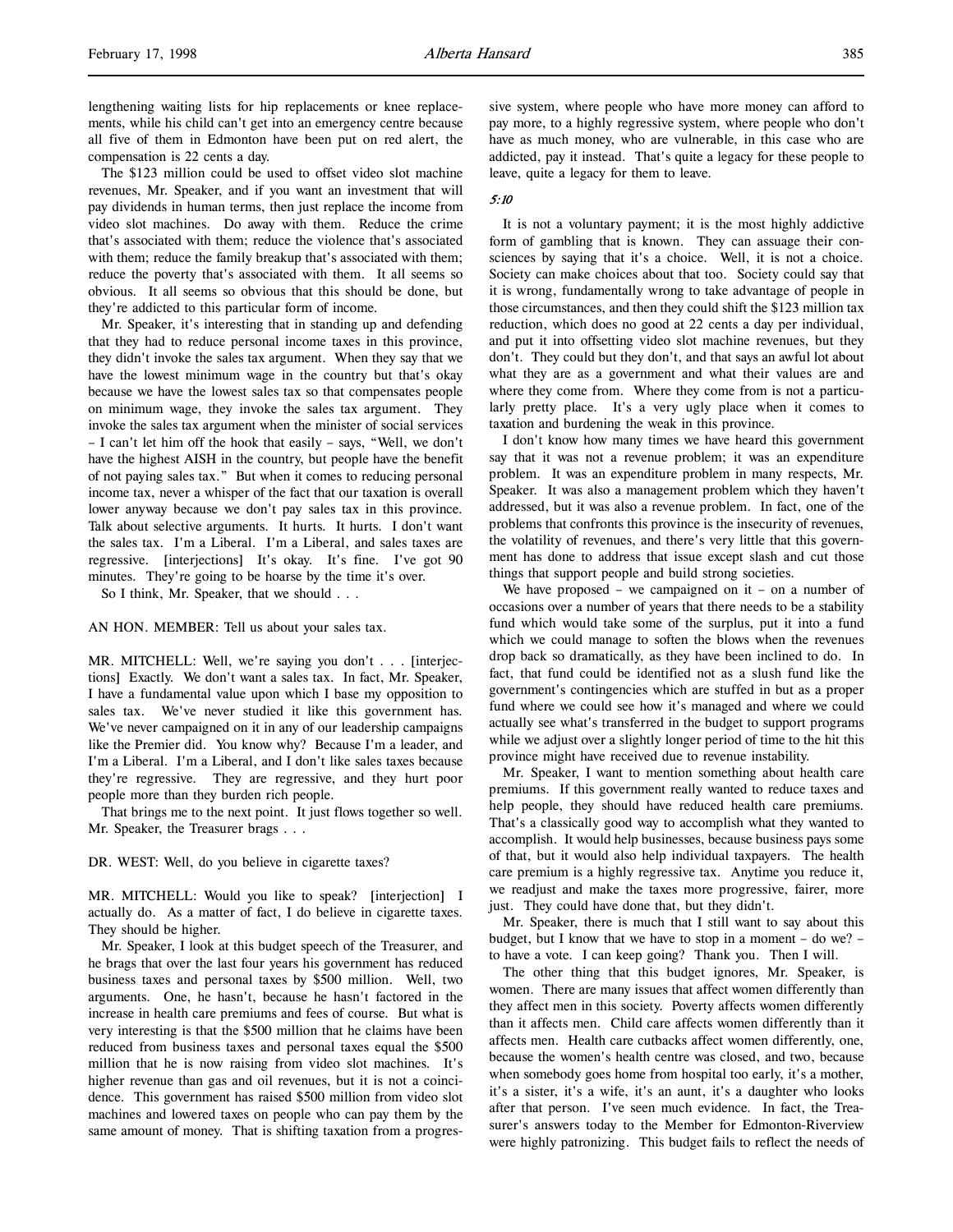women in many issue areas in this province. One of them is employment training, where women need to have particular forms of employment training to break into the workforce and to move up in the workforce.

The second area is a focus on family violence and support for people who perpetrate family violence, which far, far, far more often than not affects women much more detrimentally.

# head: Consideration of His Honour head: the Lieutenant Governor's Speech

THE SPEAKER: I hesitate to interrupt the hon. Leader of the Official Opposition, but under Standing Order 19(1)(c) I must now put the question on the motion relative to consideration of His Honour the Lieutenant Governor's speech.

Mr. Coutts moved:

That an humble address be presented to His Honour the Honourable the Lieutenant Governor as follows.

To His Honour the Honourable H.A. "Bud" Olson, Lieutenant Governor of the province of Alberta:

We, Her Majesty's most dutiful and loyal subjects, the Legislative Assembly, now assembled, beg leave to thank you, Your Honour, for the gracious speech Your Honour has been pleased to address to us at the opening of the present session. [Motion carried]

### Address in Reply to Throne Speech

17. Mr. Klein moved:

Be it resolved that the address in reply to the Speech from the Throne be engrossed and presented to His Honour the Honourable the Lieutenant Governor by such members of the Assembly as are members of Executive Council.

[Motion carried]

#### Provincial Fiscal Policies

(continued)

THE SPEAKER: The hon. Leader of the Official Opposition.

MR. MITCHELL: Thank you, Mr. Speaker. I want to use the next few moments to make a number of other points about this budget which I think have to be made.

The issue of the environment. Do you know one of the things that Nick Taylor used to say in this House? He was quoting somebody else whose name escapes me: Conservatives know the cost of everything and the value of nothing.

DR. WEST: Does Nick show up?

# MR. MITCHELL: Now will you quit picking on Nick?

Mr. Speaker, that statement is particularly applicable when we consider this government's environmental policy. It was pointed out today by my colleague from Edmonton-Ellerslie that attendance at parks is declining. There is evidence that the privatization of parks – which everybody knew wouldn't work – isn't working. There are many park sites that the government can't find anybody to privately administer and manage. There has been a failure to secure our special places ecologically, completely protected and free of commercial development and activity. There is a failure to embrace the Canadian heritage rivers program, despite the fact that 90 percent of Canadians and a huge

chunk of Albertans are very concerned about global warming and want to support the Kyoto agreement. This government's trying to pick a fight with the feds on the Kyoto agreement.

Mr. Speaker, the environment does need attention and does need adequate funding, and parks need to be protected and supported. If there is ever an irony, the fact is that that kind of program becomes not just an environmental program but a very strong economic program, because while people will come here to enjoy lower taxes – which they already have – they also come here to enjoy the environment, to enjoy its cleanliness, to enjoy its beauty, to participate in the outdoors in a way that you can't do in many places in this world. One of the reasons that people want to live in Alberta, want to come here, and want to stay here is because of our environment.

As other countries around the world are increasingly diminishing the quality of their environment, there will be more and more emphasis on people wanting to come to Alberta, wanting to develop clean industries in Alberta so that we can sustain our economic strength but also sustain our environmental strength. There needs to be a visionary in that department of environment, Mr. Speaker, somebody who understands its significance and its relevance to us as an economy but also to us as people. We need the strength of our environment for our health, for our psyches, and for our human qualities.

### 5:20

Seniors are a group that has been sadly neglected in this document. Certainly, specific seniors' programs have been diminished and underfunded for some time. Seniors asked to be included in the process of building a strong seniors' policy. They never were. Broader than that, Mr. Speaker, you know, so often politicians are criticized for just worrying about the next election and not planning long term. Well, it's so obvious, given the demographic changes in this province, that we have an aging population and that pressures on seniors' programs and health care systems will increase as a result. If this were a visionary budget, it would have contemplated those demographic variables, their impact on health care systems and seniors' support systems in this province. It doesn't in the remotest way do that.

Mr. Speaker, this is a budget that had the opportunity to promote people, to capitalize upon an accomplishment – balancing the budget – to capitalize upon strengthening fiscal and economic elements in this province, and to begin to create support for people, to begin to re-create a world-class education system, and to begin to re-create a world-class health care system. All of those opportunities have been missed, because they're not in this budget. Instead of doing that, the government has actually contrived and construed to pump up its figures in ways that aren't true and don't support the message they want to communicate.

They are not increasing, in real dollars, in a real significant sense, funding to education. They're keeping up with the population growth. They are not increasing, in a real sense, money to the health care system. They're keeping up with population growth. They are not reducing taxes in any way that would be meaningful to anybody but perhaps the wealthiest of Albertans. They are, Mr. Speaker, making every effort to keep up with the Harrises, to keep up with Ontario. Well, Ontario is Ontario, and Albertans live in this province.

The question we have to ask is: when does this government begin to understand that it has a responsibility to more than simply an economy? It has a responsibility to a people, to a group of people, and to a society. The measure of great societies is not